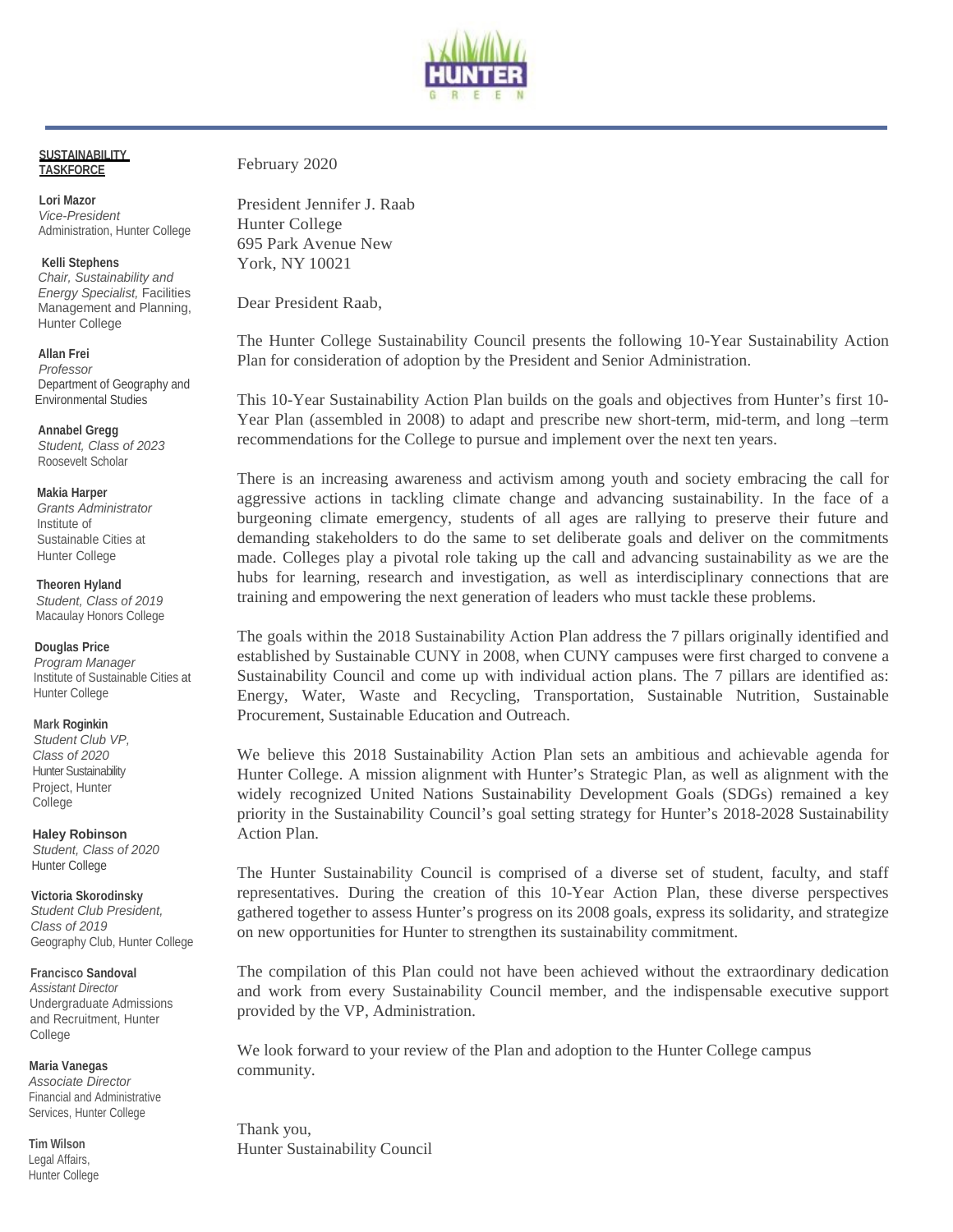

# **Hunter College 10-Year Sustainability Action Plan 2.0**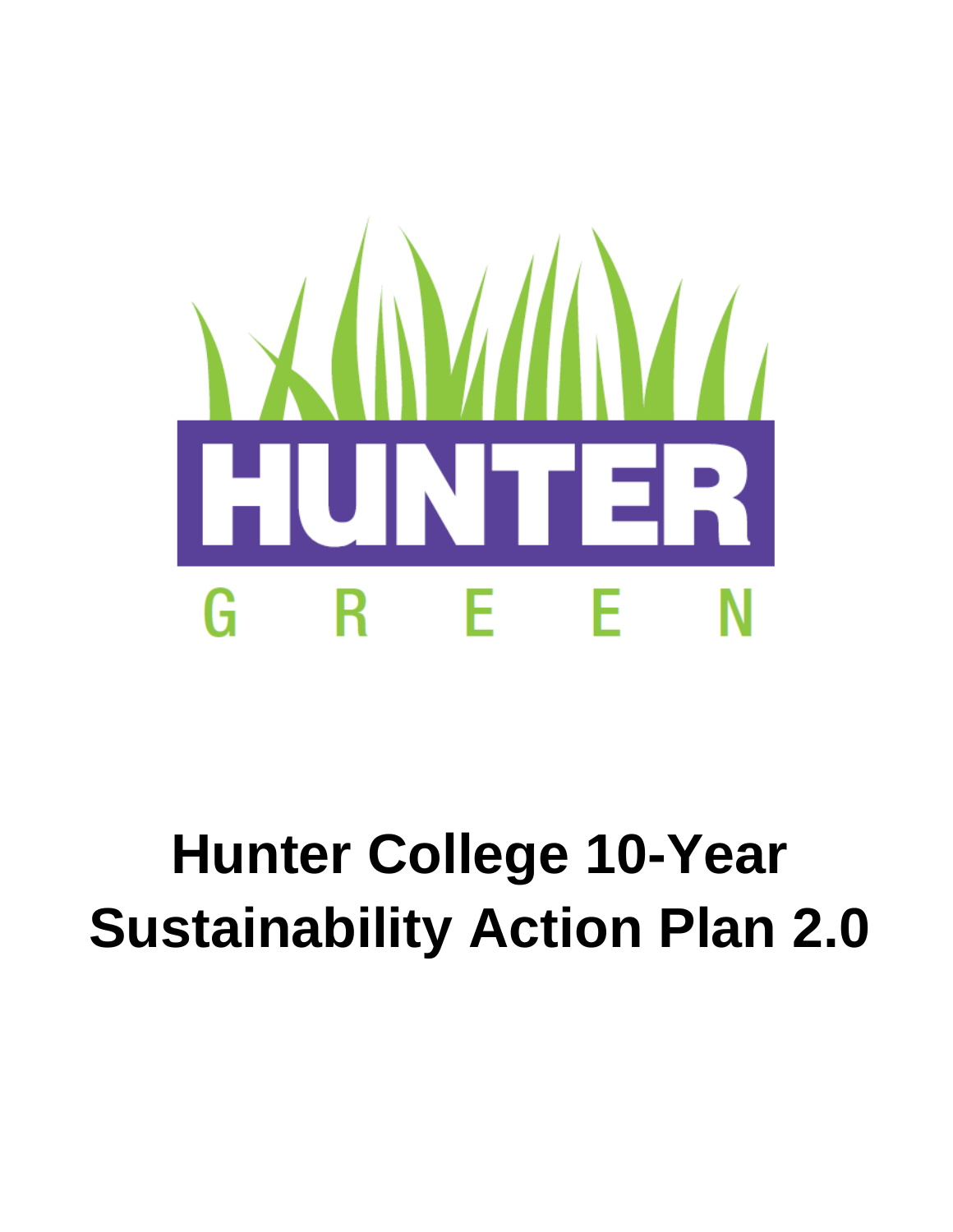# Table of Contents

| i. Welcome<br>ii. Recap of Purpose<br>iii. Acknowledgements                                                                                                                                                                         |
|-------------------------------------------------------------------------------------------------------------------------------------------------------------------------------------------------------------------------------------|
|                                                                                                                                                                                                                                     |
| V. HUNTER CAMPUS ACHIEVEMENTS & PERFORMANCE                                                                                                                                                                                         |
| VI. ASSESSMENT OF 2008 10-YEAR PLAN & LESSONS LEARNEDpage 7                                                                                                                                                                         |
| VII. 2018 SUSTAINABILITY RECOMMENDATIONS BY PILLAR AREApage 10<br>i. Waste and Recycling<br>ii. Water<br>iii. Transportation<br>iv. Sustainable Nutrition<br>v. Procurement<br>vi. Sustainable Education and Outreach<br>vii.Energy |
|                                                                                                                                                                                                                                     |
|                                                                                                                                                                                                                                     |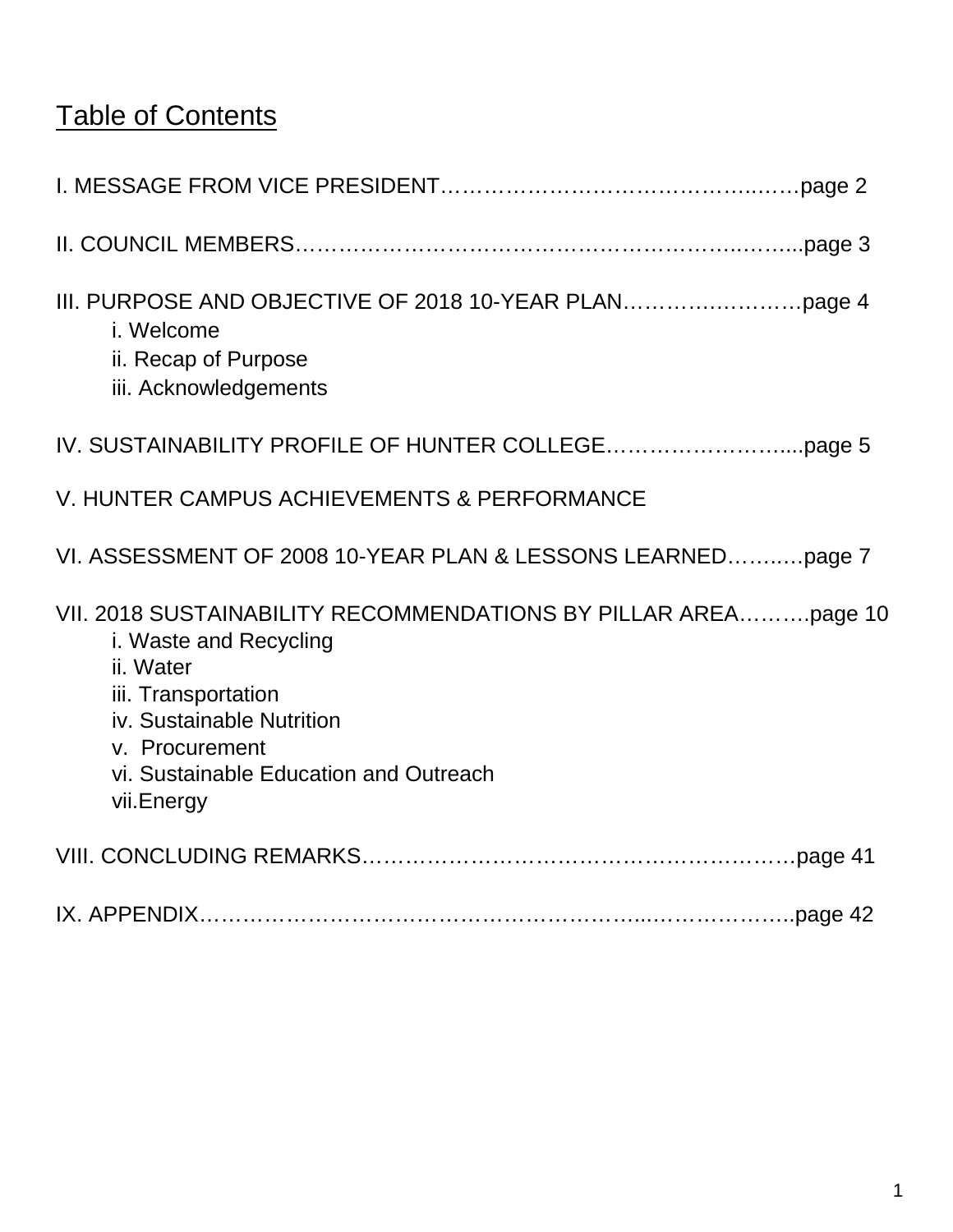## **I. MESSAGE FROM VICE PRESIDENT**

 reinforcing its values and strengthening its impact in recognition and celebratory embrace of our Mihi Cura Futuri motto – urging all members of the Hunter community to care for the future, and preparing Thank you for viewing Hunter's 10-Year Sustainability Action Plan! The new 10-Year Plan comes at a time as the College sets new program priorities in alignment with the Hunter Mission and Strategic Plan. In unity with the sustainability commitments coming out at the city, state, and even global level with the United Nations Sustainable Development Goals (SDGs), Hunter is also students to be leaders and change agents within their communities.

Hunter College has been an early leader and advocate for sustainability, and through the focused support, advocacy, and guidance provided by Sustainable CUNY, has a long history of early implementation and achievements in mitigating pollution, improving environmental health, and reducing emissions.

 nearly an 18% reduction in energy use intensity (EUI) -- (a decrease ten percentage points higher than newly-constructed Silberman School of Social Work building also received LEED certification in 2015. Over the past ten years Hunter College has also saved over \$20M in energy costs, with every dollar over the past three years going directly to fund the operating budget. The College has achieved the State average), and has reduced greenhouse gas (GHG) emission levels by 9%. Solar panels were installed on the roof of Hunter's 68th Campus North Building to provide students with a living laboratory to learn, study, and observe the impacts and operations of renewables and energy efficiency. Hunter's

 *private* organization MillionTreesNYC, to plant trees around campus in solidarity with the organization's With the installation of water bottle filling stations on campus, over 19 million (and counting) plastic water bottles have been eliminated from the NYC waste stream. Hunter partnered with the *public*mission to plant a million trees throughout New York City by 2017.

Following the introduction of green campus reporting into the Princeton Review survey portfolio, Hunter College has been included in every annual edition of the Princeton Review's Guide to 399 Green Colleges since 2014. Hunter has also been recognized as an Achiever under the NY State Clean Energy Initiative for the campus' commitments and progress to reducing GHG emissions, and having a dedicated staff focused on implementing innovative clean energy solutions.

 Fund (CUCF) whose superior project leadership, strategic insight, and resources helped to implement Hunter's dynamic sustainable achievements could not have been realized without the significant aid of the Dormitory Authority of the State of New York (DASNY) and the City University Construction numerous projects that turned a multitude of Hunter's green objectives into reality.

sustainability vision for Hunter College! A special thank you and recognition also goes out to the members of the Hunter College Sustainability Council for their dedication, commitment and tireless work in helping to set a new sustainability vision for Hunter College!<br>
2<br>
2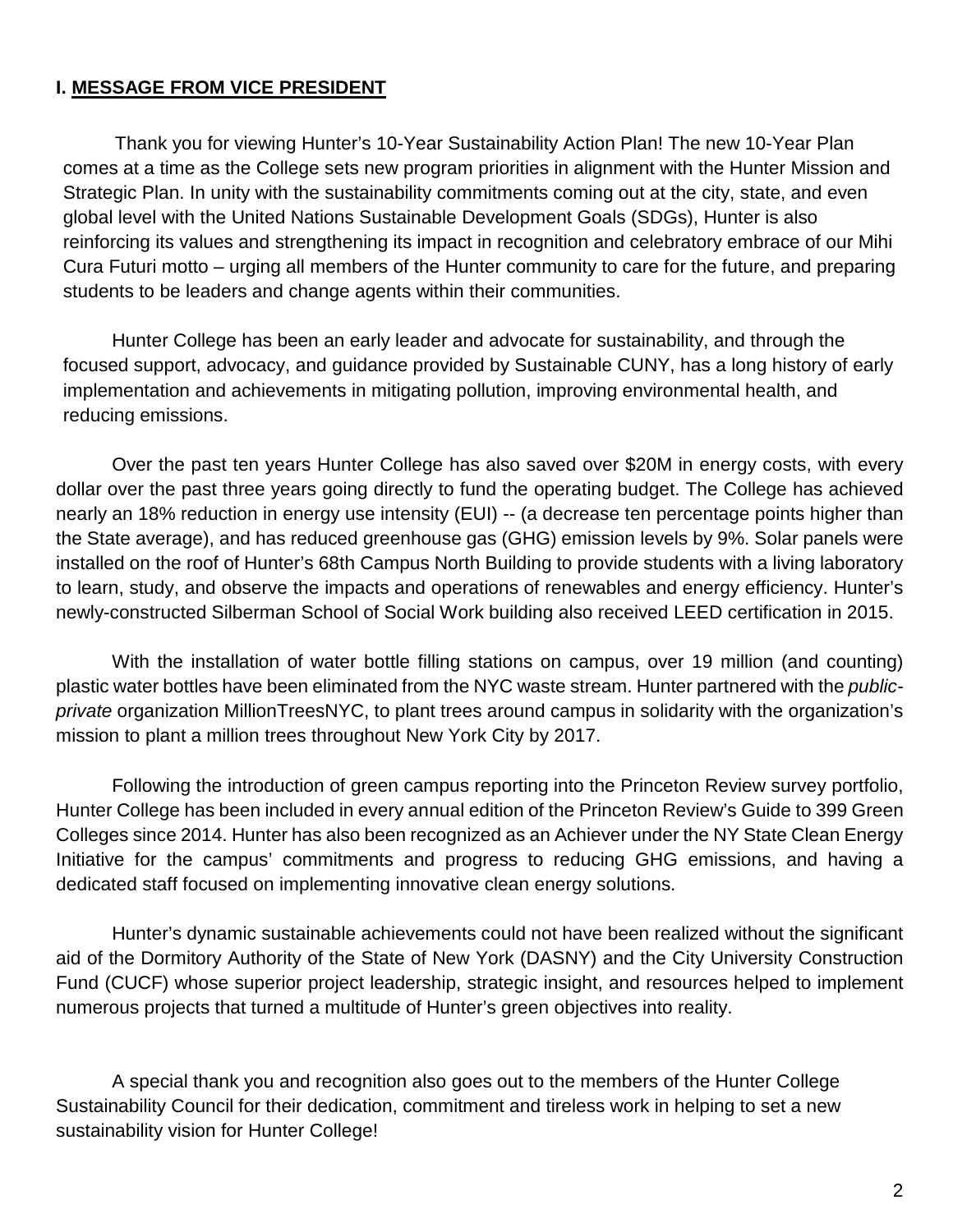## **II. COUNCIL MEMBERS:**

#### **Allan Frei**,

Professor, Department of Geography and Environmental Studies

## **Annabel Gregg**,

Class of 2023, Roosevelt Scholar Student Representative

## **Makia Harper**,

Grants Administrator, The Institute of Sustainable Cities at Hunter College

## **Theoren Hyland**,

Class of 2019, Macaulay Honors College Student Representative

## **Courtney Leborious**,

Executive Director of Finance and Business Operations

#### **Lori Mazor**,

Acting Vice President, Administration

## **Douglas Price**,

Program Manager, The Institute of Sustainable Cities at Hunter College

#### **Mark Roginkin**,

Class of 2020, Hunter Sustainability Project Student Vice-President

#### **Haley Robinson**,

Class of 2020, Philosophy Major Student Representative

## **Victoria Skorodinsky**,

Class of 2019, Geography Club Student President

#### **Francisco Sandoval**,

Assistant Director of Undergraduate Admissions and Recruitment

#### **Kelli Stephens**,

Chair, Sustainability and Energy Specialist, Facilities Management and Planning

#### **Maria Vanegas**,

Associate Director of Financial and Administrative Services

#### **Tim Wilson**,

Operations Coordinator, Office of the Vice President For Administration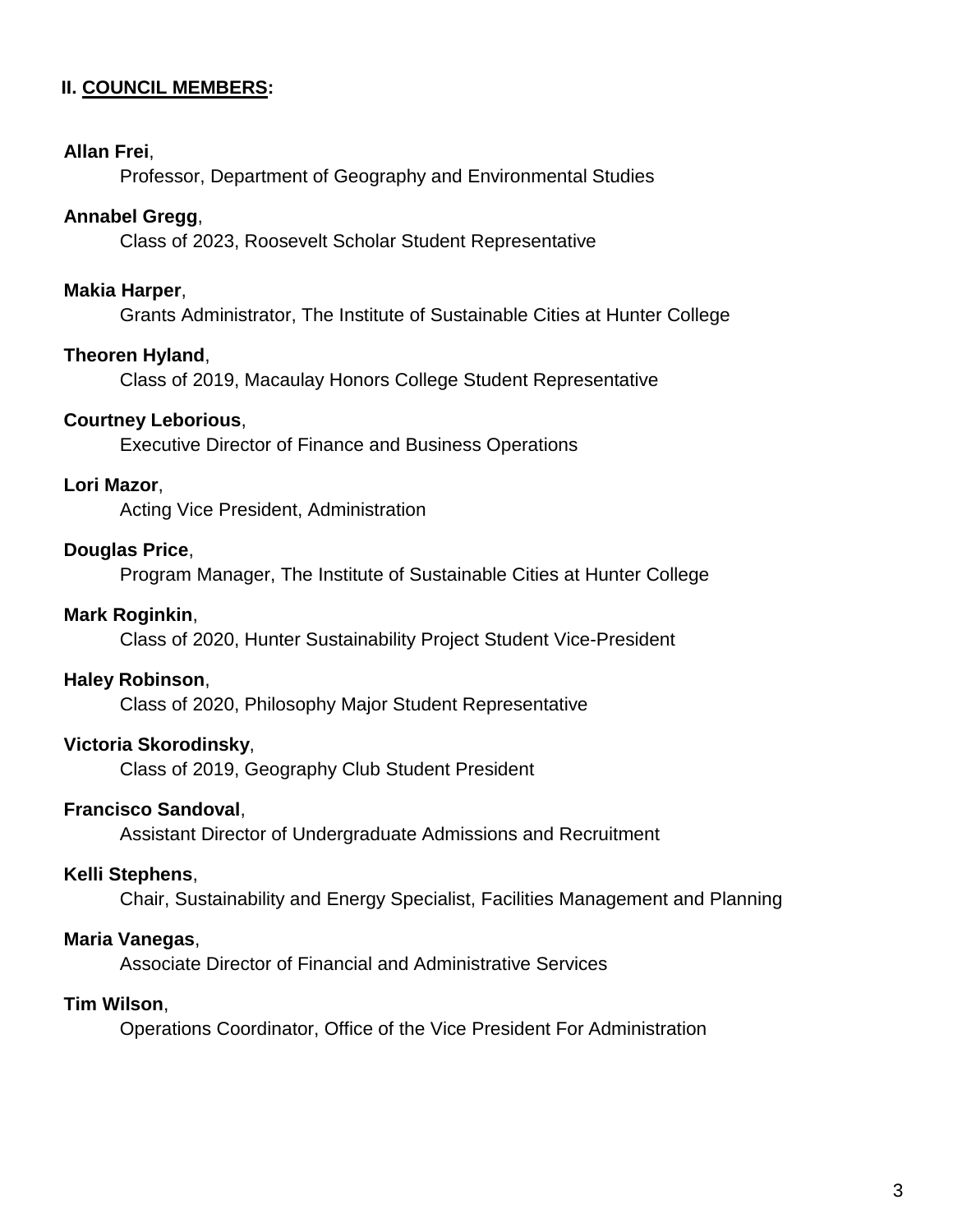## **III. PURPOSE AND OBJECTIVE OF 2018 10-YEAR PLAN**

The objective of the 2018 Sustainability 10-Year Action Plan is to align ourselves with the priorities of the College's Strategic Plan as well as reaffirm the commitments and expressed values made in 2008 sustainability mission statement. Hunter's 2008 Action Plan set bold and aggressive targets as a reflection of the college's purpose-driven commitment and role in putting thoughts into action, engaging across the interdisciplinary spectrum, and remaining an enduring resource of innovation and collaboration. The 2008 Plan created a pathway to chart the College's progress over the next ten years in aspects of energy, waste and recycling, water, transportation, procurement, education and outreach, and sustainable nutrition.

Hunter's 2018 Sustainability Action Plan revisits those 2008 goals and objectives and builds off the successes and challenges encountered to redefine strategy, reassign priorities, and rebrand the rhetoric to set new sustainability targets for the next ten years.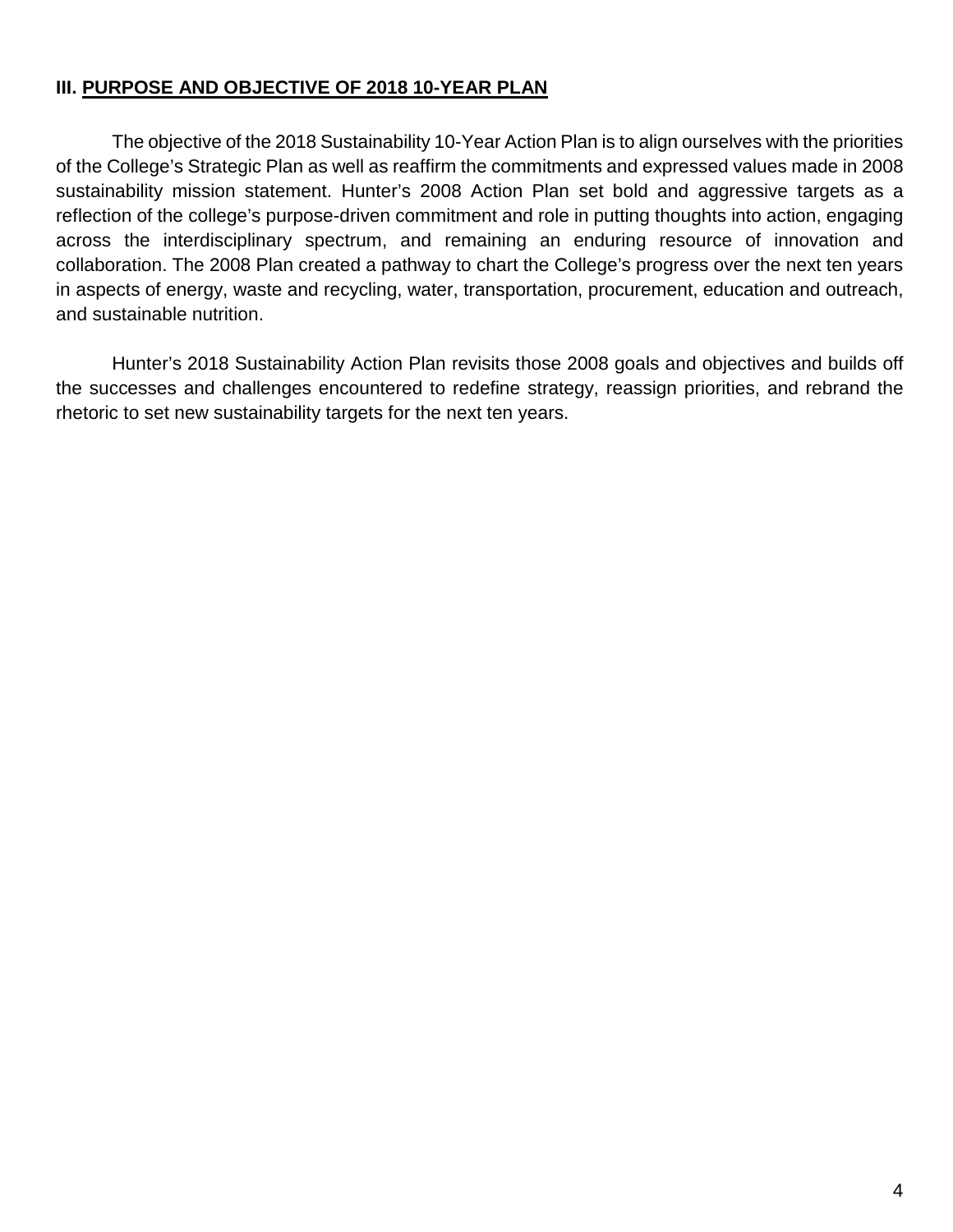## **IV. SUSTAINABILITY PROFILE OF HUNTER COLLEGE**

Hunter College takes specific, concrete actions in the pledge to reduce its carbon footprint in areas such as energy use, water conservation and other campus operations.

 Hunter College's primary **waste and recycling** hauler is the New York City Department of and/or decisions that take place at the DSNY agency level. All items accepted for recycling by DSNY are also accepted items for recycling at Hunter College, which includes mixed paper, cardboard, metals, glass bottles and jars, beverage cartons, and rigid plastics. At the individual level, items are collected Sanitation (DSNY). The scope of Hunter's recycling program is determined and affected by the changes on-campus via a dual stream recycling system, with one color-coded bin for mixed paper and cardboard, and a second bin for metals, glass bottles and jars, beverage cartons, and rigid plastics. The Hunter Department of Environmental Health and Safety (EHS) also recycles household batteries, and coordinates the responsible recycling efforts for College-owned electronics, such as laptops, desktops, and printers. All members of the Hunter campus community are invited and encouraged to bring in their used batteries. When College electronics reach the end of their product lifecycle, faculty and administrative staff internally notify EHS and Facilities to have the items disconnected and safely stored. EHS utilizes a third-party vendor to pick up and responsibly recycle the campus e-waste. As a responsible steward, the EHS vendor regularly sends data on the volume of e-waste collected from the College.

 fixtures (such as sinks and toilets) and mechanical/HVAC equipment. Once an obsolete plumbing fixture performance and contribute to reduced water usage in a building's operations. The New York City Without the significant presence of grounds and landscaping maintenance, the depth of Hunter's **water** conservation and efficiency efforts lies in the installation and operation of high-efficiency plumbing has reached the end of its capital use cycle, fixtures with an EPA WaterSense certification are prioritized for replacement. WaterSense products are verified by the U.S. EPA and are proven to streamline Department of Environmental Protection (DEP) keeps an inventory of water meters associated with Hunter College properties, and both DEP and CUNY track and monitor how much water is consumed on a daily and weekly basis.

 of Hunter's **transit**-related carbon footprint. No parking spaces are made available to students, faculty, and staff. All of Hunter College's properties are purposely sited to available/accessible modes of public students are provided a discount fare for monthly passes on the NJ Transit. Bicycle racks are available at each campus, and at 68<sup>th</sup> Street a CitiBike hub was erected for use by all in the surrounding Hunter's current and previous practices have had direct impact on directly minimizing the extent transportation and through the New Jersey Transit's University Partnership Program, full-time Hunter community.

 guidelines for food service operations. To address the elements of accessibility and affordability for The 68<sup>th</sup> Street Hunter West Cafeteria and vending machines represent the primary areas of opportunity for **sustainable nutrition** options at Hunter College. CUNY provides language and sustainable nutrition, Hunter's establishment of Purple Apron is a welcome addition to the College. The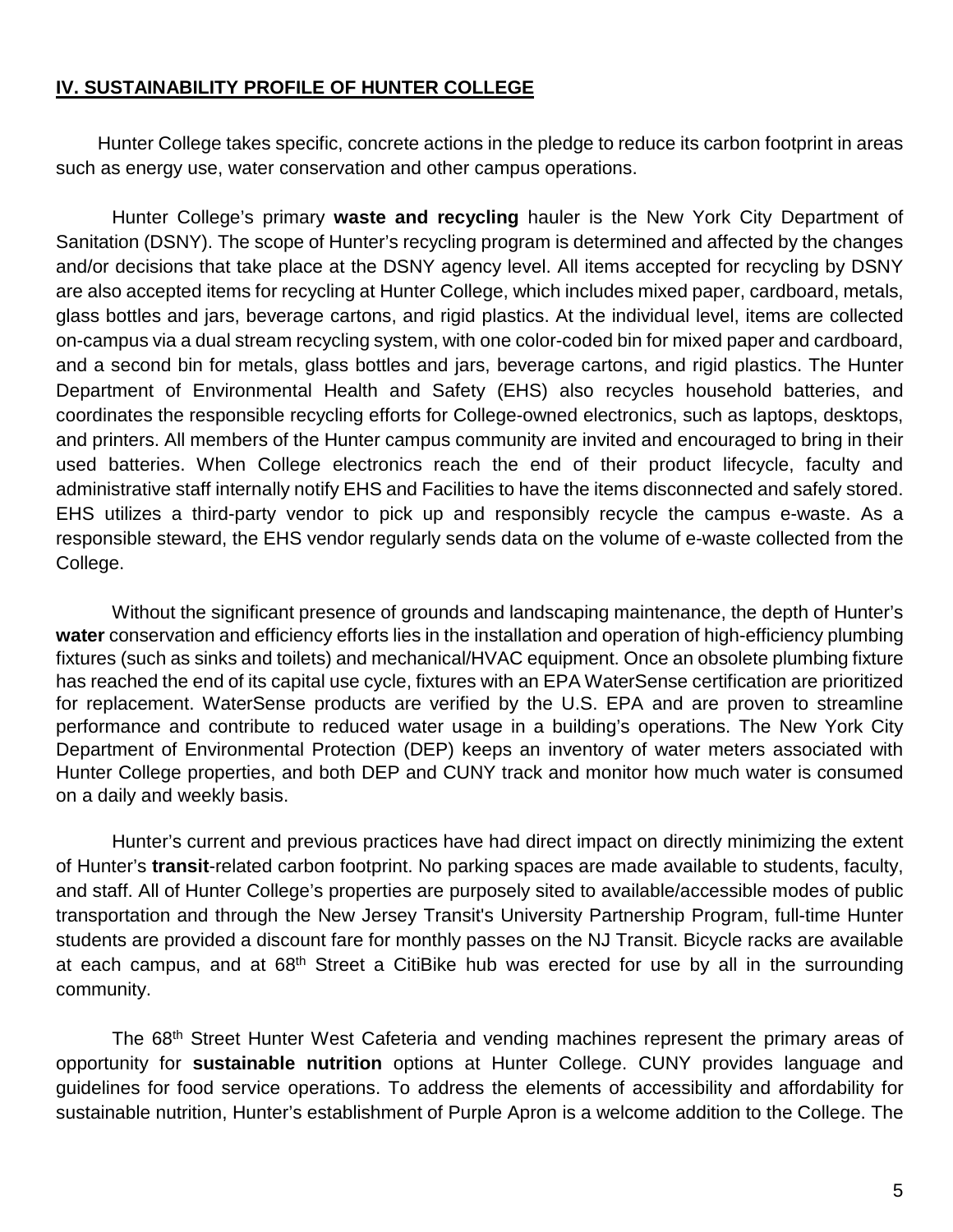Purple Apron is a free resource for undergraduate and graduate students to twice weekly receive a free bag of groceries stocked with balanced options of dairy, fruit, vegetables, grains, and protein.

 assets (such as technology, appliances, office supplies, building materials, etc.) are procured from a list Program manages green procurement lists and specifications of products, services and technology. Sustainable **procurement** opportunities at Hunter College are manifests through the college's relationship with CUNY, as well as compliance with NYS Executive Order 4. Many campus commodity of designated vendors that have been pre-approved and pass CUNY guidelines. Under Executive Order 4, Hunter is also required to prioritize the purchase of products that meet environmentally preferable qualifications and performance. The New York State Green Procurement and Agency Sustainability Hunter College utilizes this inventory to source and identify green product purchasing opportunities.

 Hunter's performance, impact, and progress in sustainably-driven domains. Select utilization of the opportunities that are available and open to the Hunter community, such as the Hunter Sustainability Hunter's **sustainable education and outreach** efforts adapt and cater to the dynamic, on-thego commuter profile for many of the college's students. The development and maintenance of the Hunter Green sustainability website serves as a centralizing resource to provide and encourage more transparency and ease of access for the campus community to learn and view information about campus display monitors helps to elevate the presence of sustainable groups, related events, and Project (HSP) student group and The Green Initiative Fund for green grant ideas.

 energy-saving directives; Executive Order 26 (E.O. 26) and Executive Order 88 (E.O. 88). E.O 88 helping relieve the heavy demands that are placed on the regional power grid during those times. Hunter College's **energy** performance is driven two-fold in alignment with several citywide, requires Hunter to reduce its energy use intensity (EUI) 22%, and E.O. 26 requires the College to reduce its GHG emissions 20%. The directives have a target goal by the years 2020 and 2030, respectively. Sustainable CUNY is an instrumental force in facilitating the implementation of strategies and practices that deliver on these directives and streamline both energy efficiency and optimal performance. Hunter Facilities and Capital Planning leverage all opportunities and regularly carry out mechanical equipment upgrades, replacements, and retrofits that lower energy consumption in building operations. Hunter also participates in the New York Power Authority's "Peak Load Management" program. Under the terms of the program, the College scales back its electricity usage on up to 15 of the hottest days of summer,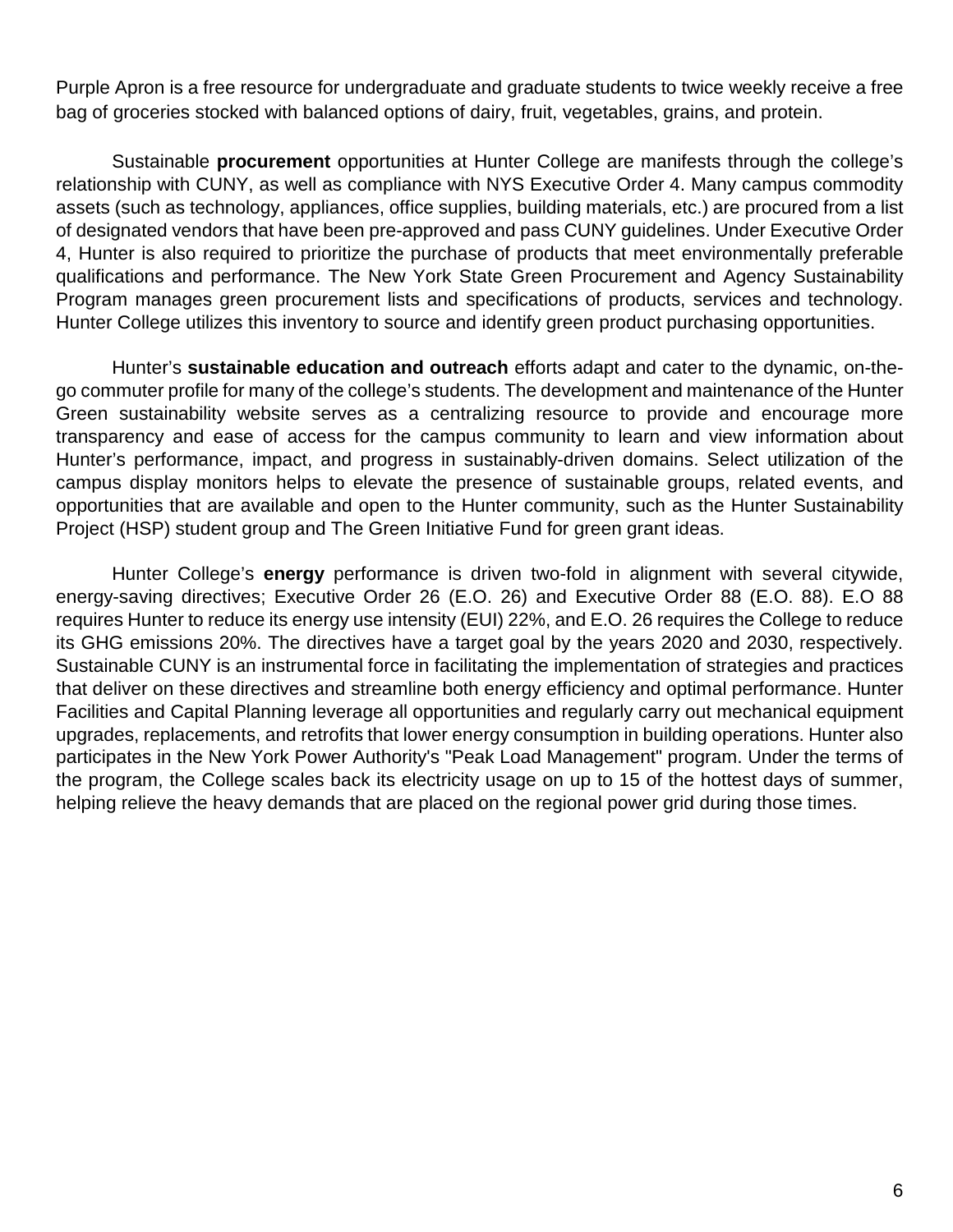## **V. ASSESSMENT OF 2008 TEN-YEAR ACTION PLAN & LESSONS LEARNED**

 The following chart provides an assessment of Hunter College's performance towards the initiatives outlined from the 2008 10-Year Action Plan; demonstrating where the College has been able to reach its goals, where items are in progress, and where objectives have been delayed in starting. An itemized list of Hunter's individual 2008 goals is also available in Appendix.

 energy waste, and improving storm water runoff management. However, with no reportable progress, attention for future sustainability growth. Taking an assessment of the 2008 10-Year Action Plan, the College completed 45% of its goals. Hunter's Energy and Water objectives have had the most demonstrable gains and progress, respectively reaching and completing more than half of the objectives identified towards conserving energy, reducing Procurement and Sustainable Nutrition are the two key pillar areas that will benefit from focused

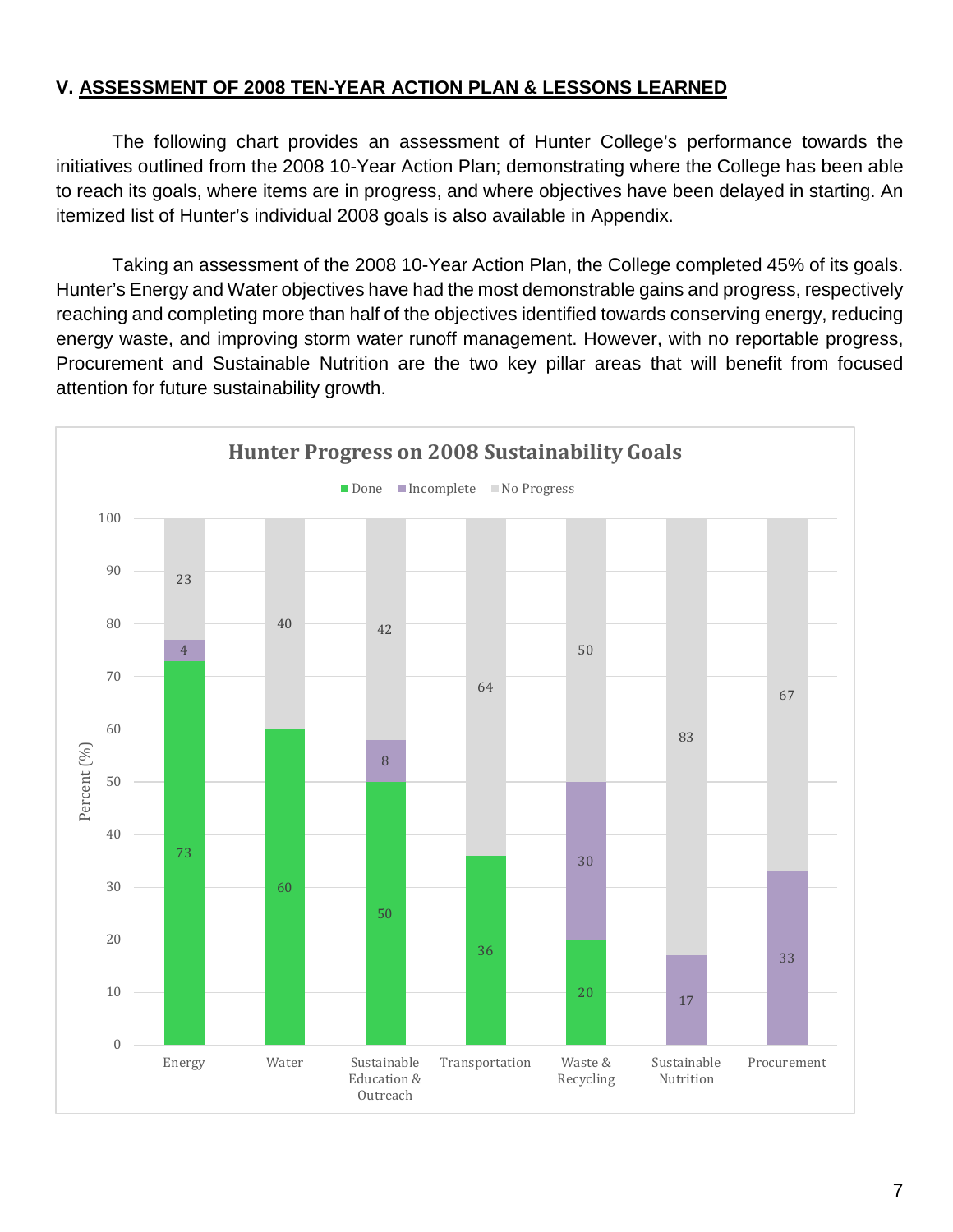The Hunter College Sustainability Council gathered and reviewed the earlier barriers and roadblocks to progress within each of Hunter's seven sustainability pillars. The evaluation identified that much of the general causes and reasons behind the College's other delayed sustainability objectives were attributed to:

## **insufficient data**

A number of 2008 objectives could not have their progress validated due to lack of available data. With the absence of data collection and measurement efforts, baselines were not established, results not benchmarked, and the performance for several of the 2008 goals could not be thoroughly verified.

## **no monitoring or progress reports**

 objectives. Those 2008 goals that may have suffered from lack of direction, task ownership, or other A lack of any five-year or mid-year performance reviews hindered progress on particular 2008 conditional factors could have been identified sooner, adapted, and set back on track. Without thorough monitoring, decision makers are limited in learning what objectives are working, and what one has to do next.

## **goals too specific**

Several 2008 objectives would have delivered high impact, yet the scale, quantity demanded, or project scope of what needs to be accomplished was one that could not completely fit in a 10-year span.

## **goals too vague**

Some 2008 objectives provided vague direction or had no purposeful target, further coupled with a lack of accompanying performance measures, the goals were not actionable enough to assess if progress was made.

## **no designated executive sponsor**

 Administration in order to ensure implementation. At times not ensuring that a designated administrative Certain 2008 objectives required interdepartmental collaboration and leadership from the sponsor was engaged meant goals did not get the visibility, counsel, and/or guidance to cultivate the momentum and campus-wide attention that would propel them to the next phase.

 These roadblocks touched off a host of other structural disruptors that also played a role in towards assessing the delays and setbacks of the 2008 10-Year Action Plan, and comprehensively affecting the progress of Hunter's 2008 sustainability goals. The below chart takes a deeper dive categorizes the elements of those distinct progress disruptors.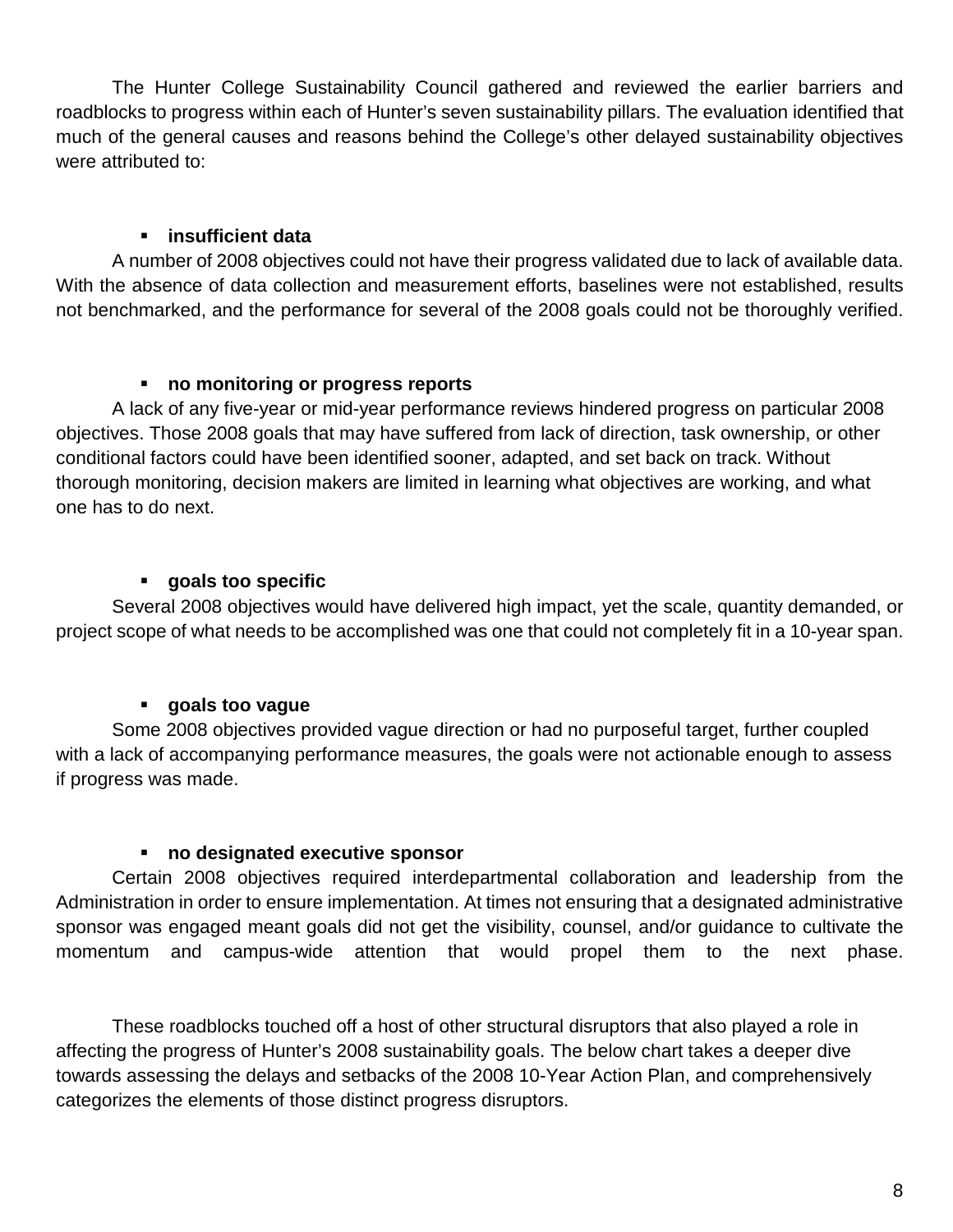## **Progress Disruptors to 2008 Sustainability Goals**



 lessons learned to reframe each of the lagging objectives as one that will drive and demand results, Moving forward with the 2018 10-Year Action Plan, the Sustainability Council has applied these ensuring that each new goal meets the mark for being specific, measurable, attainable, relevant, and timely.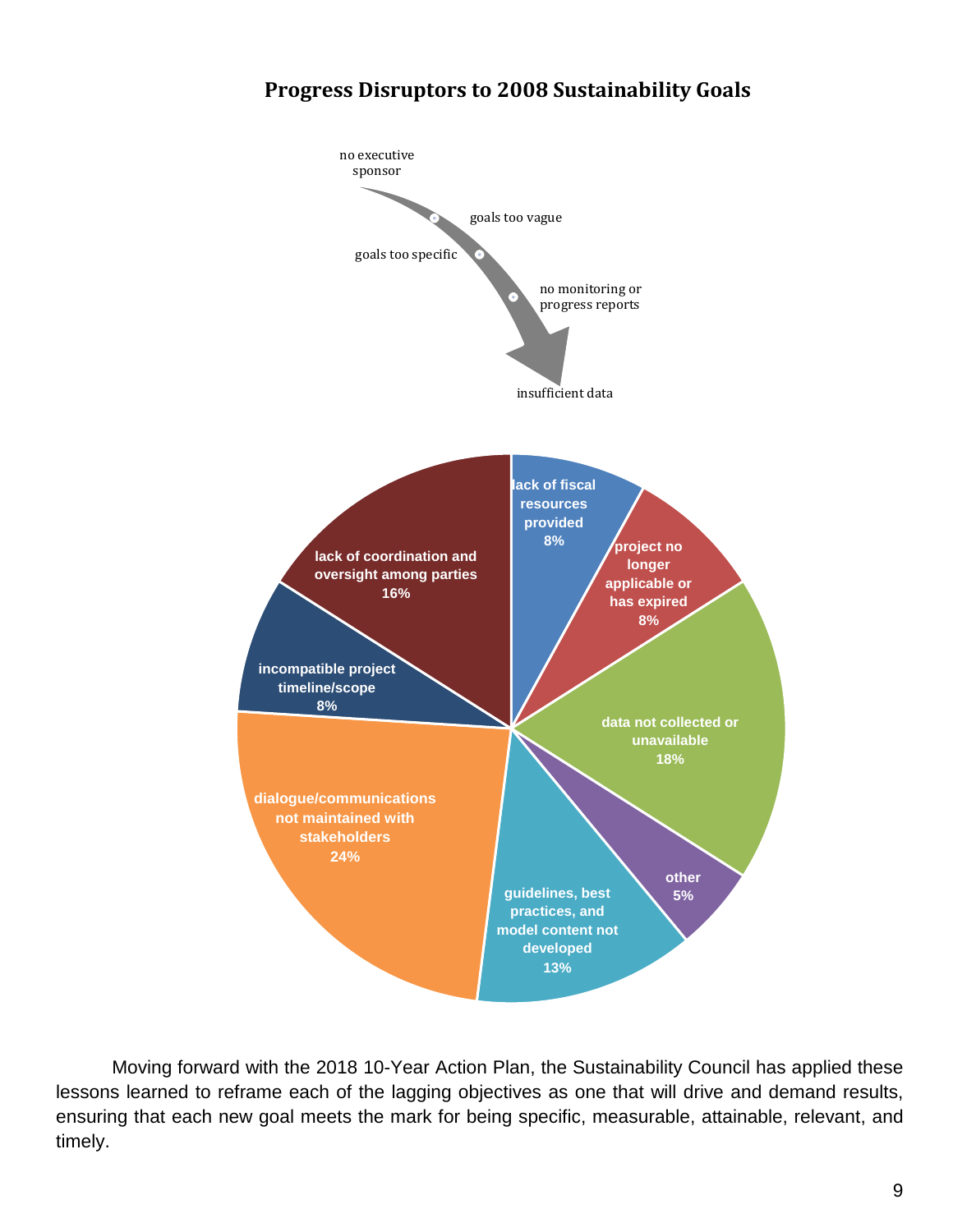## **VI. 2018 GOALS BY PILLAR AREA**

## WASTE AND RECYCLING

 Council makes the following waste & recycling recommendations: The 2018 objectives for Hunter College **Waste & Recycling** demonstrate and emphasize the campus' standing and alignment with the City's zero waste commitment goals. The Council's waste and recycling recommendations are marked by a renewed focus to increase the waste diversion rate, promote lower consumption practices, and expand the breadth of Hunter's recycling program. The Sustainability

| <b>WASTE &amp; RECYCLING</b> | 2018-2028 GOALS                                                                      |
|------------------------------|--------------------------------------------------------------------------------------|
| 1.1                          | Implement a campus-wide educational campaign of Hunter's recycling program           |
| 1.2                          | Increase the volume and visibility of recycling bins present on campus               |
| 1.3                          | Make the battery recycling program more visible                                      |
| 1.4                          | Make double-sided printing the default setting on campus printers                    |
| 1.5                          | Develop and launch a 30-Day Zero Waste Awareness Challenge at each campus            |
| 1.6                          | Develop a furniture recycling and exchange program                                   |
| 1.7                          | Implement a comprehensive food waste collection solution in Hunter West<br>Cafeteria |
| 1.8                          | Increase the waste diversion rate by 30% by December 2028                            |

#### **Legend Key –**

#### Cost:

Cost:<br>represents an appraisal of estimated material <u>and</u> labor costs for a chosen initiative, as well as portrayal of the level of *scope for the objective* 



#### **Time Investment:**

 *cross-coordination required, extent of needed preparatory research, and/or degree of anticipatory involvement with*  represents an appraisal of the estimated impact, effort and depth for a chosen initiative, as assessed based on level of *decisive parties and regulators.* 

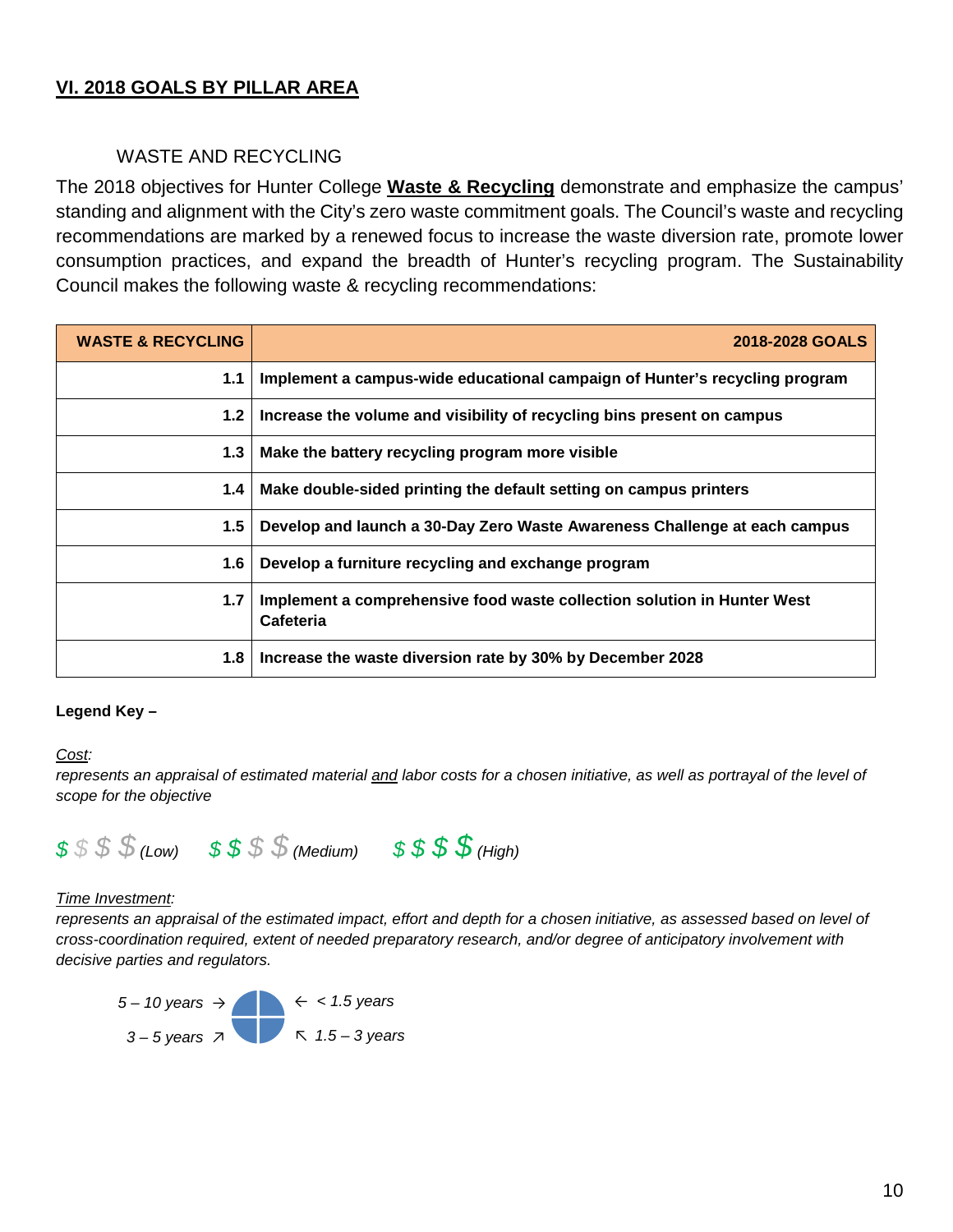# Short-Term

| <b>Goal 1.1:</b>          | Implement a campus-wide educational campaign of Hunter's<br>recycling program - campaign to be carried out on an ongoing basis                                                                                                                                                                           |  |                                                                     |  |
|---------------------------|----------------------------------------------------------------------------------------------------------------------------------------------------------------------------------------------------------------------------------------------------------------------------------------------------------|--|---------------------------------------------------------------------|--|
| Next Immediate<br>Action: | Council to compile definitive list of web-accessible resources and<br>learning tools to be developed for the Hunter Green website   Council to<br>internally compile listing of all communication and outreach sources<br>managed by Hunter (including their primary audience and publication<br>cycles) |  |                                                                     |  |
| Metrics for<br>Success:   | will be covered in Sustainable Education & Outreach (SEO) Goal #6.1 -<br>[Dashboard and suite creation of resource/learning engagement tools]                                                                                                                                                            |  |                                                                     |  |
|                           | Cost<br>Time investment<br>Sponsor                                                                                                                                                                                                                                                                       |  |                                                                     |  |
| Cost.                     | \$\$\$\$                                                                                                                                                                                                                                                                                                 |  | <b>Vice President of</b><br>Administration<br>& AVP, Communications |  |

| <b>Goal 1.2:</b>               | Increase the volume and visibility of recycling bins present on<br>campus                                                  |                 |                                            |
|--------------------------------|----------------------------------------------------------------------------------------------------------------------------|-----------------|--------------------------------------------|
| Next Immediate<br>Action:      | Council to conduct landscape survey of the current type and number of<br>recycling bins found per floor per building       |                 |                                            |
| <b>Metrics</b> for<br>Success: | will be covered in coordination with Waste & Recycling Goal $#1.1 -$<br>[Educational campaign of Hunter recycling program] |                 |                                            |
|                                | Cost                                                                                                                       | Time investment | Sponsor                                    |
| Cost:                          | \$\$\$\$                                                                                                                   |                 | <b>Vice President of</b><br>Administration |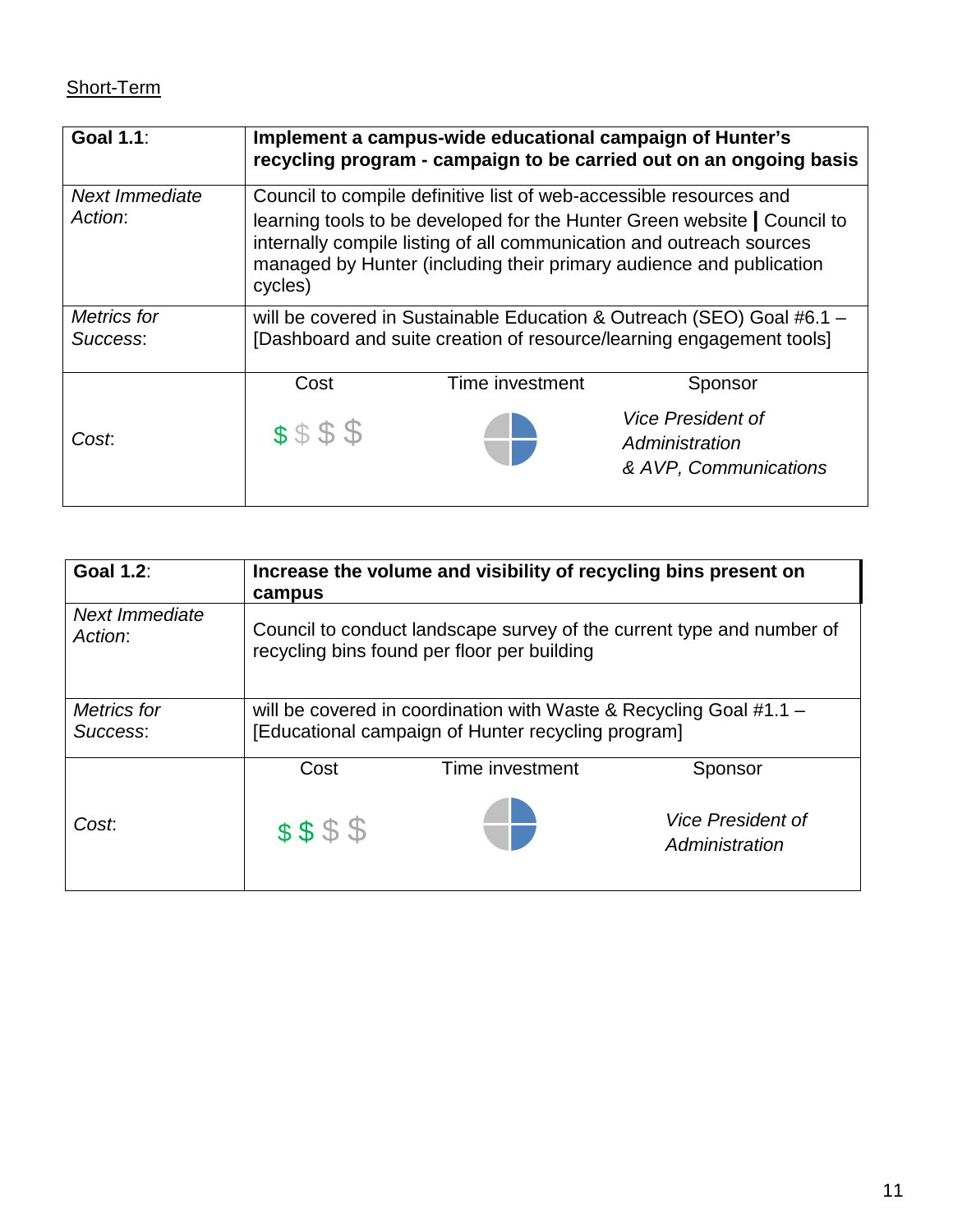| <b>Goal 1.3:</b>          | Make the battery recycling program more visible                                                                                                 |  |                                            |  |
|---------------------------|-------------------------------------------------------------------------------------------------------------------------------------------------|--|--------------------------------------------|--|
| Next Immediate<br>Action: | Council to map out all current battery collection points   Council to develop<br>uniform labeling and language to post at each collection point |  |                                            |  |
| Metrics for<br>Success:   | will be covered in SEO Goal #6.1 - [Dashboard and suite creation of<br>resource/learning engagement tools]                                      |  |                                            |  |
|                           | Time investment<br>Cost<br>Sponsor                                                                                                              |  |                                            |  |
| Cost.                     | \$\$\$\$                                                                                                                                        |  | <b>Vice President of</b><br>Administration |  |

| <b>Goal 1.4:</b>               | Make double-sided printing the default setting on campus printers                                                                                                                                              |                 |                                            |
|--------------------------------|----------------------------------------------------------------------------------------------------------------------------------------------------------------------------------------------------------------|-----------------|--------------------------------------------|
| Next Immediate<br>Action:      | Council to map out campus hotspots of high volume printing activity<br>Council to review existing notifications and procedures that caution single-<br>sided use                                               |                 |                                            |
| <b>Metrics</b> for<br>Success: | will be covered in Procurement Goal #5.3 - [Educational/Training tips<br>sheet for green usage practices] and $#5.4 - [Hunter-public promo]$<br>campaign of sustainable products/benefits available on campus] |                 |                                            |
|                                | Cost                                                                                                                                                                                                           | Time investment | Sponsor                                    |
| Cost.                          | \$\$\$\$                                                                                                                                                                                                       |                 | <b>Vice President of</b><br>Administration |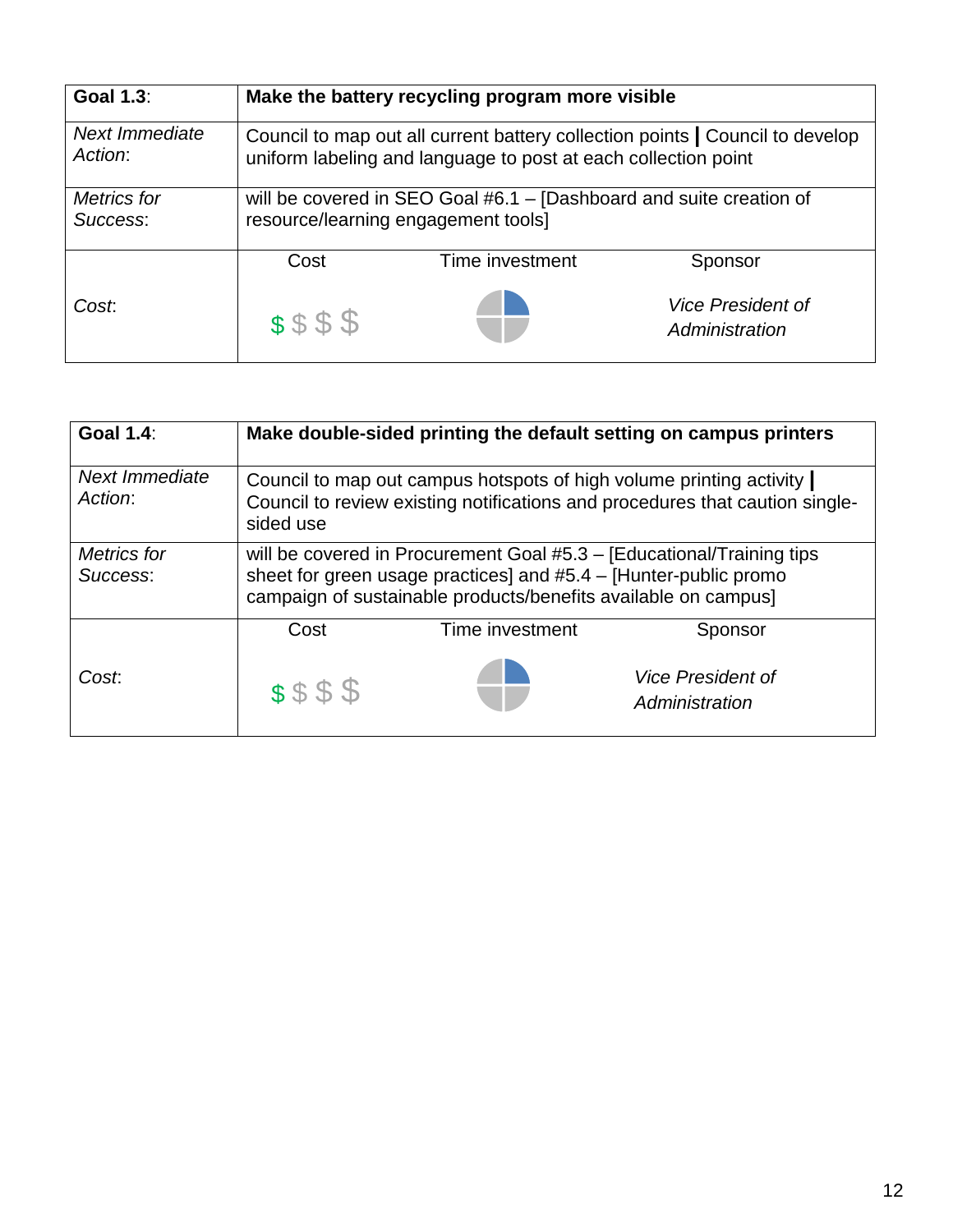## **Intermediate**

| <b>Goal 1.5:</b>          | Develop and launch a 30-Day Zero Waste Awareness Challenge at<br>each campus                                                                                                                                                                                                                                                                                                                                      |                 |                            |  |
|---------------------------|-------------------------------------------------------------------------------------------------------------------------------------------------------------------------------------------------------------------------------------------------------------------------------------------------------------------------------------------------------------------------------------------------------------------|-----------------|----------------------------|--|
| Next Immediate<br>Action: | Council to coordinate with HSP student group to gauge as a student-led<br>project   Council to prepare report that benchmarks different zero waste<br>challenges/programs that have been conducted: 1- RecycleMania, 2-<br>challenges taking place at other CUNY campuses and neighboring NYC<br>colleges/universities, 3- other regional colleges/universities with publicly<br>documented waste diversion rates |                 |                            |  |
| Metrics for<br>Success:   | will be covered in Sustainable Education & Outreach Goal #6.1 $-$<br>[Dashboard and suite creation of resource/learning engagement tools]                                                                                                                                                                                                                                                                         |                 |                            |  |
|                           | Cost                                                                                                                                                                                                                                                                                                                                                                                                              | Time investment | Sponsor                    |  |
| Cost.                     | \$\$\$\$                                                                                                                                                                                                                                                                                                                                                                                                          |                 | <b>VP, Student Affairs</b> |  |

| <b>Goal 1.6:</b>               | Develop a furniture recycling and exchange program                                                                                                                                                                 |                 |                                            |
|--------------------------------|--------------------------------------------------------------------------------------------------------------------------------------------------------------------------------------------------------------------|-----------------|--------------------------------------------|
| Next Immediate<br>Action:      | Council to review current procedures for how faculty and staff,<br>respectively, are notified for intake opportunities   Council to begin<br>tracking and gathering data on current inventory of surplus furniture |                 |                                            |
| <b>Metrics</b> for<br>Success: | will be covered in SEO Goal #6.1 - [Dashboard and suite creation of<br>resource/learning engagement tools]                                                                                                         |                 |                                            |
|                                | Cost                                                                                                                                                                                                               | Time investment | Sponsor                                    |
| Cost.                          | \$\$\$\$                                                                                                                                                                                                           |                 | <b>Vice President of</b><br>Administration |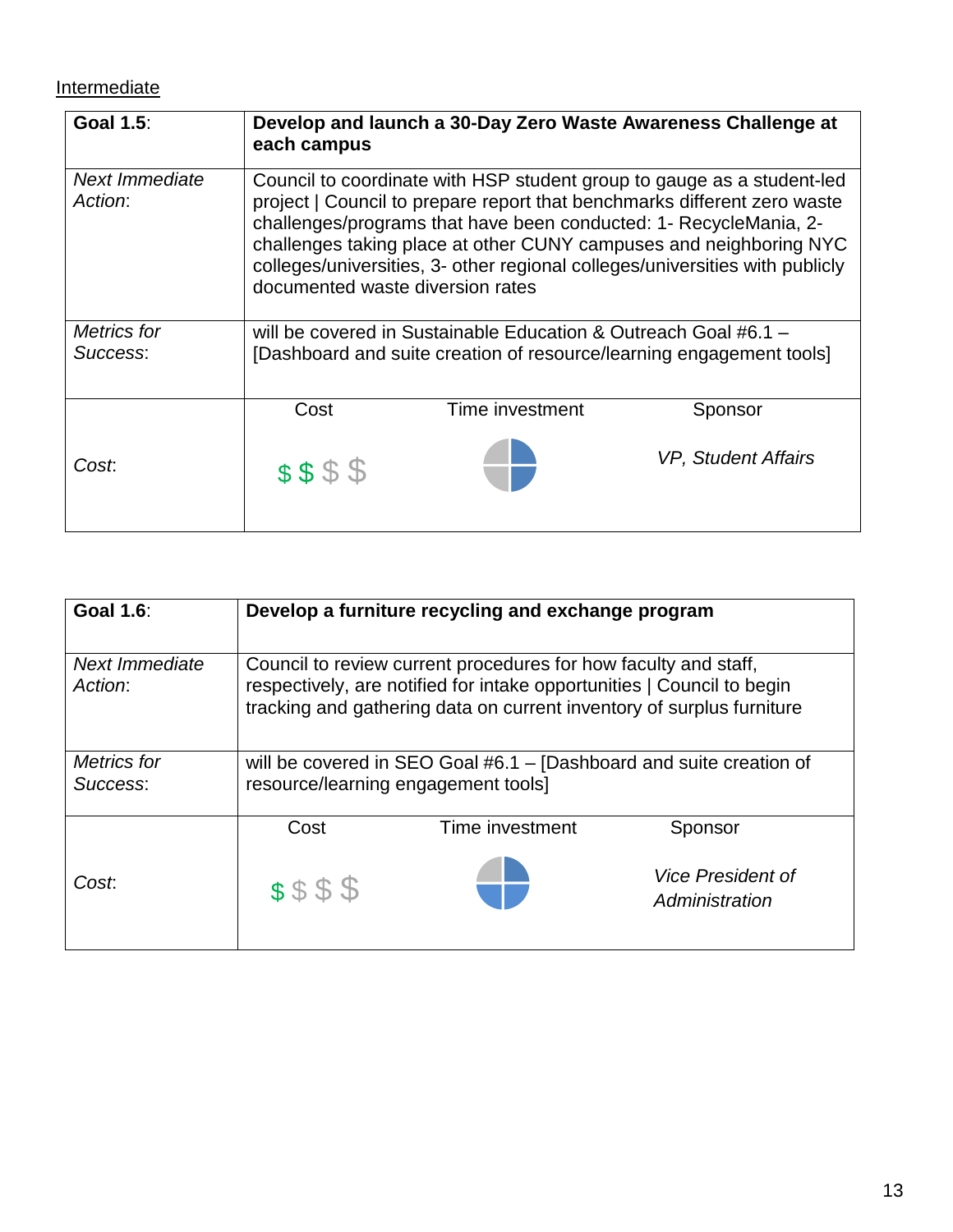# Long-Term

| <b>Goal 1.7:</b>               | Implement a comprehensive food waste collection solution in<br><b>Hunter West Cafeteria</b>                                                                                                                                                                                      |                 |                                                        |
|--------------------------------|----------------------------------------------------------------------------------------------------------------------------------------------------------------------------------------------------------------------------------------------------------------------------------|-----------------|--------------------------------------------------------|
| Next Immediate<br>Action:      | Council to engage with Business Office to discuss and explore existing<br>stipulations for space modifications   Council to outreach to Food Waste<br>Erased to obtain amended report with full details of the food waste<br>collection programs in place at other CUNY campuses |                 |                                                        |
| <b>Metrics for</b><br>Success: | will be covered in Sustainable Nutrition Goal #4.8 – [Provision of local<br>food sourcing, organics, and recycled material content into food service<br>contract stipulations]                                                                                                   |                 |                                                        |
|                                | Cost                                                                                                                                                                                                                                                                             | Time investment | Sponsor                                                |
| Cost.                          | \$\$\$\$                                                                                                                                                                                                                                                                         |                 | <b>Vice President for</b><br><b>Finance and Budget</b> |

| <b>Goal 1.8:</b>          | Increase the waste diversion rate by 30% by December 2028                                                                                                                                                                           |                 |                                            |
|---------------------------|-------------------------------------------------------------------------------------------------------------------------------------------------------------------------------------------------------------------------------------|-----------------|--------------------------------------------|
| Next Immediate<br>Action: | Council to obtain a new annual waste generation baseline in December<br>2019 from Facilities                                                                                                                                        |                 |                                            |
| Metrics for<br>Success:   | an observable percentage point increase in the annual volume of waste<br>diverted from landfill - [Transparency effort will be covered in SEO Goal<br>#6.1 – Dashboard and suite creation of resource/learning engagement<br>tools] |                 |                                            |
|                           | Cost                                                                                                                                                                                                                                | Time investment | Sponsor                                    |
| Cost.                     | \$\$\$\$                                                                                                                                                                                                                            |                 | <b>Vice President of</b><br>Administration |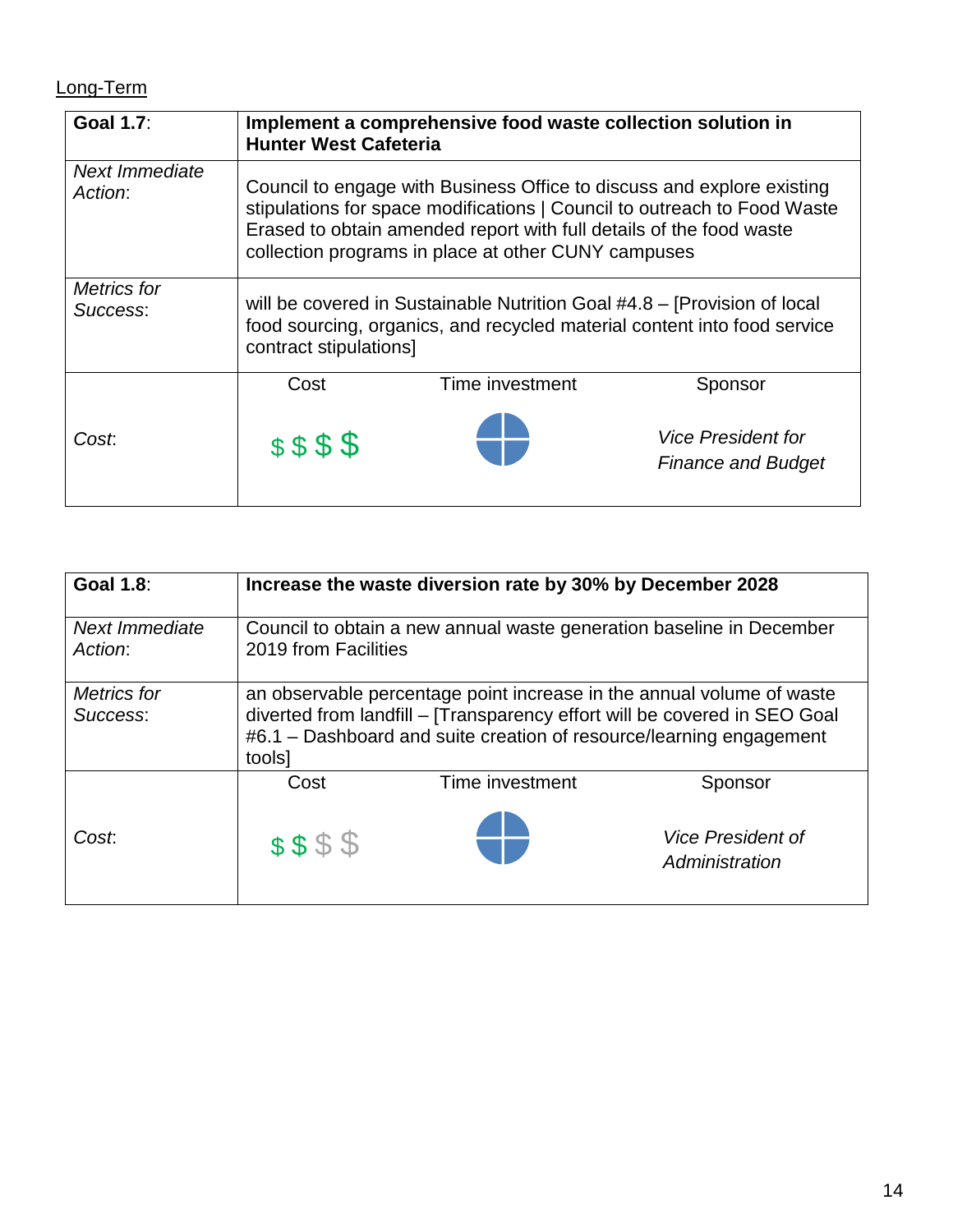## WATER

 Council's recommendations are made with the emphasis on simultaneously conserving water and The 2018 objectives for Hunter College **Water** are impacted by the College's urbanized landscape. The lowering the campus' consumption, as well as reducing storm water runoff. The Sustainability Council makes the following water recommendations:

| <b>WATER</b>     | 2018-2028 GOALS                                                                                        |
|------------------|--------------------------------------------------------------------------------------------------------|
| 2.1              | Create an inventory of available green spaces on campus to identify future<br>green roofs potential    |
| $2.2\phantom{0}$ | Install water bottle-filling stations on each campus' floor for more<br>accessibility, and             |
| 2.3              | Install building sub-meters to effectively track and analyze Hunter's campus<br>water usage            |
| 2.4              | Increase the number of high-efficiency plumbing fixtures on campus to a<br>minimum of 50% by year 2028 |

#### **Legend Key –**

#### Cost:

Cost:<br>represents an appraisal of estimated material <u>and</u> labor costs for a chosen initiative, as well as portrayal of the level of *scope for the objective* 



#### **Time Investment:**

represents an appraisal of the estimated impact, effort and depth for a chosen initiative, as assessed based on level of *cross-coordination required, extent of needed preparatory research, and/or degree of anticipatory involvement with decisive parties and regulators.* 

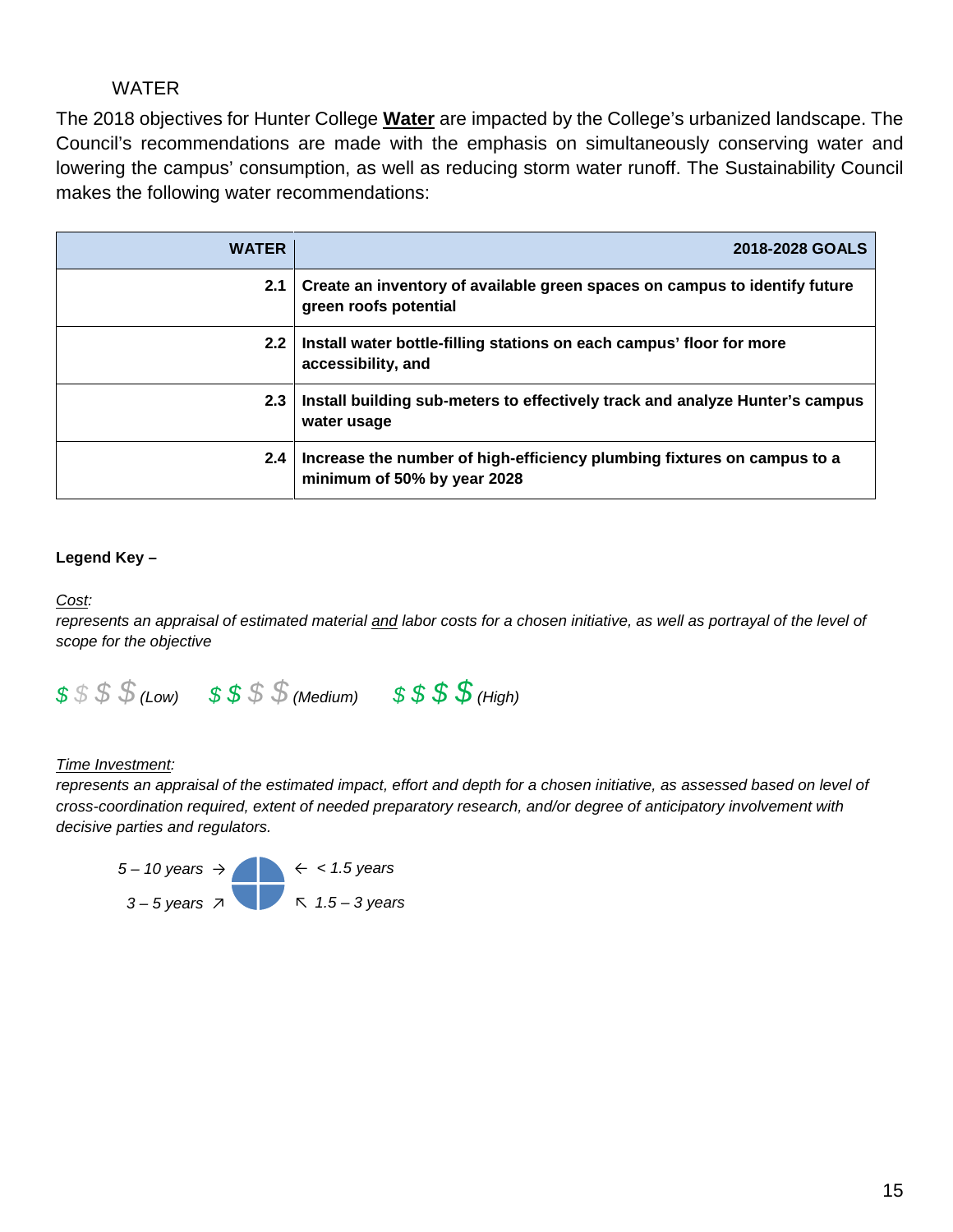## Short-Term

| <b>Goal 2.1:</b>               | Create an inventory of available green spaces on campus to<br>identify future green roofs potential                                         |  |                                            |  |
|--------------------------------|---------------------------------------------------------------------------------------------------------------------------------------------|--|--------------------------------------------|--|
| Next Immediate<br>Action:      | Council to obtain copy of final feasibility report from student who is<br>compiling a campus green space inventory with TGIF grant support  |  |                                            |  |
| <b>Metrics</b> for<br>Success: | will be covered in TGIF student grant proposal, and SEO Goal #6.1 -<br>[Dashboard and suite creation of resource/learning engagement tools] |  |                                            |  |
|                                | Time investment<br>Cost<br>Sponsor                                                                                                          |  |                                            |  |
| Cost.                          | \$\$\$\$                                                                                                                                    |  | <b>Vice President of</b><br>Administration |  |

## **Intermediate**

| <b>Goal 2.2:</b>               | accessibility                                                                                                                | Install water bottle-filling stations on each campus' floor for more |                                            |
|--------------------------------|------------------------------------------------------------------------------------------------------------------------------|----------------------------------------------------------------------|--------------------------------------------|
| Next Immediate<br>Action:      | Council to obtain mapping from Facilities of additional locations per<br>building for available water fountain installations |                                                                      |                                            |
| <b>Metrics</b> for<br>Success: | the addition of new fountains beyond the current inventory                                                                   |                                                                      |                                            |
|                                | Cost                                                                                                                         | Time investment                                                      | Sponsor                                    |
| Cost.                          | \$\$\$\$                                                                                                                     |                                                                      | <b>Vice President of</b><br>Administration |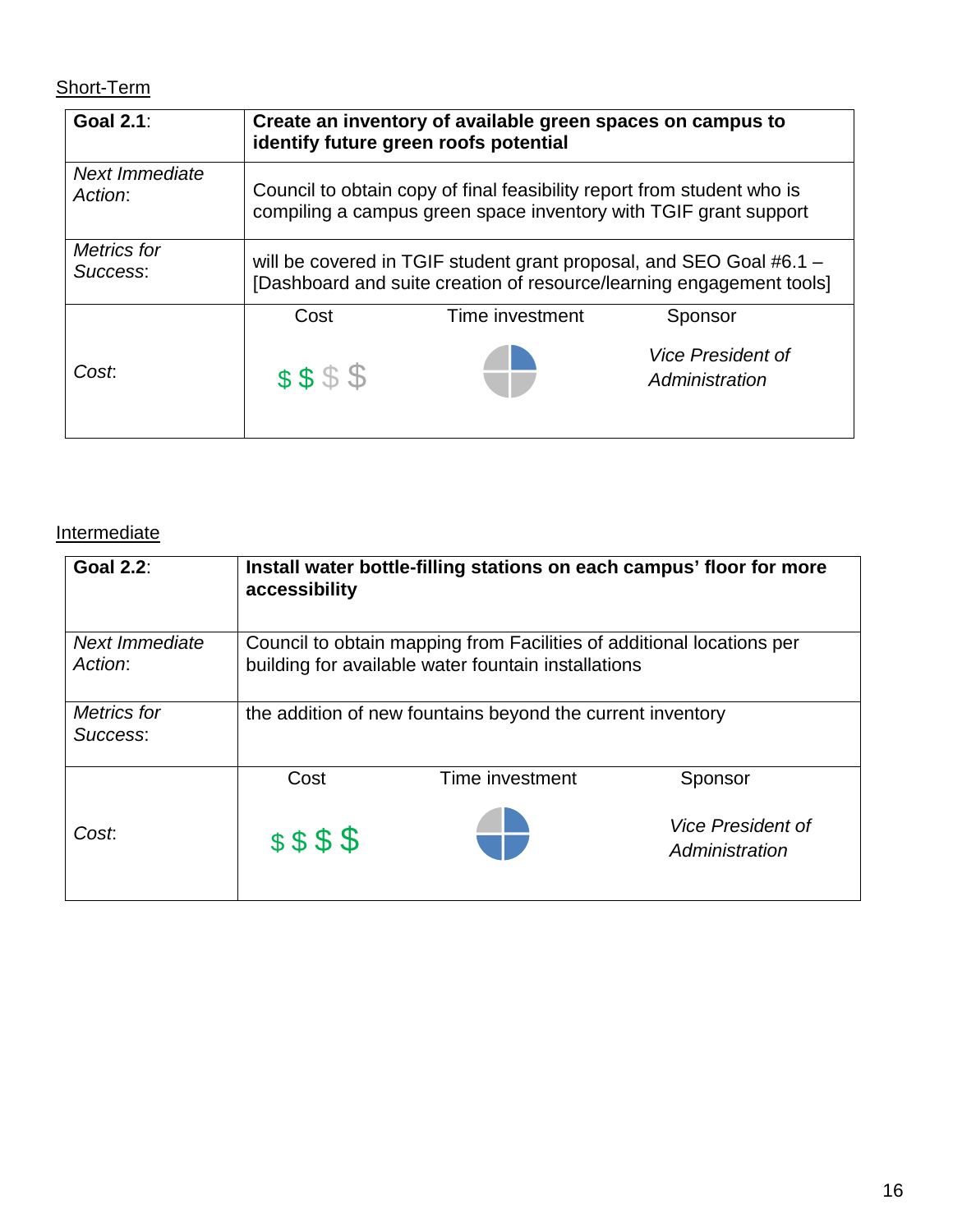| <b>Goal 2.3:</b>               | usage                        | West buildings to effectively track and analyze Hunter's water           | Install automated water building sub-meters to the Hunter East and |
|--------------------------------|------------------------------|--------------------------------------------------------------------------|--------------------------------------------------------------------|
| Next Immediate<br>Action:      | summary of project potential | Council to outreach to applicable trade to investigate and get technical |                                                                    |
| <b>Metrics</b> for<br>Success: |                              | the installation of new, additional water sub-meters                     |                                                                    |
|                                | Cost                         | Time investment                                                          | Sponsor                                                            |
| Cost:                          | \$\$\$\$                     |                                                                          | <i><b>Vice President of</b></i><br>Administration                  |

# Long-Term

| <b>Goal 2.4:</b>               | Increase the number of high-efficiency plumbing fixtures on<br>campus to a minimum of 50% by year 2028                                                                                                                                                                     |                            |                                                   |  |
|--------------------------------|----------------------------------------------------------------------------------------------------------------------------------------------------------------------------------------------------------------------------------------------------------------------------|----------------------------|---------------------------------------------------|--|
| Next Immediate<br>Action:      | Create inventory of high-efficiency plumbing fixtures installed on campus<br>to include in Facilities Annual Report   Council to conduct landscape<br>assessment of total count of conventional vs. high-efficiency sinks/toilets<br>and create summary stats per building |                            |                                                   |  |
| <b>Metrics</b> for<br>Success: | will be covered in SEO Goal #6.1 - [Dashboard and suite creation of<br>resource/learning engagement tools]                                                                                                                                                                 |                            |                                                   |  |
|                                | Cost                                                                                                                                                                                                                                                                       | Time investment<br>Sponsor |                                                   |  |
| Cost.                          | \$\$\$\$                                                                                                                                                                                                                                                                   |                            | <i><b>Vice President of</b></i><br>Administration |  |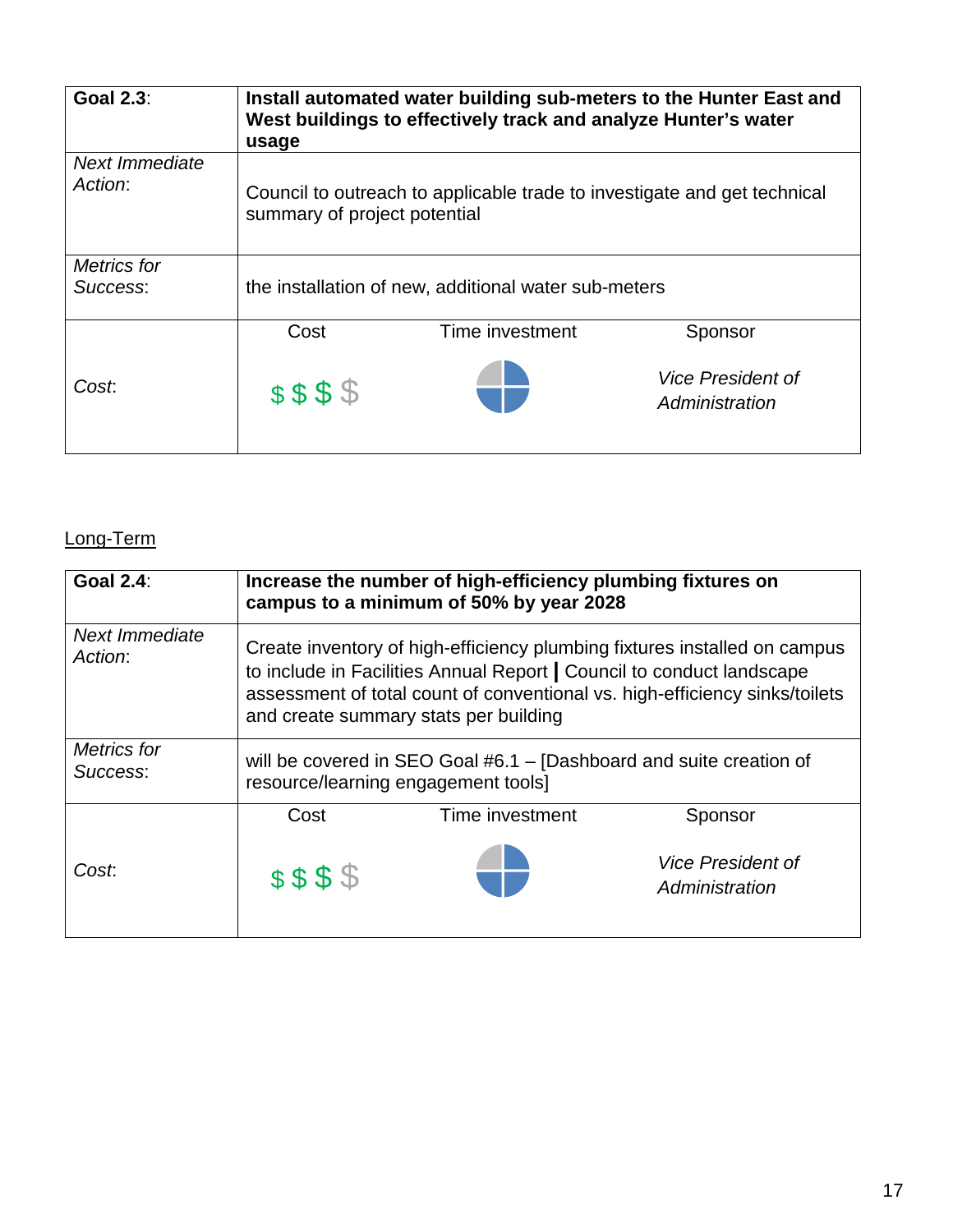## TRANSPORTATION

 advocacy and active support of mass transit, increasing opportunities of fuel-efficient vehicles within the The 2018 objectives for Hunter College **Transportation** are influenced by Hunter's existing integration with NYC's mass transit system! Council recommendations put a renewed focus on continuing Hunter's campus fleet, and incentivizing more bicycle use. The Sustainability Council makes the following transportation recommendations:

| <b>TRANSPORTATION</b> | 2018-2028 GOALS                                                                                                                                                          |
|-----------------------|--------------------------------------------------------------------------------------------------------------------------------------------------------------------------|
| 3.1                   | Initiate research into the market opportunities for large-scale fuel efficient vehicles<br>to assess procurement potential for Hunter campus fleet                       |
| 3.2                   | Raise awareness of Transit Discount Programs available to the Hunter community                                                                                           |
| 3.3                   | Initiate seasonal general transportation surveys to campus community to facilitate<br>Hunter incentives and educational tools for rider safety, visibility, and security |
| 3.4                   | Alleviate congestion during peak times with promotional campaign increasing<br>usage of stairs                                                                           |
| 3.5                   | Create a de facto position on the Sustainability Council for a representative from<br><b>External Affairs Office</b>                                                     |

#### **Legend Key –**

#### Cost:

Cost:<br>represents an appraisal of estimated material <u>and</u> labor costs for a chosen initiative, as well as portrayal of the level of *scope for the objective* 



#### **Time Investment:**

represents an appraisal of the estimated impact, effort and depth for a chosen initiative, as assessed based on level of *cross-coordination required, extent of needed preparatory research, and/or degree of anticipatory involvement with decisive parties and regulators.* 

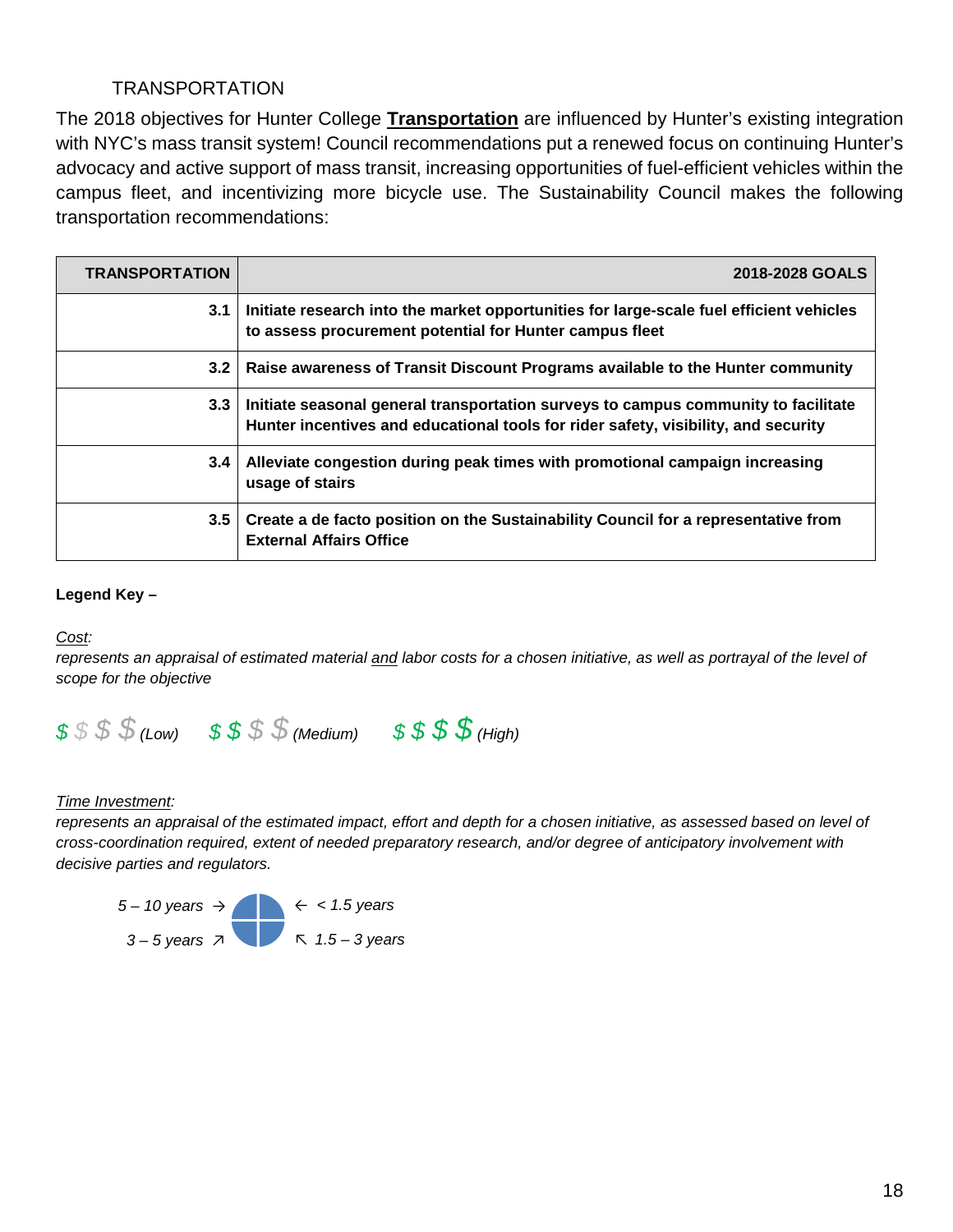## Short-Term

| <b>Goal 3.1:</b>          | Initiate research into the market opportunities for large-scale fuel<br>efficient vehicles to assess procurement potential for Hunter<br>campus fleet                |                                                                 |                                            |
|---------------------------|----------------------------------------------------------------------------------------------------------------------------------------------------------------------|-----------------------------------------------------------------|--------------------------------------------|
| Next Immediate<br>Action: | Council to prepare report benchmarking benefits of fuel-efficient vehicle<br>use, as well as what are the contract opportunities under CUNY<br>purchase requirements |                                                                 |                                            |
| Metrics for<br>Success:   |                                                                                                                                                                      | a finished summary report of market feasibility for campus EV's |                                            |
|                           | Cost                                                                                                                                                                 | Time investment                                                 | Sponsor                                    |
| Cost.                     | \$\$\$\$                                                                                                                                                             |                                                                 | <b>Vice President of</b><br>Administration |

| <b>Goal 3.2:</b>               | <b>Hunter community</b>                                                                                                                                                                              | Raise awareness of Transit Discount Programs available to the |                                                         |
|--------------------------------|------------------------------------------------------------------------------------------------------------------------------------------------------------------------------------------------------|---------------------------------------------------------------|---------------------------------------------------------|
| Next Immediate<br>Action:      | Council to compile docket of means and methods the Transit Discount<br>Program (as well as other student discount services for LIRR, MTA,<br>Amtrak, Metro-North, and PATH) are currently advertised |                                                               |                                                         |
| <b>Metrics for</b><br>Success: | will be covered in Sustainable Education & Outreach Goal #6.5 $-$<br>[Designation of Hunter Student Eco-Rep Role]                                                                                    |                                                               |                                                         |
|                                | Cost                                                                                                                                                                                                 | Time investment                                               | Sponsor                                                 |
| Cost:                          | \$\$\$\$                                                                                                                                                                                             |                                                               | <i><b>Vice President,</b></i><br><b>Student Affairs</b> |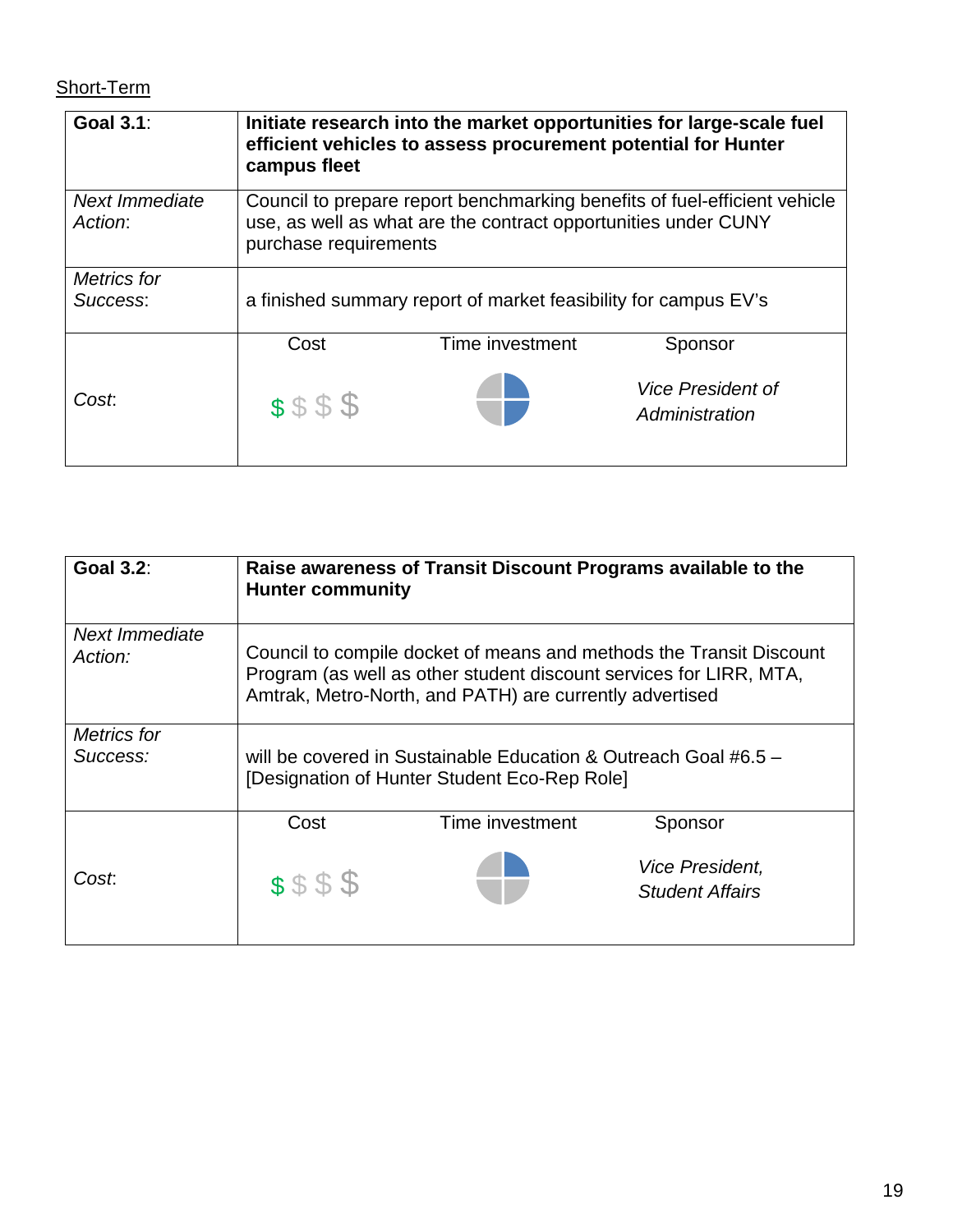## **Intermediate**

| <b>Goal 3.3:</b>          | Initiate seasonal general transportation surveys to campus<br>community to facilitate Hunter incentives and educational tools for<br>rider safety, visibility, and security |                 |                                                                                                   |
|---------------------------|-----------------------------------------------------------------------------------------------------------------------------------------------------------------------------|-----------------|---------------------------------------------------------------------------------------------------|
| Next Immediate<br>Action: | Council to review current state of Hunter offerings and resources for<br>campus bicycle riders                                                                              |                 |                                                                                                   |
| Metrics for<br>Success:   | will be covered in SEO Goal #6.1 - [Dashboard and suite creation of<br>resource/learning engagement tools]                                                                  |                 |                                                                                                   |
|                           | Cost                                                                                                                                                                        | Time investment | Sponsor                                                                                           |
| Cost                      | \$\$\$\$                                                                                                                                                                    |                 | <b>Vice President of</b><br><b>Administration &amp; Vice</b><br><b>President, Student Affairs</b> |

| <b>Goal 3.4:</b>          | increasing usage of stairs                                                                                                        |                 | Alleviate congestion during peak times with promotional campaign |
|---------------------------|-----------------------------------------------------------------------------------------------------------------------------------|-----------------|------------------------------------------------------------------|
| Next Immediate<br>Action: | Council to discuss scope and intended outcome of campaign ("you ride,<br>you text, you pay (for it)")                             |                 |                                                                  |
| Metrics for<br>Success:   | will be covered in Procurement Goal #5.4 – [Hunter-public promo<br>campaign of sustainable products/benefits available on campus] |                 |                                                                  |
|                           | Cost                                                                                                                              | Time investment | Sponsor                                                          |
| Cost.                     | \$\$\$\$                                                                                                                          |                 | <b>Vice President of</b><br>Administration                       |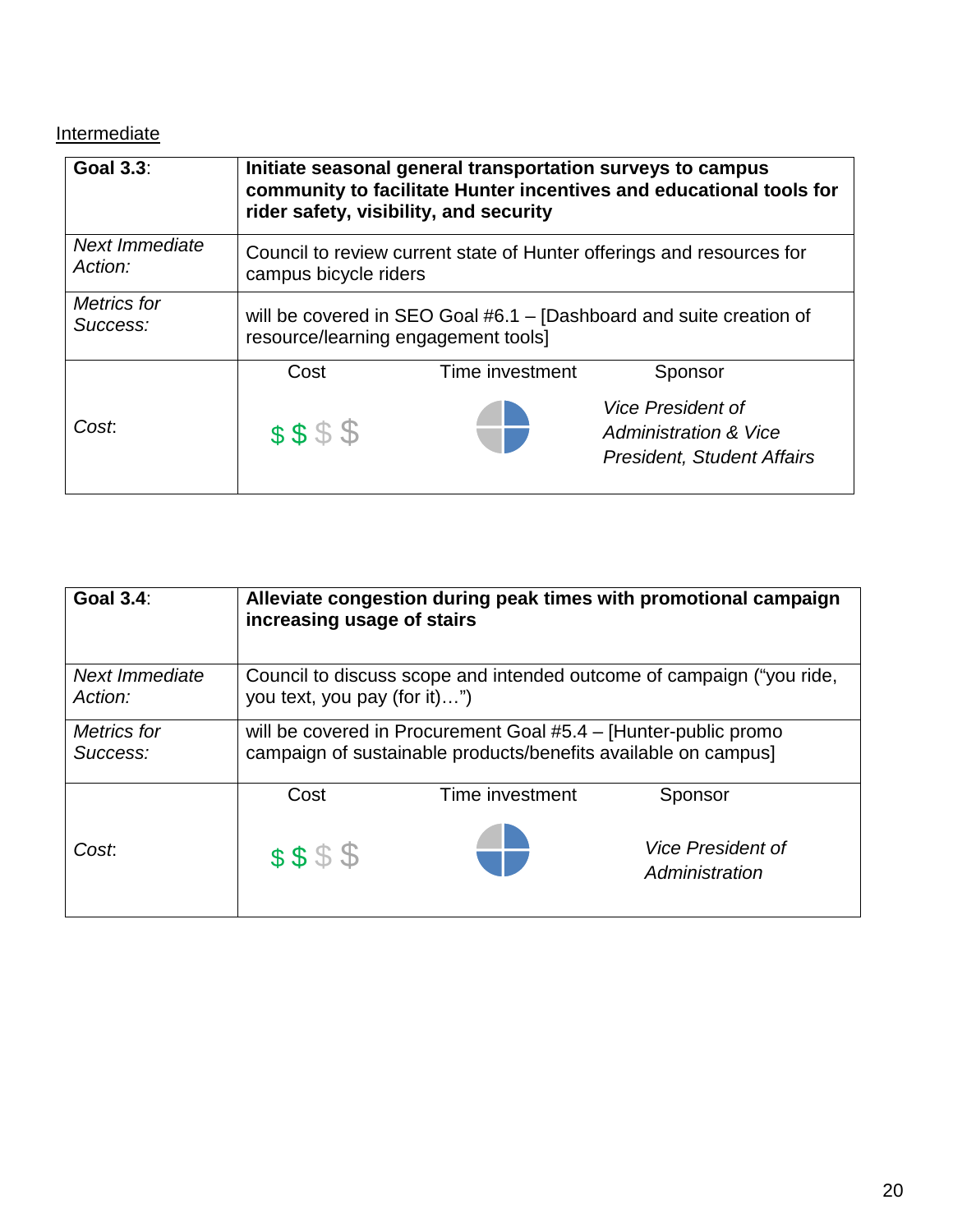| <b>Goal 3.5:</b>          | Create a de facto position on the Sustainability Council for a<br>representative from External Affairs Office     |                 |                                                      |
|---------------------------|-------------------------------------------------------------------------------------------------------------------|-----------------|------------------------------------------------------|
| Next Immediate<br>Action: | Council to discuss what would be the role, responsibilities, and<br>management handled in this position           |                 |                                                      |
| Metrics for<br>Success:   | will be covered in Sustainable Education & Outreach Goal #6.5 $-$<br>[Designation of Hunter Student Eco-Rep Role] |                 |                                                      |
|                           | Cost                                                                                                              | Time investment | Sponsor                                              |
| Cost.                     | \$\$\$\$                                                                                                          |                 | <b>Vice President for</b><br><b>External Affairs</b> |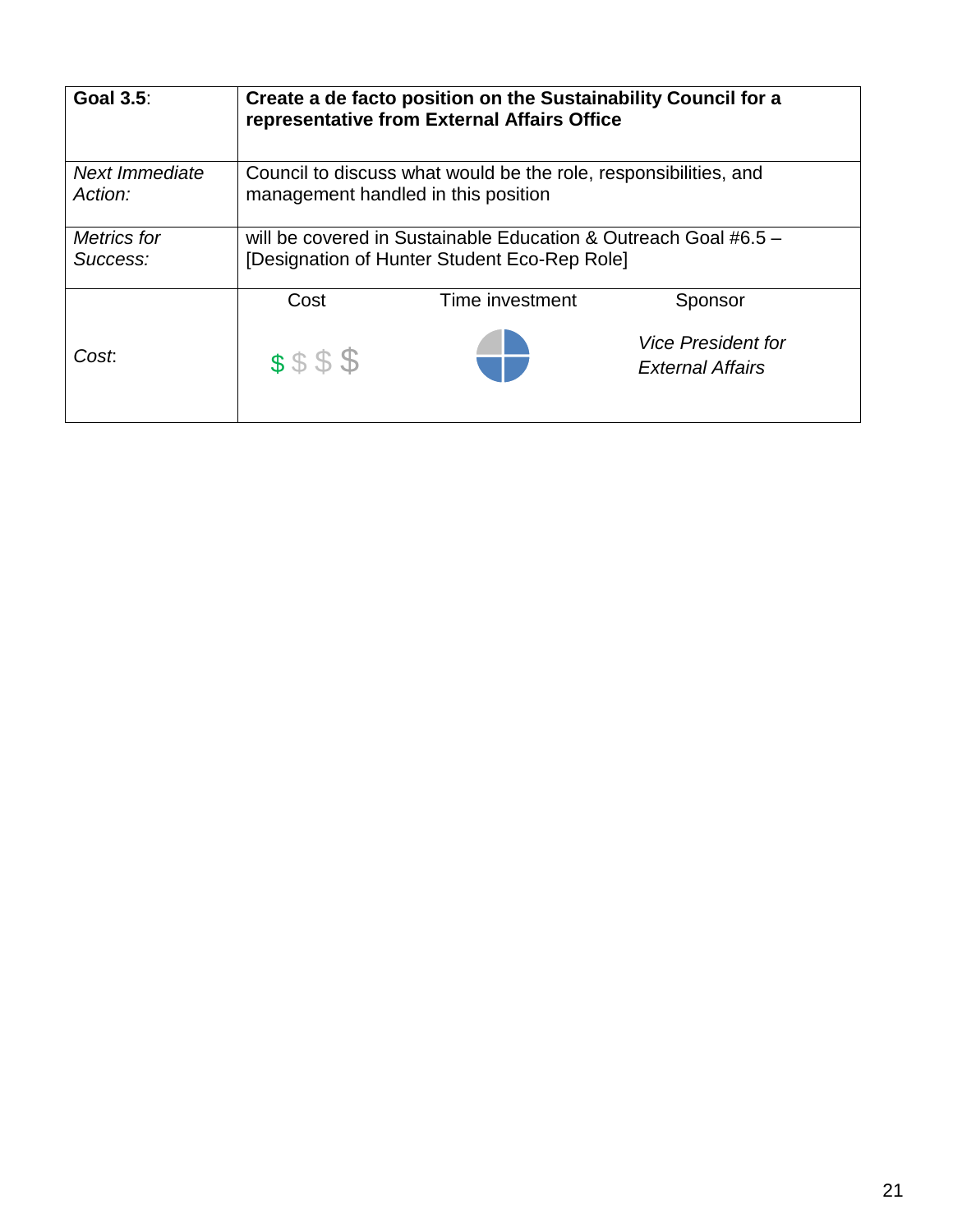## SUSTAINABLE NUTRITION

The 2018 objectives for Hunter College **Sustainable Nutrition** are shaped by a renewed emphasis on the provision of organic foods, locally-sourced ingredients, and return to eco-friendly packaging. The Sustainability Council makes the following sustainable nutrition recommendations:

| <b>SUSTAINABLE</b><br><b>NUTRITION</b> | 2018-2028 GOALS                                                                                                                                                  |
|----------------------------------------|------------------------------------------------------------------------------------------------------------------------------------------------------------------|
| 4.1                                    | Implement a food labeling initiative to further dining transparency and healthy<br>eating                                                                        |
| 4.2                                    | Establish Hunter become a Greenmarket host                                                                                                                       |
| 4.3                                    | Pilot an expanded grab-and-go produce market within the Hunter Cafeteria                                                                                         |
| 4.4                                    | Offer at least two seasonal menu items within the Hunter Cafeteria (later stages<br>transition seasonal menu items to also be organic)                           |
| 4.5                                    | Pilot a bulk distribution service for dried bulk snacks/goods (i.e. trail mix, granola,<br>nuts, etc.) in the Hunter West Cafeteria                              |
| 4.6 <sub>1</sub>                       | Have 20% of produce (food and beverage) offerings in the Hunter Cafeteria and<br>Faculty Dining Room sourced locally by the year 2028                            |
| 4.7                                    | Secure the provision of local food sourcing, organics, and recycled material<br>content adopted into food service contract stipulations for the Hunter Cafeteria |

#### **Legend Key –**

Cost:

Cost:<br>represents an appraisal of estimated material <u>and</u> labor costs for a chosen initiative, as well as portrayal of the level of *scope for the objective* 



#### **Time Investment:**

represents an appraisal of the estimated impact, effort and depth for a chosen initiative, as assessed based on level of *cross-coordination required, extent of needed preparatory assessment, and/or degree of anticipatory involvement with decisive parties and regulators.* 

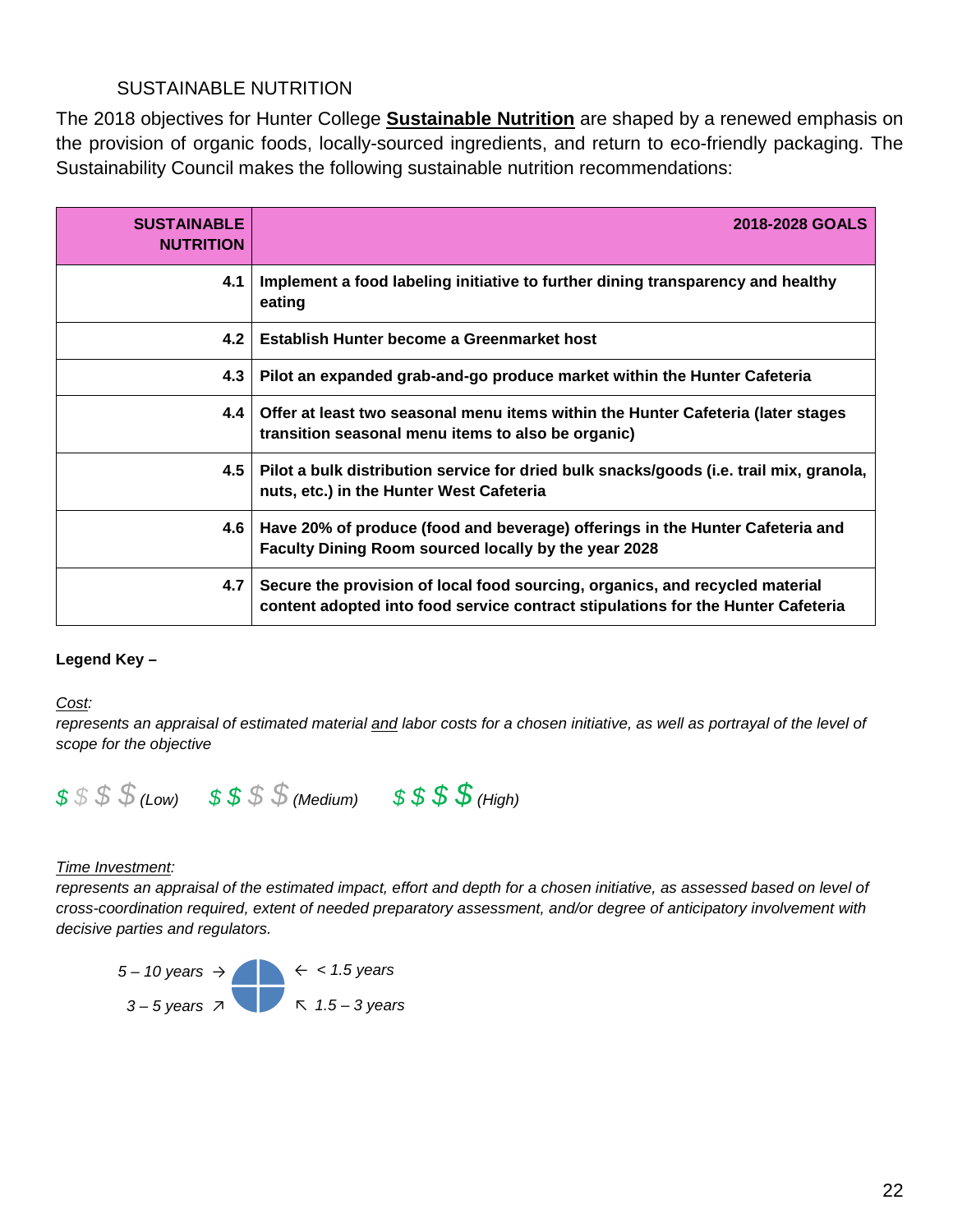## **Intermediate**

| <b>Goal 4.1:</b>                 | and healthy, informed eating      |                                                                    | Implement a food labeling initiative to further dining transparency                                                                                       |
|----------------------------------|-----------------------------------|--------------------------------------------------------------------|-----------------------------------------------------------------------------------------------------------------------------------------------------------|
| <b>Next Immediate</b><br>Action: | impact, gluten-free, vegan, etc.) | Council to compile benchmark report of CUNY schools that offer and | currently have food wellness labeling rules with visible signs, postings,<br>stickers, etc. that advertise menus' nutritional/wellness info (such as low- |
| <b>Metrics</b> for<br>Success:   | final summary report              |                                                                    |                                                                                                                                                           |
|                                  | Cost                              | Time investment                                                    | Sponsor                                                                                                                                                   |
| Cost.                            | \$\$\$\$                          |                                                                    | <b>Vice President for</b><br><b>Finance and Budget</b>                                                                                                    |

| <b>Goal 4.2:</b>               | Establish Hunter become a Greenmarket host |                                                                    |                                                        |
|--------------------------------|--------------------------------------------|--------------------------------------------------------------------|--------------------------------------------------------|
| Next Immediate<br>Action:      |                                            | Council to research member criteria for existing Greenmarket hosts |                                                        |
| <b>Metrics</b> for<br>Success: | trial launch of a Hunter Greenmarket       |                                                                    |                                                        |
|                                | Cost                                       | Time investment                                                    | Sponsor                                                |
| Cost.                          | \$\$\$\$                                   |                                                                    | <b>Vice President for</b><br><b>Finance and Budget</b> |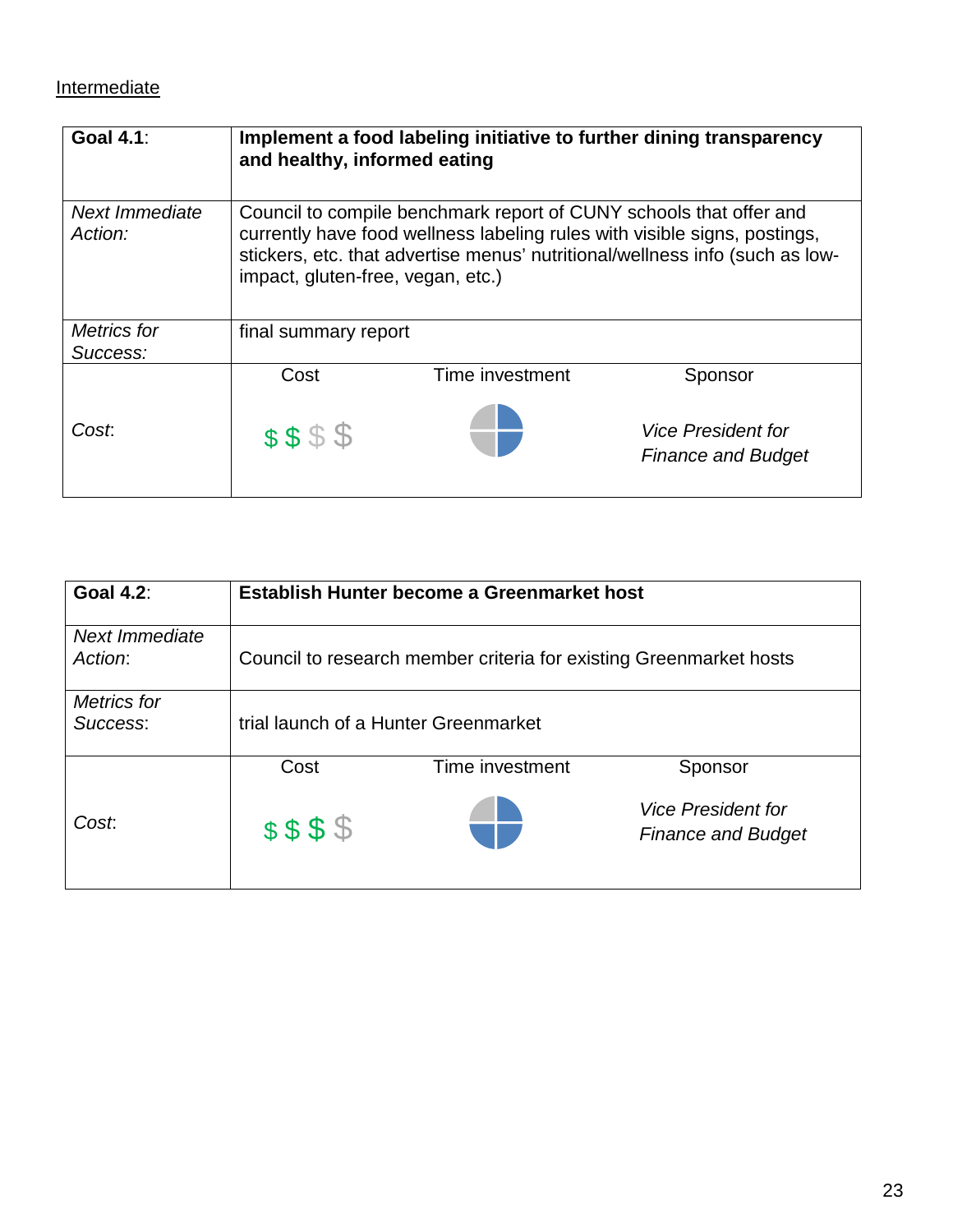| <b>Goal 4.3:</b>                 | Pilot an expanded grab-and-go produce market within the Hunter<br>Cafeteria                                                       |                 |                                                        |
|----------------------------------|-----------------------------------------------------------------------------------------------------------------------------------|-----------------|--------------------------------------------------------|
| <b>Next Immediate</b><br>Action: | Council to engage with existing vendor and present this objective to gauge<br>interest and cooperation                            |                 |                                                        |
| <b>Metrics for</b><br>Success:   | will be covered in Procurement Goal #5.4 – [Hunter-public promo<br>campaign of sustainable products/benefits available on campus] |                 |                                                        |
|                                  | Cost                                                                                                                              | Time investment | Sponsor                                                |
| Cost.                            | \$\$\$\$                                                                                                                          |                 | <b>Vice President for</b><br><b>Finance and Budget</b> |

| <b>Goal 4.4:</b>               | Offer at least two seasonal menu items within the Hunter Cafeteria<br>(in later stages, transition the seasonal menu items to also be<br>organic) |                 |                                                               |
|--------------------------------|---------------------------------------------------------------------------------------------------------------------------------------------------|-----------------|---------------------------------------------------------------|
| Next Immediate<br>Action:      | Council to review current Cafeteria menu offerings to assess of present<br>changes from each semester                                             |                 |                                                               |
| <b>Metrics</b> for<br>Success: | will be covered in Procurement Goal #5.4 – [Hunter-public promo<br>campaign of sustainable products/benefits available on campus]                 |                 |                                                               |
|                                | Cost                                                                                                                                              | Time investment | Sponsor                                                       |
| Cost.                          | \$\$\$\$                                                                                                                                          |                 | <i><b>Vice President for</b></i><br><b>Finance and Budget</b> |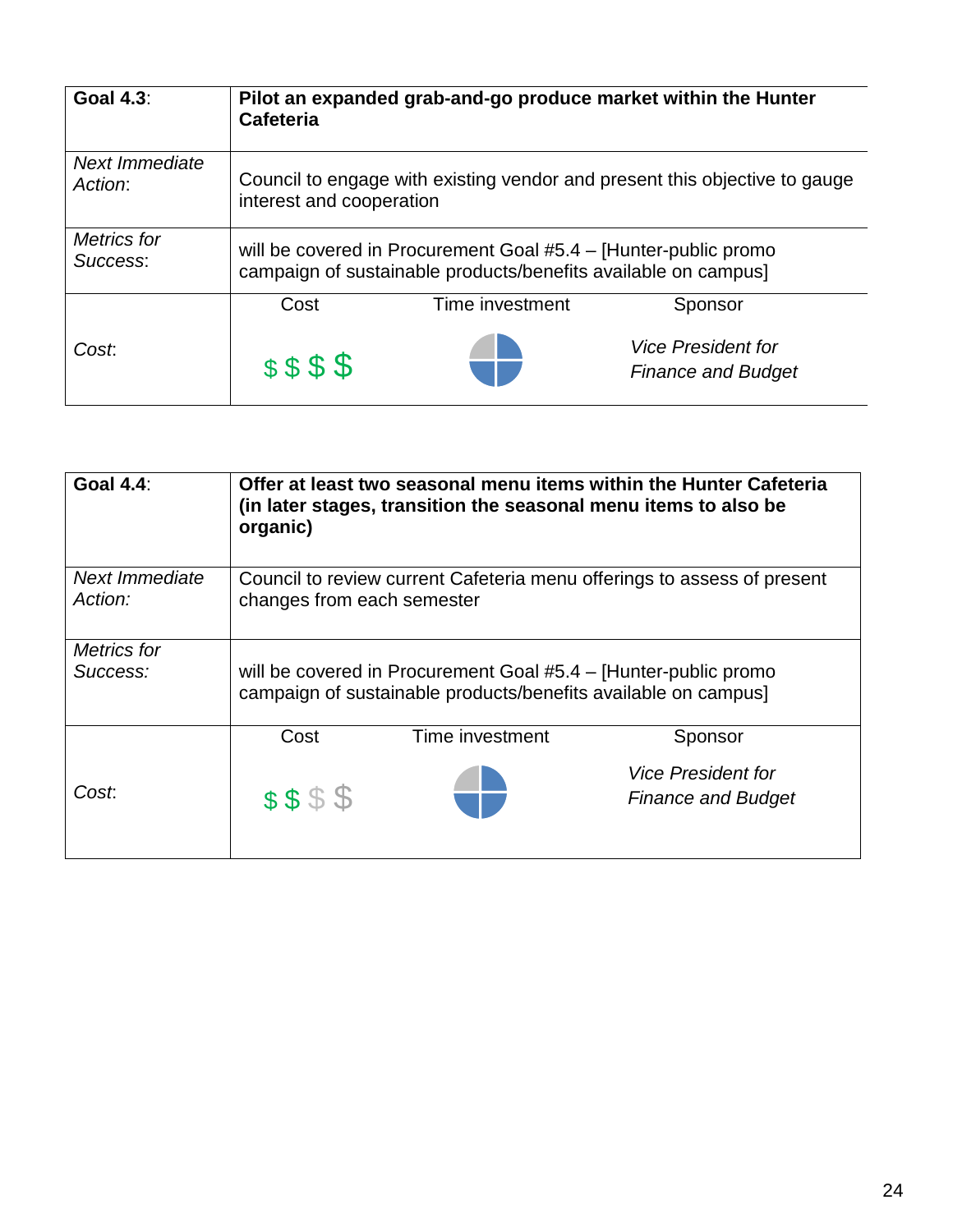| <b>Goal 4.5:</b>          | Pilot a bulk distribution service for dried bulk snacks/goods (i.e. trail<br>mix, granola, nuts, etc.) in the Hunter West Cafeteria |                 |                                                               |
|---------------------------|-------------------------------------------------------------------------------------------------------------------------------------|-----------------|---------------------------------------------------------------|
| Next Immediate<br>Action: | Council to engage with existing vendor and present this objective to<br>gauge interest and cooperation                              |                 |                                                               |
| Metrics for<br>Success:   | launch of pilot initiative                                                                                                          |                 |                                                               |
|                           | Cost                                                                                                                                | Time investment | Sponsor                                                       |
| Cost.                     | \$\$\$\$                                                                                                                            |                 | <i><b>Vice President for</b></i><br><b>Finance and Budget</b> |

# Long-Term

| <b>Goal 4.6:</b>          | Have 20% of produce (food and beverage) offerings in the Hunter<br>Cafeteria and Faculty Dining Room sourced locally by the year 2028                                                             |                 |                                                                   |
|---------------------------|---------------------------------------------------------------------------------------------------------------------------------------------------------------------------------------------------|-----------------|-------------------------------------------------------------------|
| Next Immediate<br>Action: | Council to engage with existing vendor to solicit disclosure of where<br>produce is purchased and sourced and develop a baseline                                                                  |                 |                                                                   |
| Metrics for<br>Success:   | a completed food and beverage purchasing inventory $-$ AND $-$ a<br>continued dialogue and relationship maintained between designated<br>member of Sustainability Council and the vendor liaisons |                 |                                                                   |
| Cost:                     | Cost<br>\$\$\$\$                                                                                                                                                                                  | Time investment | Sponsor<br><b>Vice President for</b><br><b>Finance and Budget</b> |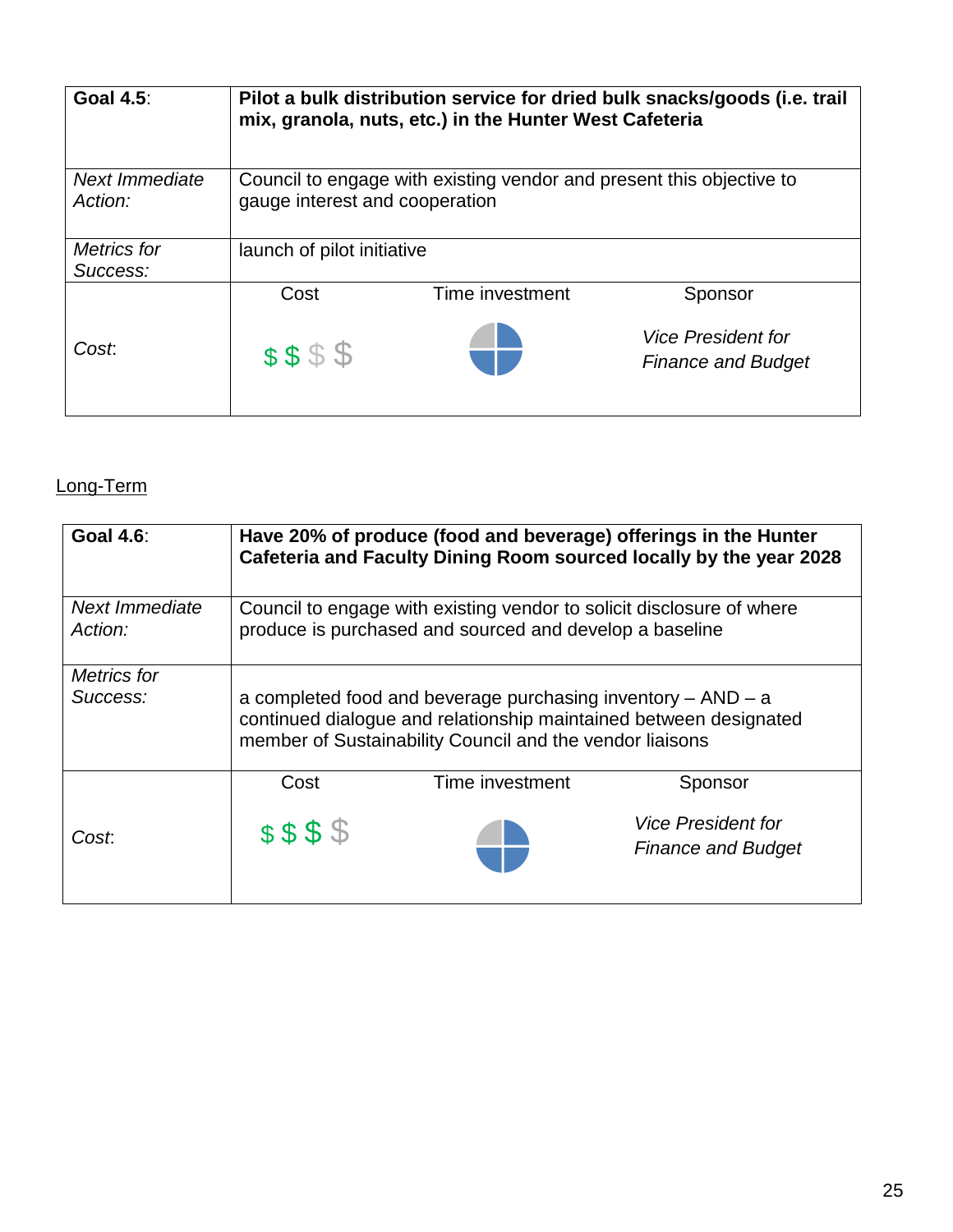| <b>Goal 4.7:</b>               | Secure the provision of local food sourcing, organics, and recycled<br>material content adopted into food service contract stipulations for<br>the Hunter Cafeteria |                 |                                                        |
|--------------------------------|---------------------------------------------------------------------------------------------------------------------------------------------------------------------|-----------------|--------------------------------------------------------|
| Next Immediate<br>Action:      | Council to engage with Business Office to discuss and review existing<br>sustainable-related contract requirements in CUNY food service contracts                   |                 |                                                        |
| <b>Metrics</b> for<br>Success: | expanded sourcing and disclosure requirements integrated into food<br>service contracts                                                                             |                 |                                                        |
|                                | Cost                                                                                                                                                                | Time investment | Sponsor                                                |
| Cost:                          | \$\$\$\$                                                                                                                                                            |                 | <b>Vice President for</b><br><b>Finance and Budget</b> |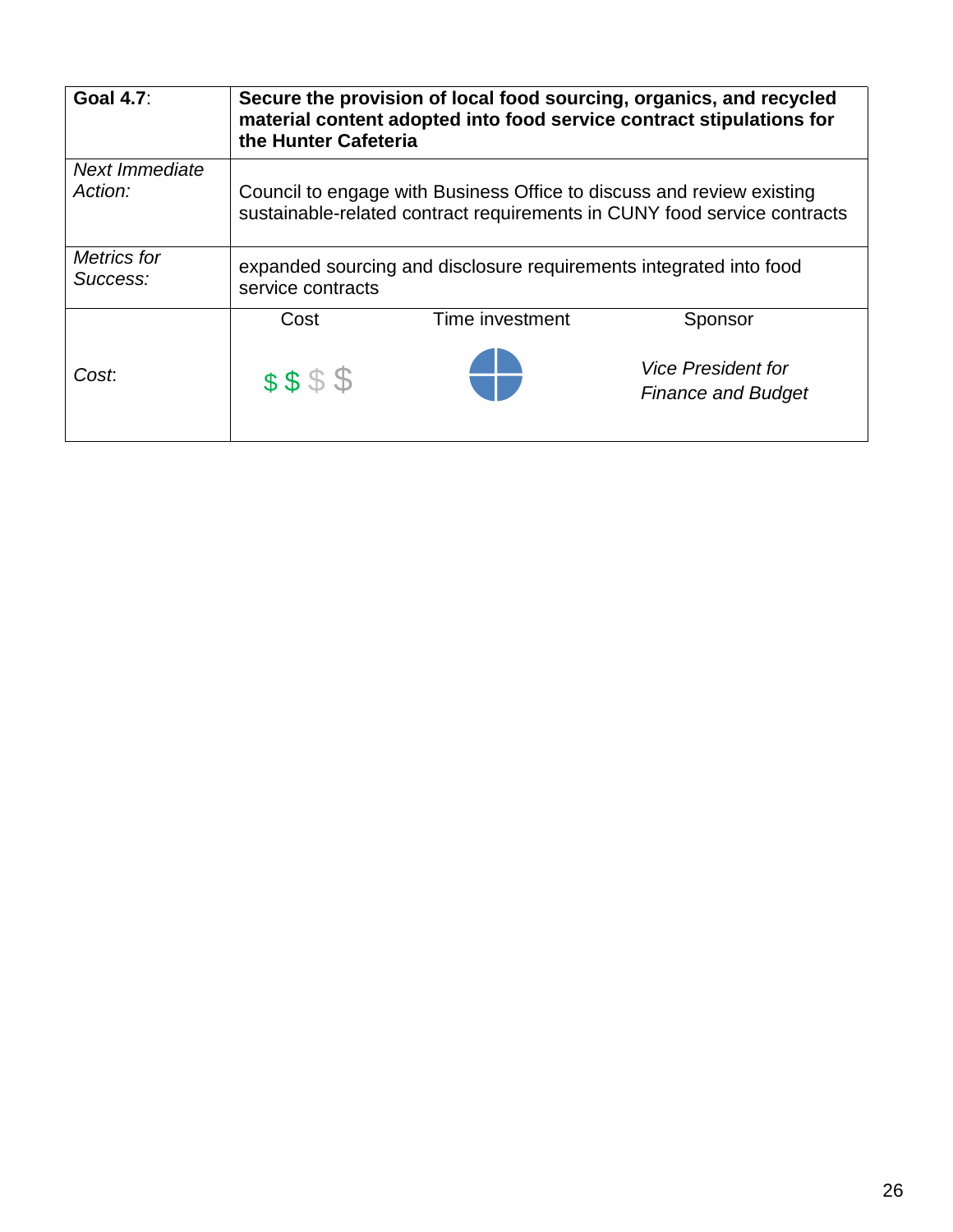## PROCUREMENT

 The 2018 objectives for Hunter College **Procurement** take steps to ensure actionable progress is implementing a paperless procurement process. The Sustainability Council makes the following \_ procurement recommendations: achieved towards purchasing green products, incorporating the use of more sustainable materials, and

| <b>PROCUREMENT</b> | 2018-2028 GOALS                                                                                                                                  |
|--------------------|--------------------------------------------------------------------------------------------------------------------------------------------------|
| 5.1                | Create a comprehensive commodity "product map" surveying and listing<br>opportunities for the College to purchase green in other commodity areas |
| 5.2 <sub>1</sub>   | Organize an education & training tips sheet on green procurement practices                                                                       |
| 5.3                | Raise the green product procurement baseline to comprise 28% of the College<br>expenses on goods and services by year 2028                       |

#### **Legend Key –**

Cost:

Cost:<br>represents an appraisal of estimated material <u>and</u> labor costs for a chosen initiative, as well as portrayal of the level of *scope for the objective* 



#### **Time Investment:**

 *coordination required, extent of needed preparatory assessment, and/or degree of anticipatory involvement with decisive*  represents an appraisal of the estimated impact and depth for a chosen initiative, as assessed based on level of cross*parties and regulators.* 

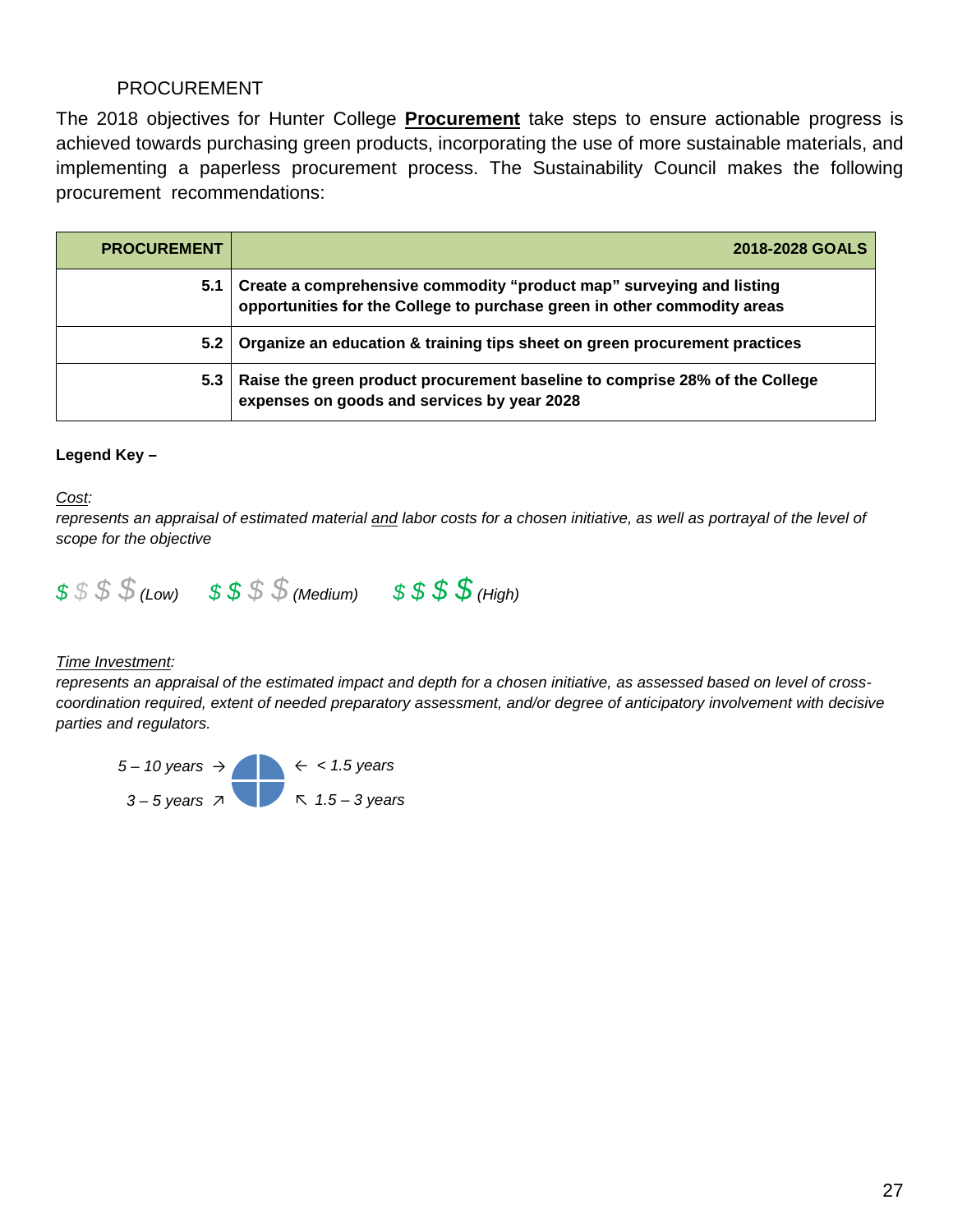# Short-Term

| <b>Goal 5.1:</b>          | Create a comprehensive commodity "product map" surveying and<br>listing opportunities for the College to purchase green in other<br>commodity areas |                 |                                                        |
|---------------------------|-----------------------------------------------------------------------------------------------------------------------------------------------------|-----------------|--------------------------------------------------------|
| Next Immediate<br>Action: | Council to compile internal list of existing procurement opportunities                                                                              |                 |                                                        |
| Metrics for<br>Success:   | will be covered in SEO Goal #6.1 - [Dashboard and suite creation of<br>resource/learning engagement tools]                                          |                 |                                                        |
|                           | Cost                                                                                                                                                | Time investment | Sponsor                                                |
| Cost.                     | \$\$\$\$                                                                                                                                            |                 | <b>Vice President for</b><br><b>Finance and Budget</b> |

## **Intermediate**

| <b>Goal 5.2:</b>            | procurement practices                                                                                                                                                | Organize an education & training tips sheet on green |                                                        |
|-----------------------------|----------------------------------------------------------------------------------------------------------------------------------------------------------------------|------------------------------------------------------|--------------------------------------------------------|
| Next Immediate<br>Action:   | Council to review the existing green educational messaging and<br>outreach utilized by Procurement/Accounts Payable Office and<br>consider how to digitize processes |                                                      |                                                        |
| <b>Metrics for Success:</b> | number of purchase orders for copy paper will be progress metric for<br>Procurement & AP department                                                                  |                                                      |                                                        |
|                             | Cost                                                                                                                                                                 | Time investment                                      | Sponsor                                                |
| Cost:                       | \$\$\$\$                                                                                                                                                             |                                                      | <b>Vice President for</b><br><b>Finance and Budget</b> |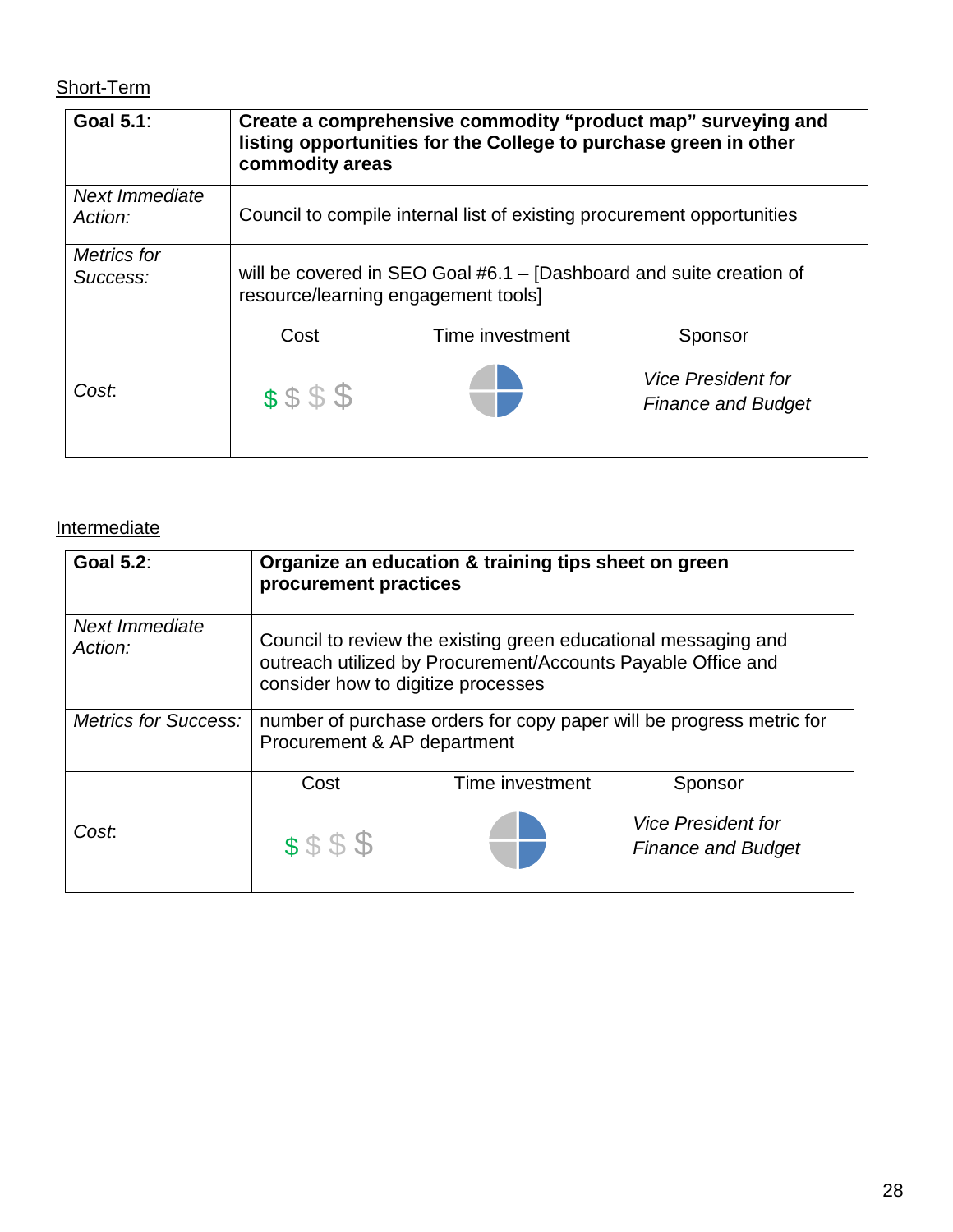# Long-Term

| <b>Goal 5.3:</b>            | Raise the 'green' product procurement baseline to comprise 28%<br>of all College expenses on goods and services by year 2028                              |                                                                                                                        |                                                                                                                                                           |
|-----------------------------|-----------------------------------------------------------------------------------------------------------------------------------------------------------|------------------------------------------------------------------------------------------------------------------------|-----------------------------------------------------------------------------------------------------------------------------------------------------------|
|                             |                                                                                                                                                           | maximal use of recycled content and sustainably managed renewable<br>and/or provision of other environmental benefits) | ('green' to be expressed as a reduced use or release of toxic substances,<br>resources, minimal volume use of packaging, low discharge risk of pollutants |
| <b>Next Immediate</b>       |                                                                                                                                                           |                                                                                                                        |                                                                                                                                                           |
| Action:                     | Council to compile a centralized inventory of green products currently<br>procured (to be repeated on annual basis) and produce green product<br>baseline |                                                                                                                        |                                                                                                                                                           |
| <b>Metrics for Success:</b> | will be covered in SEO Goal #6.1 – [Dashboard and suite creation of<br>resource/learning engagement tools]                                                |                                                                                                                        |                                                                                                                                                           |
|                             | Cost                                                                                                                                                      | Time investment                                                                                                        | Sponsor                                                                                                                                                   |
| Cost.                       | \$\$\$\$                                                                                                                                                  |                                                                                                                        | <b>Vice President for</b><br><b>Finance and Budget</b>                                                                                                    |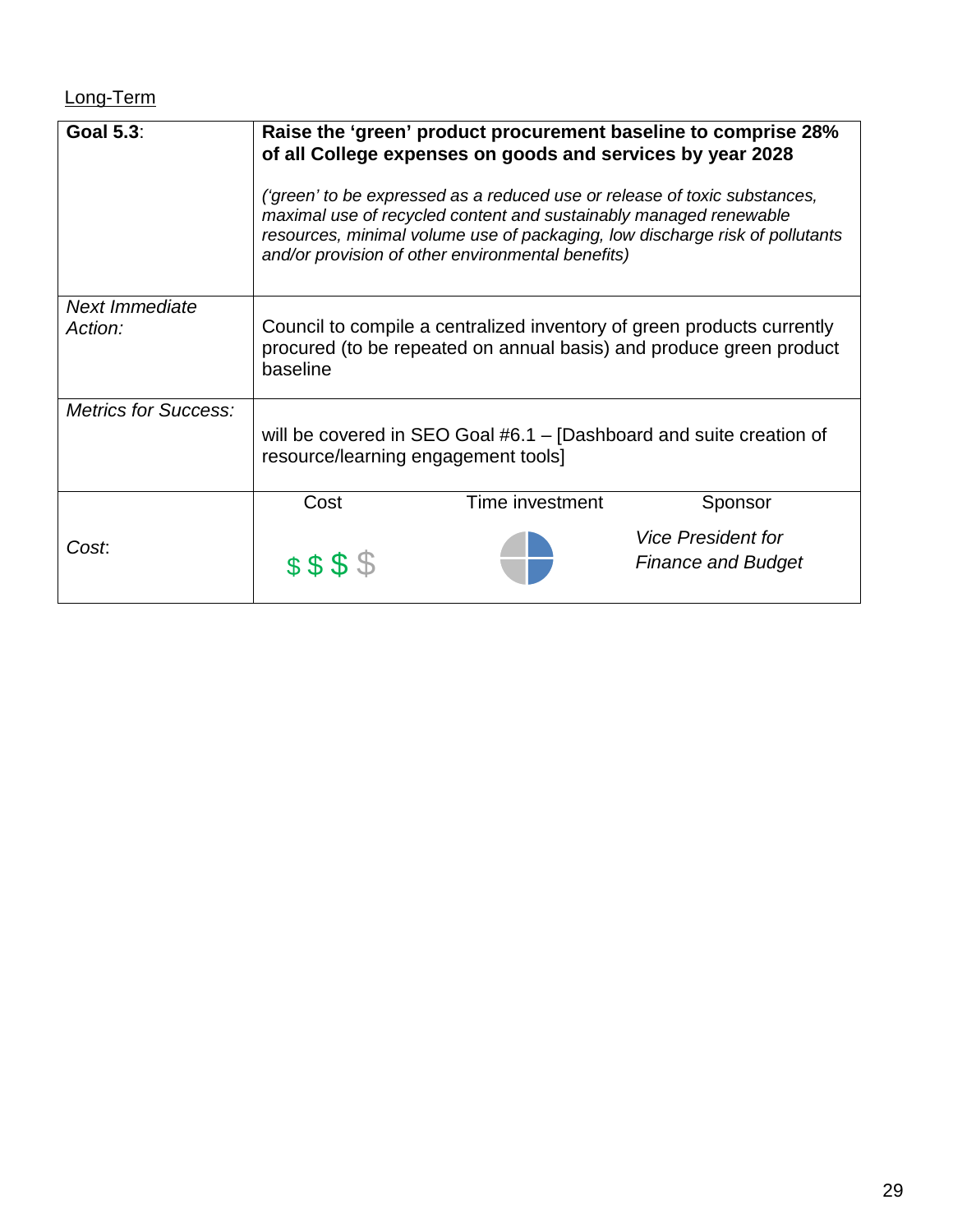## SUSTAINABLE EDUCATION AND OUTREACH

 more inclusivity, as well as bring a keen awareness throughout the campus community on the The 2018 objectives for Hunter College **Sustainable Education and Outreach** are made with the overall strategy to engage with student government more, and to work toward creating a shareable suite of resources that help to promote accountability and better transparency, facilitate engagement and importance of sustainability and the opportunities that can be found. The Sustainability Council makes the following sustainable education & outreach recommendations:

| <b>SUSTAINABLE EDUCATION</b><br>& OUTREACH | 2018-2028 GOALS                                                                                                                                                                                |
|--------------------------------------------|------------------------------------------------------------------------------------------------------------------------------------------------------------------------------------------------|
| 6.1                                        | Create a suite of resources and learning engagement tools for the Hunter<br>Green website (such as a campus sustainability map, waste and recycling<br>dashboard, and water savings dashboard) |
| 6.2                                        | Compile an inventory of sustainability courses offered at Hunter                                                                                                                               |
| 6.3                                        | Add sustainability tabling to Hunter Welcome Week - Resource Fair                                                                                                                              |
| 6.4                                        | Implement a sustainability rooftop laboratory on the Hunter North roof                                                                                                                         |
| 6.5                                        | Designate student members of the Sustainability Council to serve as Official<br><b>Hunter Student Eco-Reps</b>                                                                                 |
| 6.6                                        | Incorporate an open Sustainability Exhibition feature into the annual EcoFair<br>and Hunter Green Week                                                                                         |
| 6.7                                        | Create a sustainability column in the Hunter Gatherer newsletter                                                                                                                               |
| 6.8                                        | Unify campus sustainability social media under Hunter Green                                                                                                                                    |
| 6.9                                        | Create a mobile-based sustainability reporting service for campus community                                                                                                                    |
| 6.10                                       | Sponsor a Hunter Environmental Speaker series to be cross-promoted with<br>existing environmental events on campus                                                                             |
| 6.11                                       | Showcase the presence of sustainability-related courses                                                                                                                                        |
| 6.12                                       | Create a viewbook of sustainability-related courses and electives for<br>interested students                                                                                                   |
| 6.13                                       | Develop Hunter-public promotional campaign (organized and led by the<br>Sustainability Council) to motivate and remind users of sustainable products<br>and benefits available on campus       |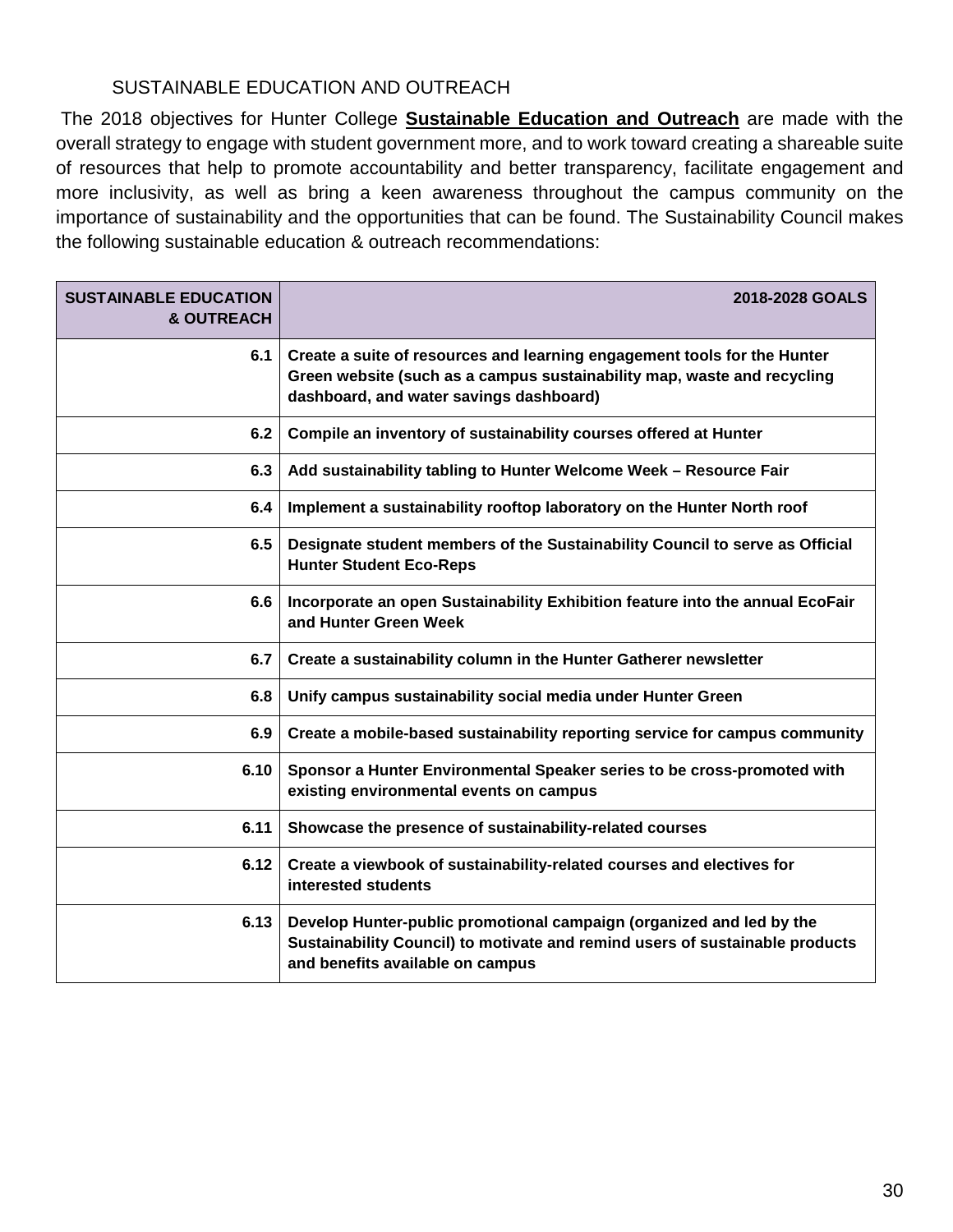#### **Legend Key –**

Cost:

Cost:<br>represents an appraisal of estimated material <u>and</u> labor costs for a chosen initiative, as well as portrayal of the level of *scope for the objective* 



#### **Time Investment:**

 *coordination required, extent of needed preparatory assessment, and/or degree of anticipatory involvement with decisive*  represents an appraisal of the estimated impact and depth for a chosen initiative, as assessed based on level of cross*parties and regulators.* 



## Short-Term

| <b>Goal 6.1:</b>   | Create a suite of resources and learning engagement tools for the<br>Hunter Green website (such as a campus sustainability map, waste<br>and recycling dashboard, and water savings dashboard) |                                     |                                            |  |
|--------------------|------------------------------------------------------------------------------------------------------------------------------------------------------------------------------------------------|-------------------------------------|--------------------------------------------|--|
| Next Immediate     |                                                                                                                                                                                                |                                     |                                            |  |
| Action:            | Council to compile set of most effective resource and engagement tools<br>for the website and the accompanying criteria                                                                        |                                     |                                            |  |
| <b>Metrics</b> for |                                                                                                                                                                                                | restoration of Hunter Green website |                                            |  |
| Success:           |                                                                                                                                                                                                |                                     |                                            |  |
|                    | Cost                                                                                                                                                                                           | Time investment                     | Sponsor                                    |  |
| Cost:              | \$\$\$\$                                                                                                                                                                                       |                                     | <b>Vice President of</b><br>Administration |  |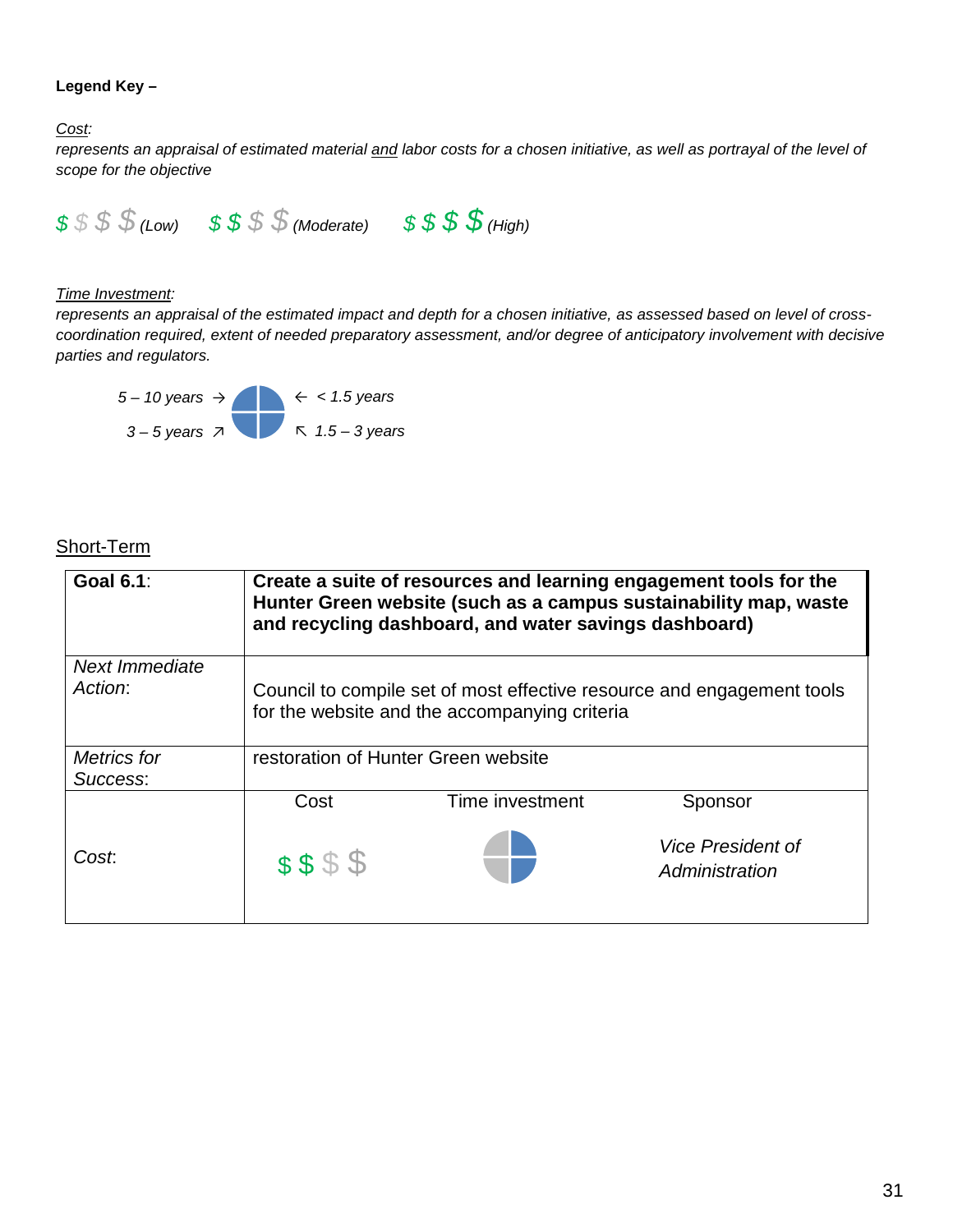| <b>Goal 6.2:</b>          | Compile an inventory of sustainability courses offered at Hunter                                                                                                                                       |                 |                                                                            |
|---------------------------|--------------------------------------------------------------------------------------------------------------------------------------------------------------------------------------------------------|-----------------|----------------------------------------------------------------------------|
| Next Immediate<br>Action: | Council to review an existing template for categorizing courses – the<br>presence of an inventory becomes a resource for the Council to strategize<br>what we can do in the intermediate and long-term |                 |                                                                            |
| Metrics for<br>Success:   | a baseline of sustainable course offerings provided at Hunter                                                                                                                                          |                 |                                                                            |
|                           | Cost                                                                                                                                                                                                   | Time investment | Sponsor                                                                    |
| Cost.                     | \$\$\$\$                                                                                                                                                                                               |                 | <b>Provost and Vice</b><br><b>President for Academic</b><br><b>Affairs</b> |

| <b>Goal 6.3:</b>          | Add sustainability tabling to Hunter Welcome Week with inclusion<br>of a Hunter Green table at the Resource Fair |                                                          |                                                  |
|---------------------------|------------------------------------------------------------------------------------------------------------------|----------------------------------------------------------|--------------------------------------------------|
| Next Immediate<br>Action: | Council to discuss and review intended tabling materials & content that<br>would be shared                       |                                                          |                                                  |
| Metrics for<br>Success:   |                                                                                                                  | a new tabling presence and inclusion during Welcome Week |                                                  |
|                           | Cost                                                                                                             | Time investment                                          | Sponsor                                          |
| Cost:                     | \$\$\$\$                                                                                                         |                                                          | <b>Vice President,</b><br><b>Student Affairs</b> |

| <b>Goal 6.4:</b>          |                                                              |                                                     | Implement a sustainability roof laboratory on the Hunter North roof |
|---------------------------|--------------------------------------------------------------|-----------------------------------------------------|---------------------------------------------------------------------|
| Next Immediate<br>Action: | Council to obtain updates from Provost on status of proposal |                                                     |                                                                     |
| Metrics for<br>Success:   |                                                              | approval of rooftop operating budget by the College |                                                                     |
|                           | Cost                                                         | Time investment                                     | Sponsor                                                             |
| Cost.                     | \$\$\$\$                                                     |                                                     | <i><b>Vice President of</b></i><br>Administration                   |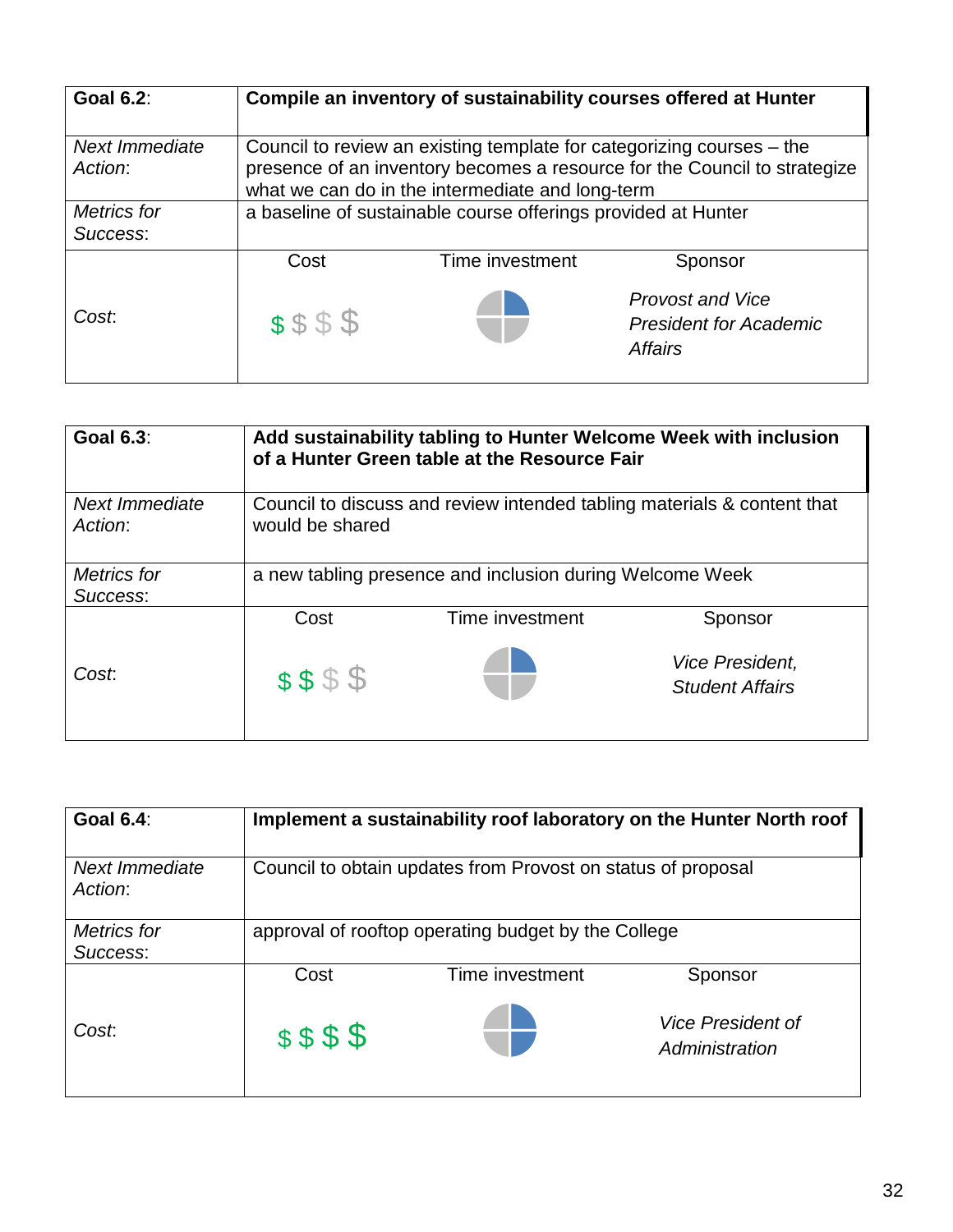**Intermediate** 

| <b>Goal 6.5:</b>          | Designate student members of the Sustainability Council to serve<br>as official Hunter Student Eco-Reps to share news and<br>developments of sustainability at the campus-level |                                                                                                                                                  |                                           |
|---------------------------|---------------------------------------------------------------------------------------------------------------------------------------------------------------------------------|--------------------------------------------------------------------------------------------------------------------------------------------------|-------------------------------------------|
| Next Immediate<br>Action: | position                                                                                                                                                                        | Council to conduct feasibility analysis to determine and assess what<br>would be the function, responsibilities, and reporting structure of this |                                           |
| Metrics for<br>Success:   | Implementation of a new peer-to-peer student educators series that<br>promotes visibility, transparency, and behavioral changes                                                 |                                                                                                                                                  |                                           |
|                           | Cost                                                                                                                                                                            | Time investment                                                                                                                                  | Sponsor                                   |
| Cost:                     | \$\$\$\$                                                                                                                                                                        |                                                                                                                                                  | Vice President,<br><b>Student Affairs</b> |

| <b>Goal 6.6:</b>          | Incorporate a Sustainability Exhibition feature into the annual<br>EcoFair and Hunter Green Week (such as student poster and<br>project presentations, poems, art, etc.) |                                                                                                                                           |                                                  |
|---------------------------|--------------------------------------------------------------------------------------------------------------------------------------------------------------------------|-------------------------------------------------------------------------------------------------------------------------------------------|--------------------------------------------------|
| Next Immediate<br>Action: |                                                                                                                                                                          | Council to gauge collaborative potential of Exhibition inclusion with the<br>existing Student Sustainability Conference at Hunter College |                                                  |
| Metrics for               |                                                                                                                                                                          | launch of a campus-wide arts & learning interactive sustainability                                                                        |                                                  |
| Success:                  | forum                                                                                                                                                                    |                                                                                                                                           |                                                  |
|                           | Cost                                                                                                                                                                     | Time investment                                                                                                                           | Sponsor                                          |
| Cost.                     | \$\$\$\$                                                                                                                                                                 |                                                                                                                                           | <b>Vice President,</b><br><b>Student Affairs</b> |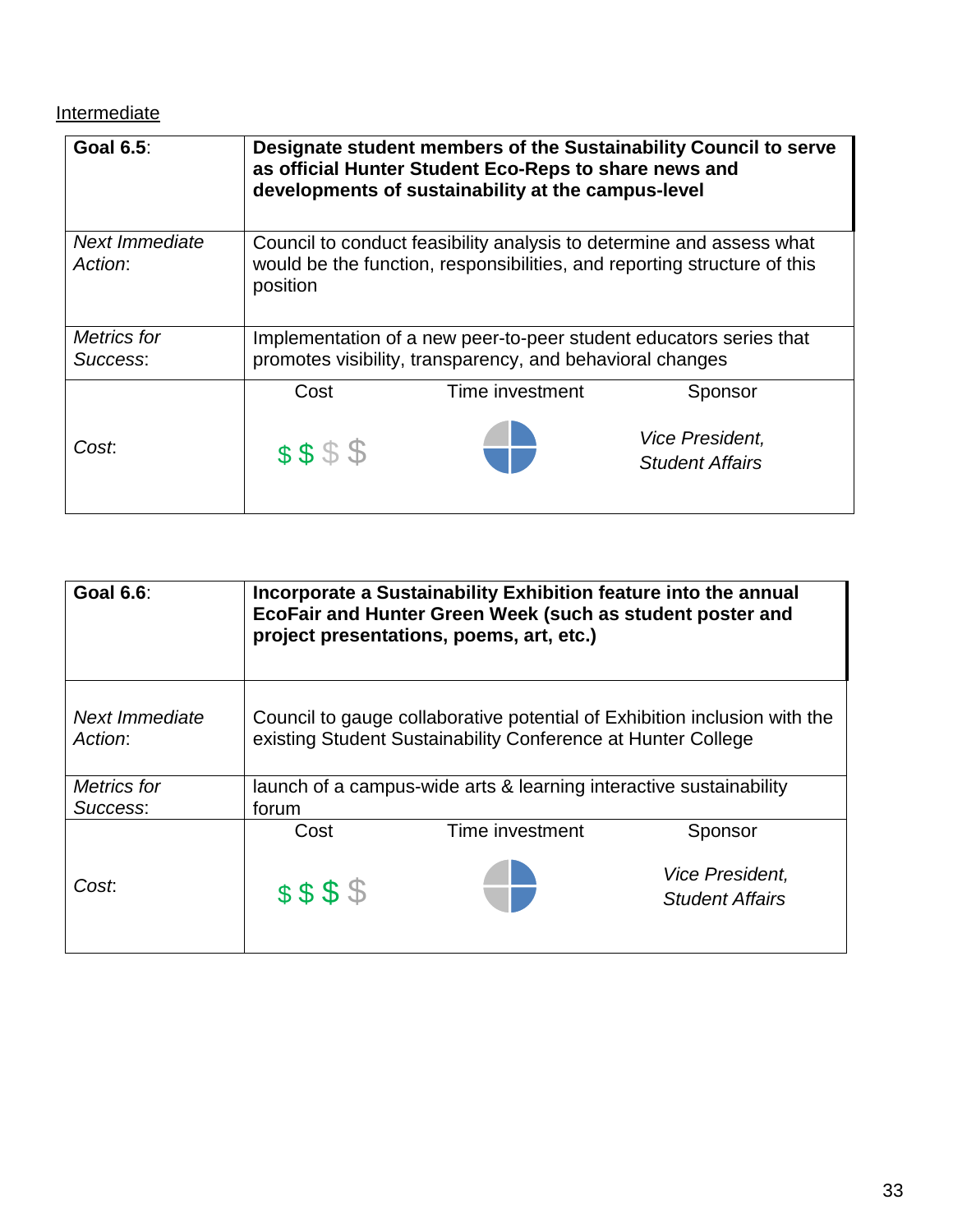| <b>Goal 6.7:</b>                 | Create a sustainability column in the Hunter Envoy and Hunter<br><b>Gatherer newsletter</b>                                                                                |                                                      |                     |
|----------------------------------|----------------------------------------------------------------------------------------------------------------------------------------------------------------------------|------------------------------------------------------|---------------------|
| <b>Next Immediate</b><br>Action: | Council to determine and assess scope and extent of reporting<br>information for a sustainability column - initiative to be later presented<br>to OSC to gauge cooperation |                                                      |                     |
| Metrics for<br>Success:          |                                                                                                                                                                            | approval from Office of Student Communications (OSC) |                     |
|                                  | Cost                                                                                                                                                                       | Time investment                                      | Sponsor             |
| Cost.                            | \$\$\$\$                                                                                                                                                                   |                                                      | AVP, Communications |

| <b>Goal 6.8:</b>          |                                                  | Unify campus sustainability social media under Hunter Green |                                            |
|---------------------------|--------------------------------------------------|-------------------------------------------------------------|--------------------------------------------|
| Next Immediate<br>Action: | creation of Hunter Green social feed             |                                                             |                                            |
| Metrics for               | a diversified means of engagement among students |                                                             |                                            |
| Success:                  |                                                  |                                                             |                                            |
|                           | Cost                                             | Time investment                                             | Sponsor                                    |
| Cost.                     | \$\$\$\$                                         |                                                             | <b>Vice President of</b><br>Administration |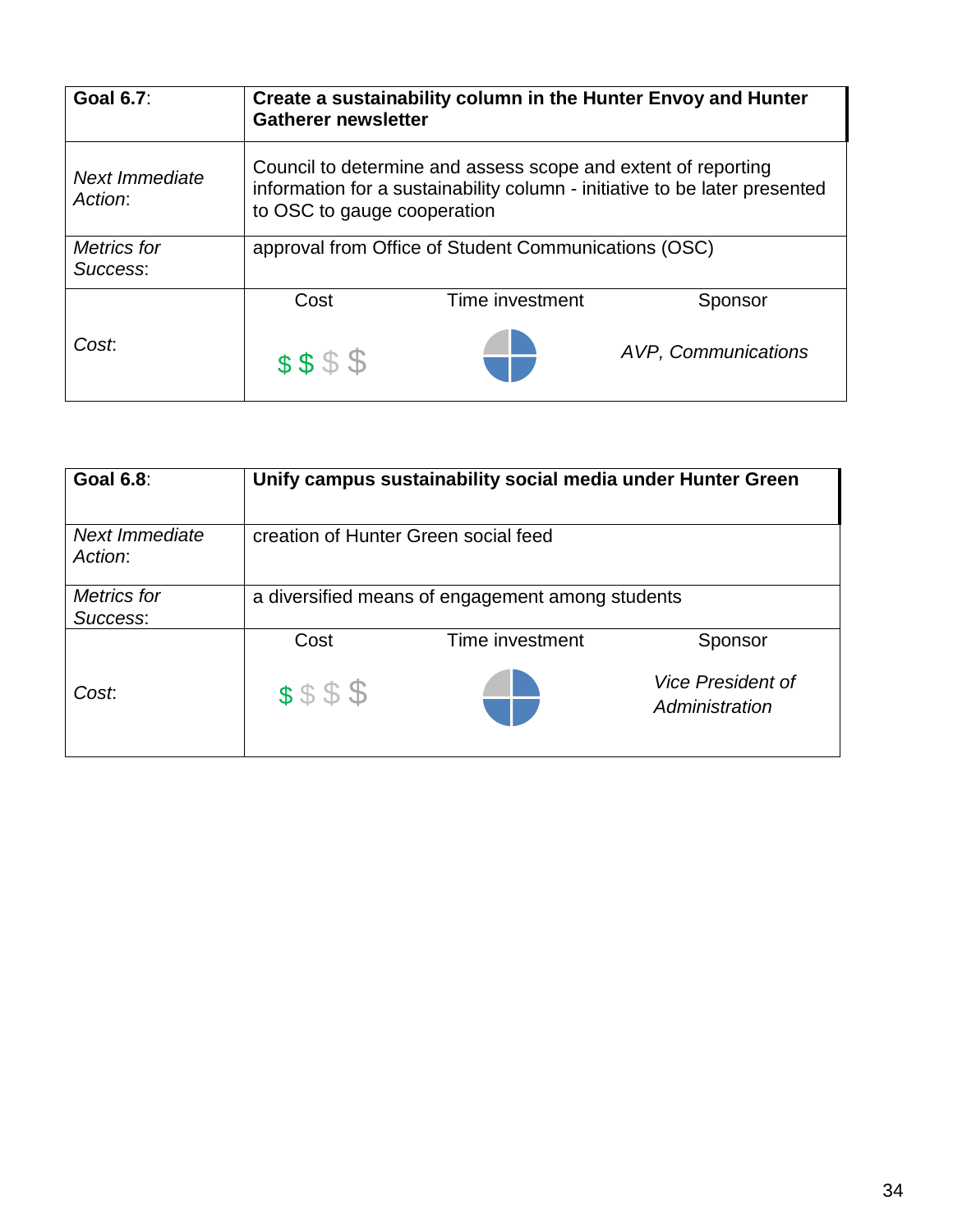| <b>Goal 6.9:</b>          | community                       | Create a mobile-based sustainability reporting service for campus   |                                            |
|---------------------------|---------------------------------|---------------------------------------------------------------------|--------------------------------------------|
| Next Immediate<br>Action: | issues and complaints           | Council to review and itemize most frequent sustainable maintenance |                                            |
| Metrics for<br>Success:   | launch of Hunter 311 initiative |                                                                     |                                            |
|                           | Cost                            | Time investment                                                     | Sponsor                                    |
| Cost.                     | \$\$\$\$                        |                                                                     | <b>Vice President of</b><br>Administration |

# Long-Term

| Goal 6.10:                     | events on campus     | Launch a regular Hunter Environmental Speaker series exclusive to<br>Hunter students to be cross-promoted with existing environmental                                                                                |                                                  |
|--------------------------------|----------------------|----------------------------------------------------------------------------------------------------------------------------------------------------------------------------------------------------------------------|--------------------------------------------------|
| Next Immediate<br>Action:      | departments/programs | Council to explore potential to consolidate promotion and updates of the<br>speaker engagements (such as a mix of speakers, film/documentary<br>screenings, and mini-workshops) with those also handled by different |                                                  |
| <b>Metrics</b> for<br>Success: |                      | launch of Environmental Speaker series                                                                                                                                                                               |                                                  |
|                                | Cost                 | Time investment                                                                                                                                                                                                      | Sponsor                                          |
| Cost.                          | \$\$\$\$             |                                                                                                                                                                                                                      | <b>Vice President,</b><br><b>Student Affairs</b> |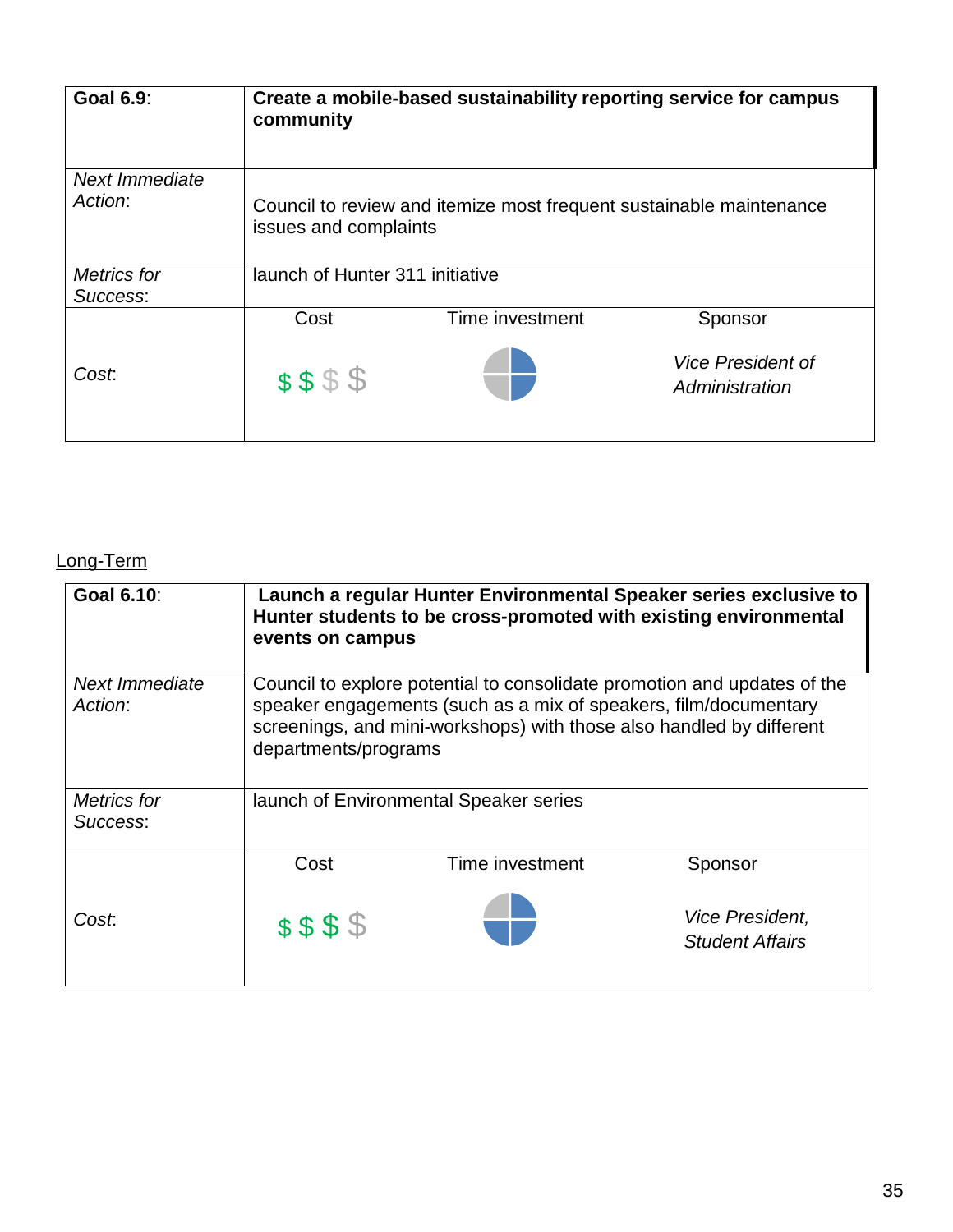| Goal 6.11:                |          | Showcase the presence of sustainability-related courses                                                                              |                                                                      |
|---------------------------|----------|--------------------------------------------------------------------------------------------------------------------------------------|----------------------------------------------------------------------|
| Next Immediate<br>Action: |          | Council to first compile and survey existing campus resources and<br>promotions that purposefully highlight sustainability curricula |                                                                      |
| Metrics for<br>Success:   |          | will be covered in Sustainable Education & Outreach Goal #6.1 $-$                                                                    | [Dashboard and suite creation of resource/learning engagement tools] |
|                           | Cost     | Time investment                                                                                                                      | Sponsor                                                              |
| Cost.                     | \$\$\$\$ |                                                                                                                                      | <b>Provost and Vice</b><br><b>President for Academic</b><br>Affairs  |

| Goal 6.12:                | for interested students                                                                                                          | Create a viewbook of sustainability-related courses and electives |                                                  |
|---------------------------|----------------------------------------------------------------------------------------------------------------------------------|-------------------------------------------------------------------|--------------------------------------------------|
| Next Immediate<br>Action: | Council to convene and discuss content scope, identification of<br>stakeholders, and distribution channel of proposed user guide |                                                                   |                                                  |
| Metrics for<br>Success:   | related course options                                                                                                           | Development of a sustainability playbook that engages students on |                                                  |
|                           | Cost                                                                                                                             | Time investment                                                   | Sponsor                                          |
| Cost.                     | \$\$\$\$                                                                                                                         |                                                                   | <b>Vice President,</b><br><b>Student Affairs</b> |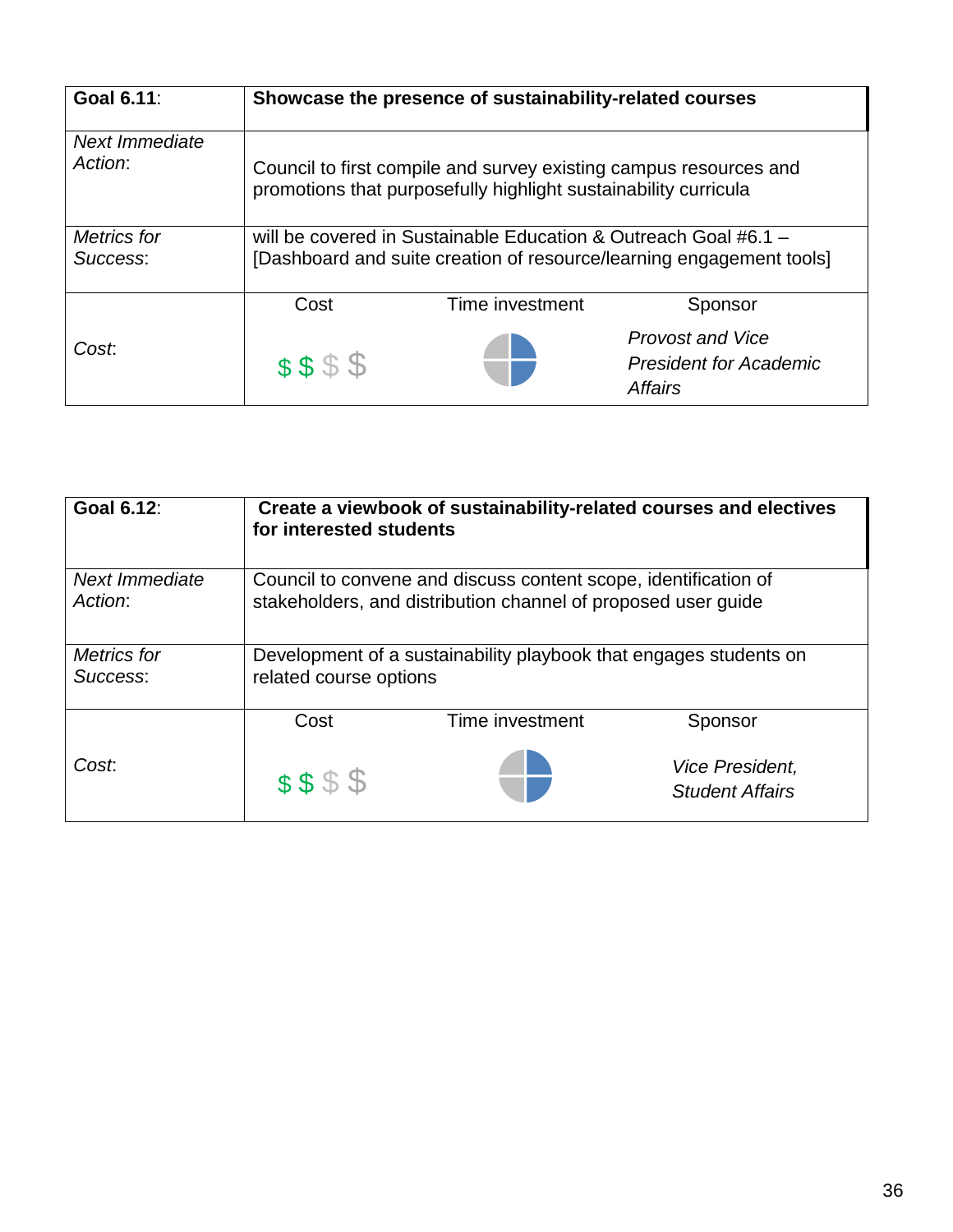| Goal 6.13:                  | Develop Hunter-public promotional campaign that will be<br>organized and led by the Sustainability Council to motivate and<br>remind users of sustainable products and benefits available on<br>campus |                 |                       |
|-----------------------------|--------------------------------------------------------------------------------------------------------------------------------------------------------------------------------------------------------|-----------------|-----------------------|
| Next Immediate              |                                                                                                                                                                                                        |                 |                       |
| Action:                     | Council to review best practices utilized from the model similar to<br>the "burn energy/save electric" elevator campaign                                                                               |                 |                       |
| <b>Metrics for Success:</b> | will be in coordination with SEO Goal #6.1 – [Dashboard and suite<br>creation of resource/learning engagement tools]                                                                                   |                 |                       |
|                             | Cost                                                                                                                                                                                                   | Time investment | Sponsor               |
| Cost.                       | \$\$\$\$                                                                                                                                                                                               |                 | AVP,<br>Communication |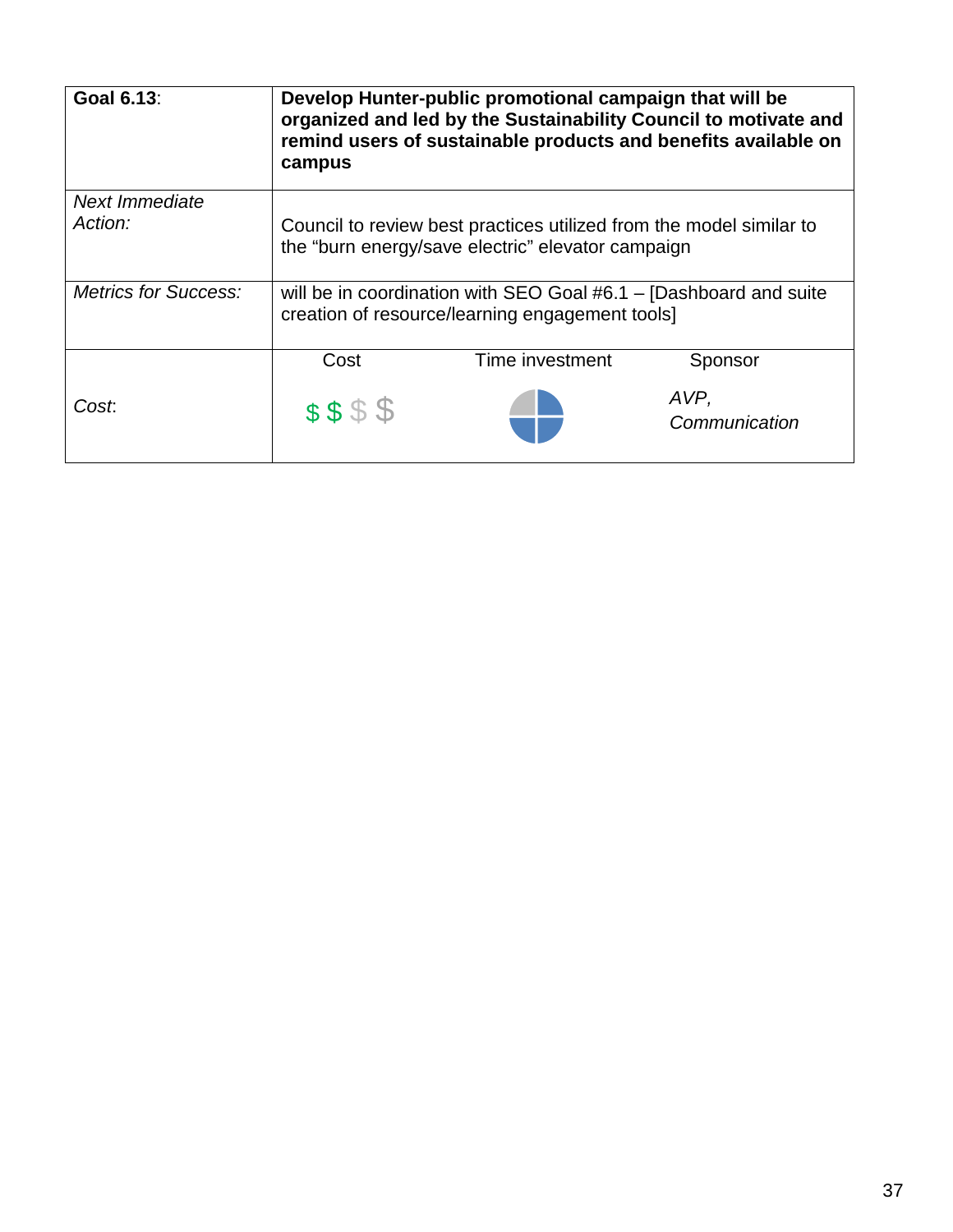#### ENERGY

The 2018 objectives for Hunter College **Energy** maintain the same focus and intention of minimizing electric waste, improving energy efficiency, and lowering consumption. The Council recognizes that this is a pillar in which Hunter has already made remarkable progress and has continued to incorporate best practices and maintenance strategies at every opportunity. The Sustainability Council makes the following energy recommendations:

| <b>ENERGY</b>    | 2018-2028 GOALS                                                                                                          |
|------------------|--------------------------------------------------------------------------------------------------------------------------|
| 7.1 <sub>1</sub> | Create an inventory of Hunter's LED lighting usage                                                                       |
| 7.2 <sub>1</sub> | Compile a comprehensive solar assessment and evaluation report for all 68th campus roofs                                 |
| 7.3 I            | Replace vending machines with energy-efficient LED lighting and/or equip vending<br>machines with energy-saving features |
| 7.4 I            | Create an annual greenhouse gas (GHG) inventory for the 68th campus                                                      |

#### **Legend Key –**

#### Cost:

Cost:<br>represents an appraisal of estimated material <u>and</u> labor costs for a chosen initiative, as well as portrayal of the level of *scope for the objective* 



#### **Time Investment:**

 *coordination required, extent of needed preparatory assessment, and/or degree of anticipatory involvement with decisive*  represents an appraisal of the estimated impact and depth for a chosen initiative, as assessed based on level of cross*parties and regulators.* 

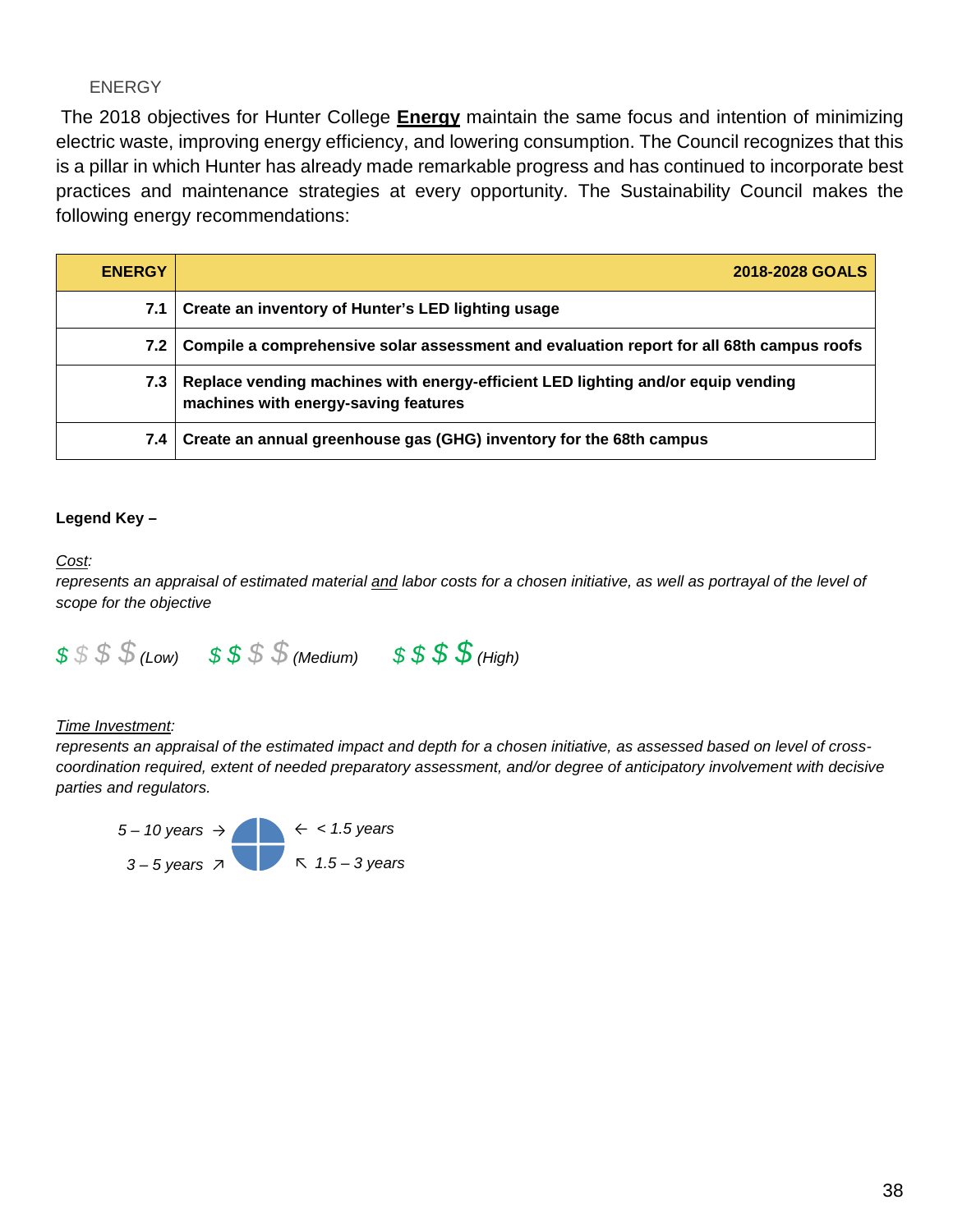# Short-Term

| <b>Goal 7.1:</b>          | Create an inventory of Hunter's LED lighting usage (to effectively<br>track rooms/areas with and without LED lighting) |                                                                     |                                            |
|---------------------------|------------------------------------------------------------------------------------------------------------------------|---------------------------------------------------------------------|--------------------------------------------|
| Next Immediate<br>Action: | completed LED projects                                                                                                 | Council to engage with Facilities to obtain inventory of previously |                                            |
| <b>Metrics</b> for        | a completed tracking document completed for all campuses                                                               |                                                                     |                                            |
| Success:                  |                                                                                                                        |                                                                     |                                            |
|                           | Cost                                                                                                                   | Time investment                                                     | Sponsor                                    |
| Cost.                     | \$\$\$\$                                                                                                               |                                                                     | <b>Vice President of</b><br>Administration |

## **Intermediate**

| <b>Goal 7.2:</b>          | Compile a comprehensive solar assessment evaluation report for all<br>68th campus roofs                      |                                                                                                                        |                                                                              |  |
|---------------------------|--------------------------------------------------------------------------------------------------------------|------------------------------------------------------------------------------------------------------------------------|------------------------------------------------------------------------------|--|
| Next Immediate<br>Action: |                                                                                                              | Council to keep communications open with existing TGIF project<br>add solar capacity to project scope with NY SolarMap | assessing green roof potential on all campus roofs and assess feasibility to |  |
| Metrics for<br>Success:   | a complete, detailed report that documents depth of potential for additional<br>solar panel arrays on campus |                                                                                                                        |                                                                              |  |
|                           | Cost                                                                                                         | Time investment                                                                                                        | Sponsor                                                                      |  |
| Cost.                     | \$\$\$\$                                                                                                     |                                                                                                                        | <b>Vice President of</b><br>Administration                                   |  |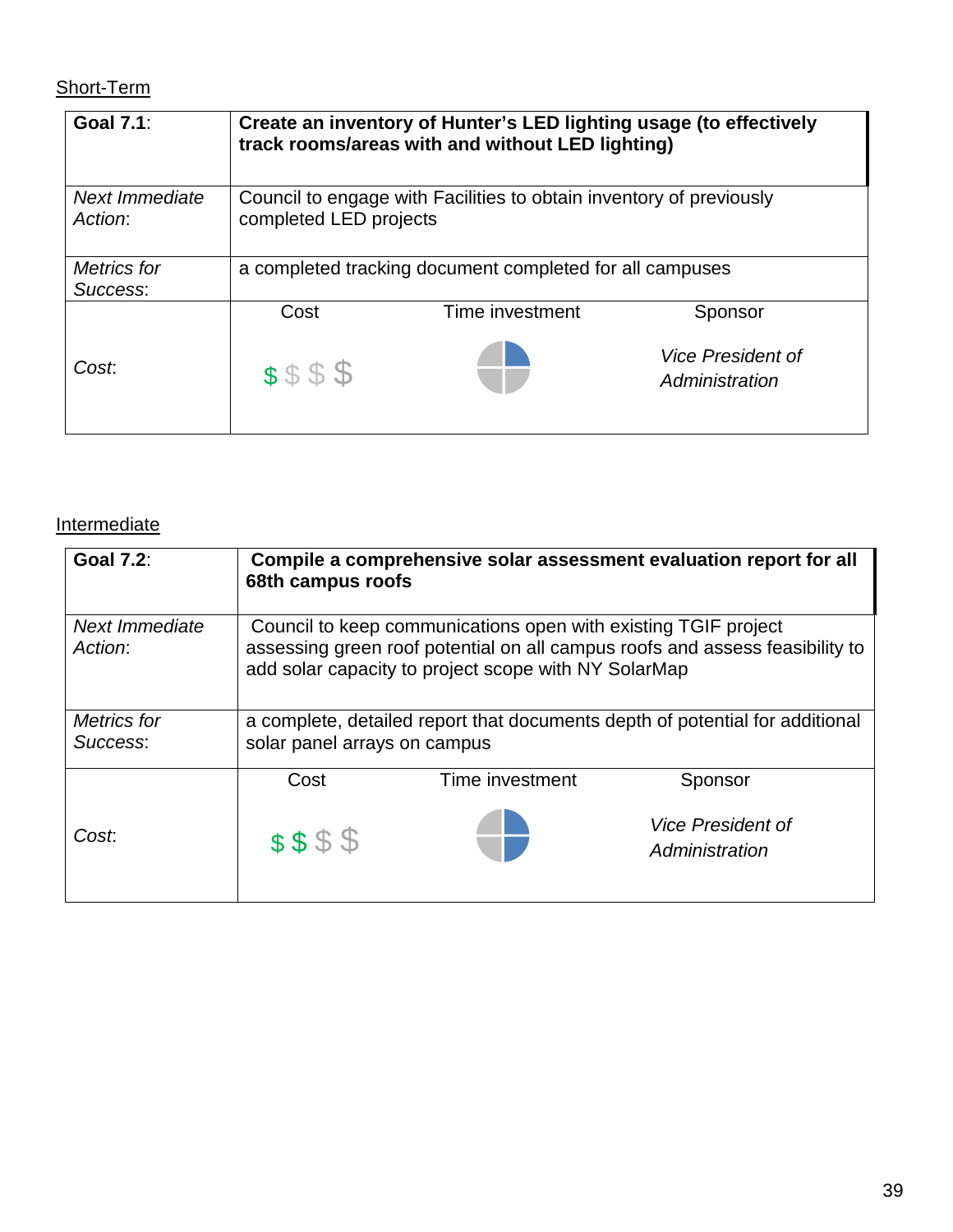| <b>Goal 7.3:</b>          | Replace vending machines with energy-efficient LED lighting and/or<br>equip vending machines with energy-saving features (i.e. motion<br>sensors, timers, etc.) |                                               |                                            |  |
|---------------------------|-----------------------------------------------------------------------------------------------------------------------------------------------------------------|-----------------------------------------------|--------------------------------------------|--|
| Next Immediate<br>Action: | Council to review the current energy-efficiency features on machines and<br>as well as product options for improved efficiency                                  |                                               |                                            |  |
| Metrics for<br>Success:   |                                                                                                                                                                 | Installation of added energy-saving equipment |                                            |  |
|                           | Cost                                                                                                                                                            | Time investment                               | Sponsor                                    |  |
| Cost.                     | \$\$\$\$                                                                                                                                                        |                                               | <b>Vice President of</b><br>Administration |  |

# Long-Term

| <b>Goal 7.4:</b>               | campus                                                                                                                       |                 | Create an annual greenhouse gas (GHG) inventory for the 68th                           |  |
|--------------------------------|------------------------------------------------------------------------------------------------------------------------------|-----------------|----------------------------------------------------------------------------------------|--|
| Next Immediate<br>Action:      | Council to conduct feasibility analysis to determine array of energy-<br>related tasks and channels to promoting integration |                 |                                                                                        |  |
| <b>Metrics</b> for<br>Success: | will be covered in Sustainable Education & Outreach Goal #6.5 -<br>[Designation of Hunter Student Eco-Rep Role]              |                 |                                                                                        |  |
|                                | Cost                                                                                                                         | Time investment | Sponsor                                                                                |  |
| Cost:                          | \$\$\$\$                                                                                                                     |                 | <b>Vice President of</b><br>Administration & Vice<br><b>President, Student Affairs</b> |  |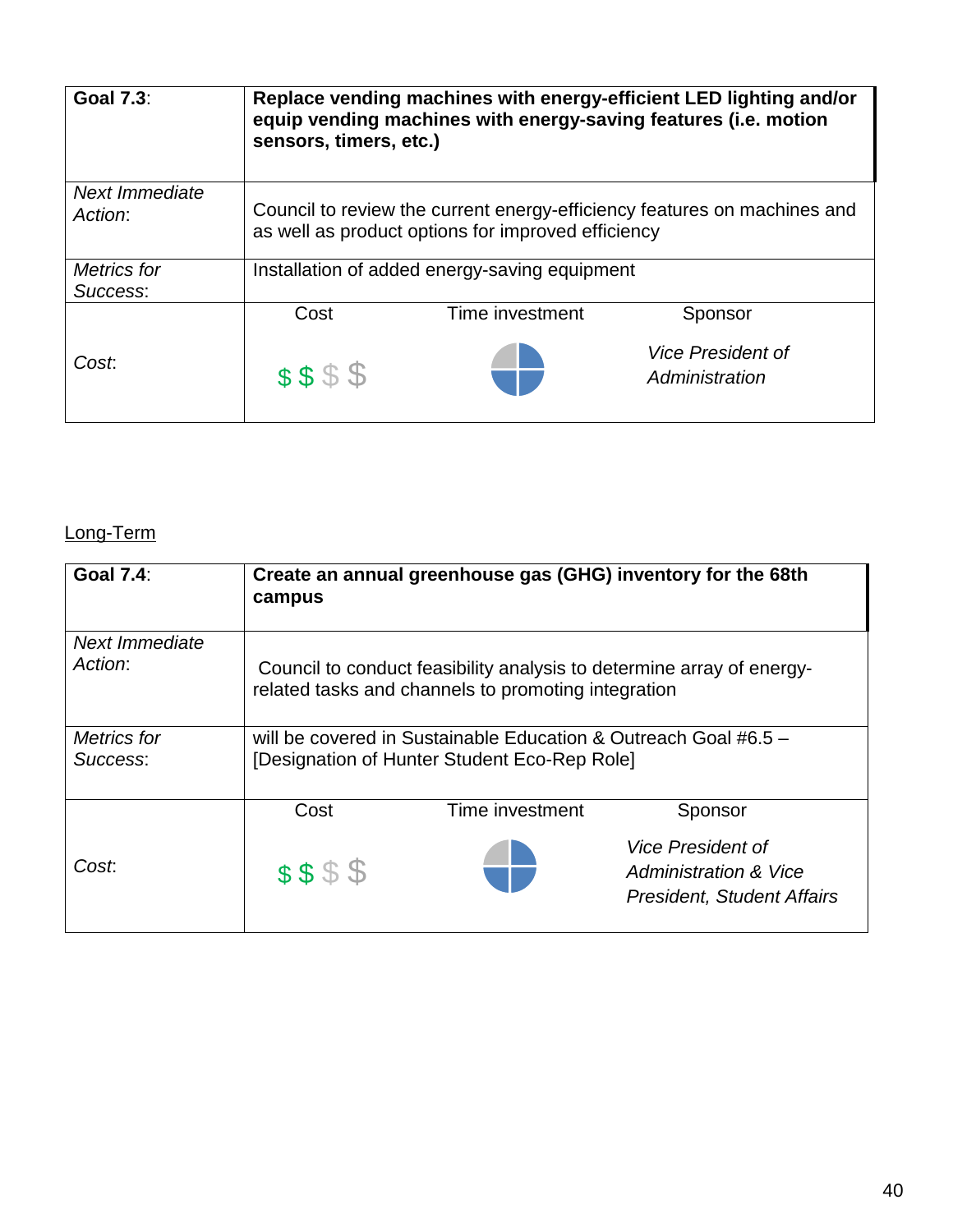## **VII. CONCLUDING REMARKS**

 culture. As the Hunter Sustainability Council lays the groundwork for setting an ambitious agenda and incorporating innovative solutions and best practices for a greener Hunter campus, the College will also be taking the next step to also promote more accountability and transparency with the first-ever Hunter developed by the Association for the Advancement of Sustainability in Higher Education (AASHE). The The release of the 2018 10-Year Action Plan will be a catalyst to elevating sustainability, delivering impact, and empowering the Hunter community in developing a strong and proactive sustainability College submission to S.T.A.R.S. STARS is a sustainability tracking, assessment, and rating tool STARS tool is specifically tailored for colleges and universities and Hunter's completion of this report would be a first-ever for any CUNY college!

 Hunter are greater, and we boldly look forward to ensuring Hunter College is part of that change. Though challenges may lie ahead, the opportunities for adopting and embracing a sustainable future at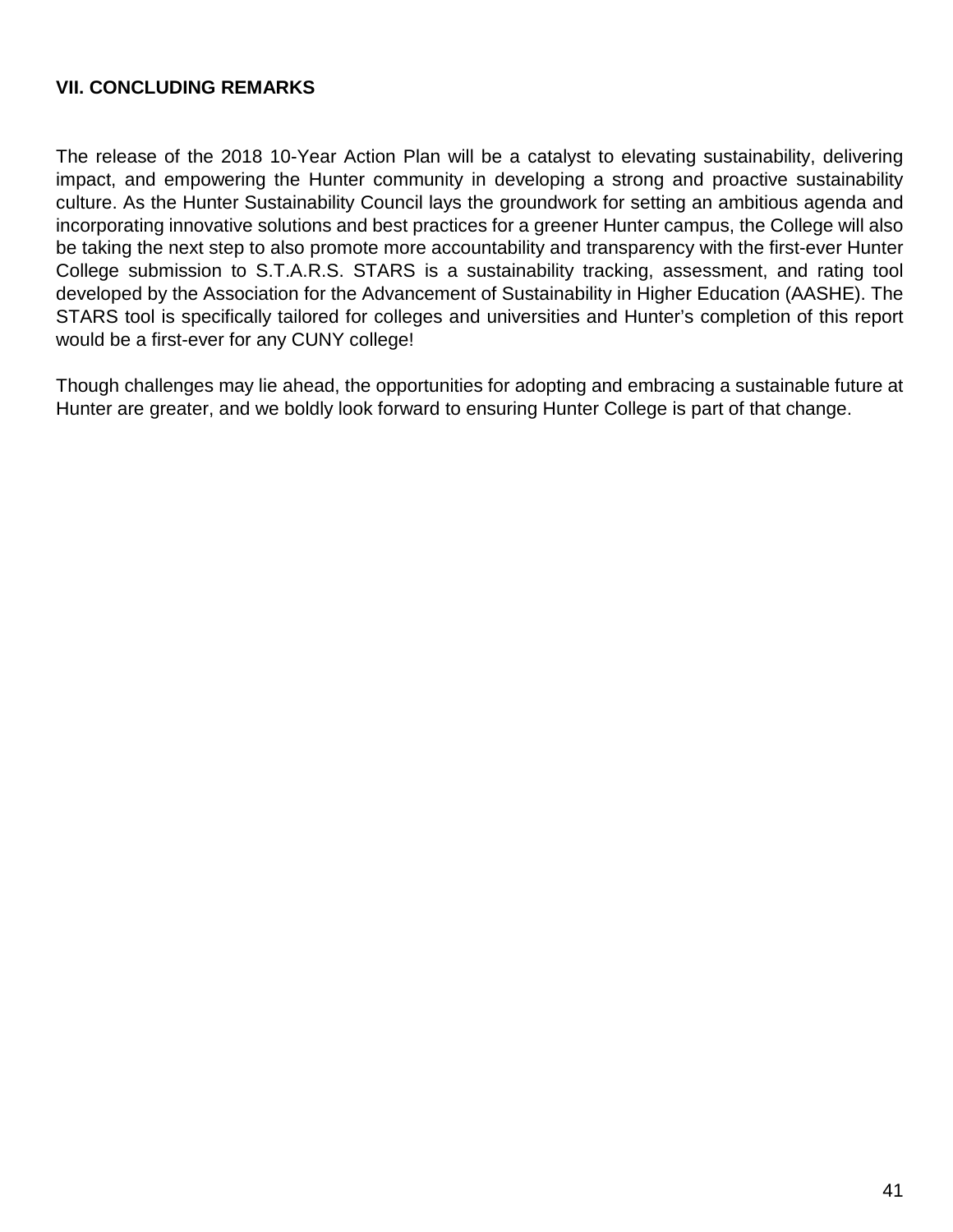## **VII. APPENDIX**

 \* For a list of all of Hunter's achievements and progress over nearly two decades, a green chronology is also available on the Hunter Green sustainability website.

*2008 10-Year Action Plan Goals* 

 *(\* indicates goal has been adopted into regular practice and is applied as a rolling, ongoing routine)* 

 *Progress: -- Done | – Incomplete | – No Progress* 

| <b>SUSTAINABILTY</b><br><b>PILLAR</b> | <b>2008 GOAL</b>                                                                                                                                                                                                                                                                    | <b>NOTES</b> |
|---------------------------------------|-------------------------------------------------------------------------------------------------------------------------------------------------------------------------------------------------------------------------------------------------------------------------------------|--------------|
| <b>ENERGY</b>                         |                                                                                                                                                                                                                                                                                     |              |
| 美                                     | Conduct a full campus energy audit                                                                                                                                                                                                                                                  | Done         |
|                                       | Lights on 7 <sup>th</sup> floor crossover bridge (which connects East and West<br>Buildings) are connected by timers; most lights on bridge are turned<br>off overnight                                                                                                             | Done         |
| 瓣                                     | Install 3kW solar panel array on North Building rooftop                                                                                                                                                                                                                             | Done         |
| 瓣                                     | Minimize energy usage by lowering hot water temperature                                                                                                                                                                                                                             | Done         |
|                                       | Minimize energy usage by raising chilled water temperature<br>(summer months only)                                                                                                                                                                                                  | Done         |
| 編                                     | Commission elevator operations study to optimize elevator use                                                                                                                                                                                                                       | Done         |
| 編                                     | Capture "waste" heat/steam for reuse - via rerouting waste water<br>through a heat exchanger before being drained away -- (Boiler<br>"blow-down" is a process that involves periodic removal of water to<br>clear away accumulated dissolved solids/sludge from inside a<br>boiler) | Done         |
| 美食                                    | Replace Hunter High School elevator                                                                                                                                                                                                                                                 | Done         |
| 美军                                    | Retrofit all 68 <sup>th</sup> Street campus escalators                                                                                                                                                                                                                              | Done         |
| 瓣                                     | Repair leaky/malfunctioning steam traps which allow steam to pass<br>to the condensate side of the system, resulting in energy loss                                                                                                                                                 | Done         |
|                                       | Minimize the energy consumption by implementing preventive<br>maintenance ("PM") across campus on all our equipment                                                                                                                                                                 | Done*        |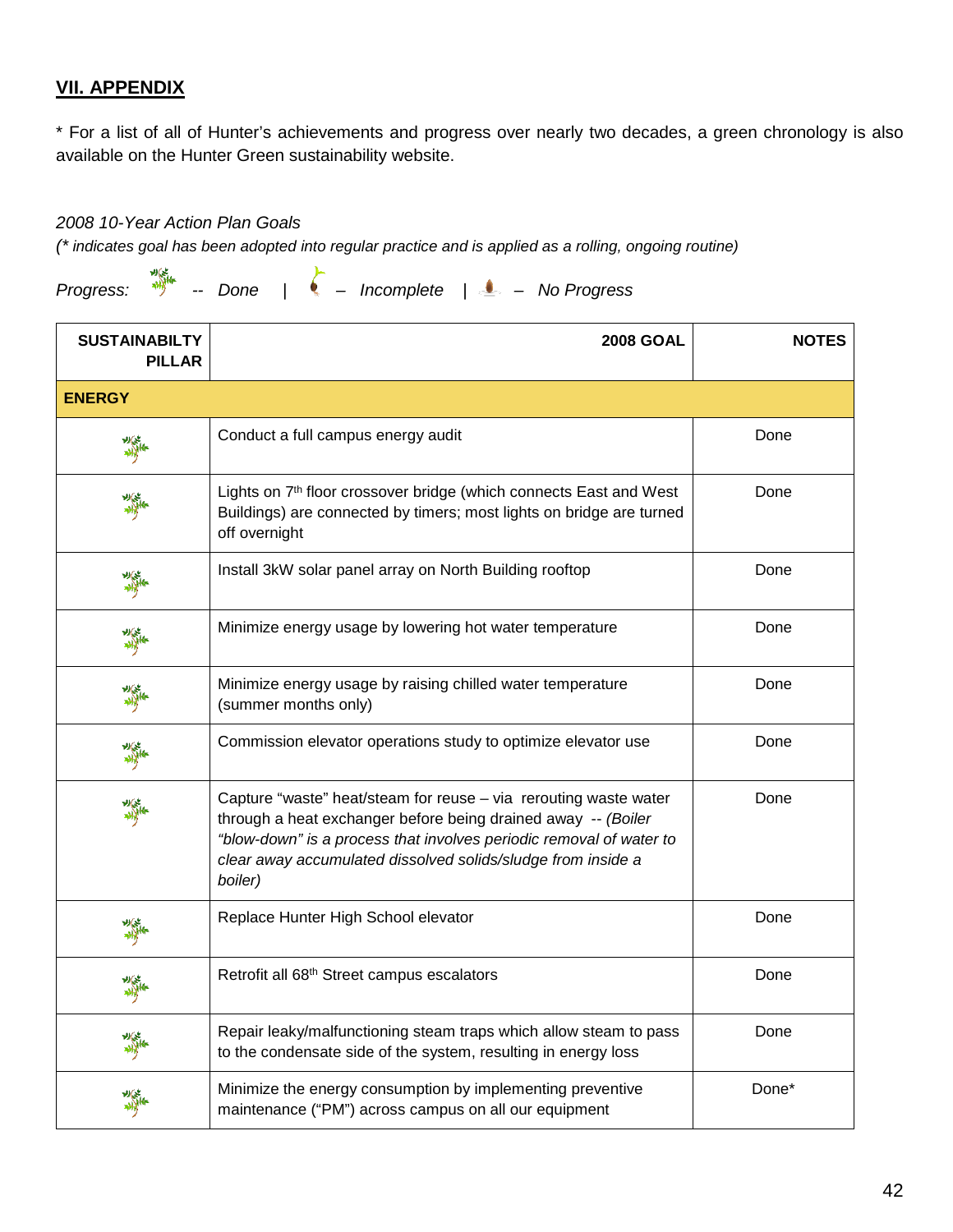|              | Install digital control throughout the campus, resulting in precise<br>control of building conditions, including ability to shed electric load                                                                                                             | Done*                                               |
|--------------|------------------------------------------------------------------------------------------------------------------------------------------------------------------------------------------------------------------------------------------------------------|-----------------------------------------------------|
| 美学           | Insulate/repair damaged insulation on pipes carrying conditioned air                                                                                                                                                                                       | Done*                                               |
| 編            | Minimize heat and conditioned air loss by closing unused ducts                                                                                                                                                                                             | Done*                                               |
|              | Upgrade current motors, fans and pumps with energy efficient,<br>variable speed motors/pumps                                                                                                                                                               | Done*                                               |
|              | Repair leaks in the high temperature steam system or hot water<br>system                                                                                                                                                                                   | Done*                                               |
|              | Installation of 7 new, EE fume hoods in 2 teaching/research labs in<br>the North Building; fume hood exhaust systems run only when in<br>use, rather than on a continuous basis, saving large amounts of<br>conditioned air and energy                     |                                                     |
|              | Replace "traditional" beverage vending machines with machines<br>that run on a "sleep" mode until a customer begins pushing buttons;<br>replaced traditional food vending machines with machines that are<br>illuminated by LED lighting instead of bulbs. | Goal Reiterated in<br>New 10 Year Plan              |
|              | Minimize the electricity consumption by installing occupancy<br>sensors and other controlling devices in the areas not installed<br>previously and using best practices                                                                                    | Goal Modified and<br>Amended in New 10<br>Year Plan |
|              | Create a 'State of Good Repair' survey, periodically update                                                                                                                                                                                                | Goal Withdrawn                                      |
|              | Install 30 kW PV (photo-voltaic) panel array on roof of East Building                                                                                                                                                                                      | Goal Modified and<br>Amended in New 10<br>Year Plan |
|              | Use existing chiller plant to provide central A/C to the North Building<br>and THH                                                                                                                                                                         |                                                     |
| <b>WATER</b> |                                                                                                                                                                                                                                                            |                                                     |
|              | Reduce storm water runoff - maintain plants and vegetation at<br>8thFloor West Terrace, 8th Floor East Terrace, Loewe Plaza, and<br>Poses Park, and participation with MillionTreesNYC program                                                             | Done                                                |
|              | Conserve water – encourage use of water fountains and/or filtering<br>systems to reduce use of bottled water                                                                                                                                               | Done                                                |
|              | Conserve water - upgrade plumbing fixtures, install low-flow<br>showerheads and faucet aerators                                                                                                                                                            | Done*                                               |
|              | Conserve water – use recently-installed pool cover to keep the<br>swimming pool in the North Building covered                                                                                                                                              | Goal Modified and<br>Amended in New 10<br>Year Plan |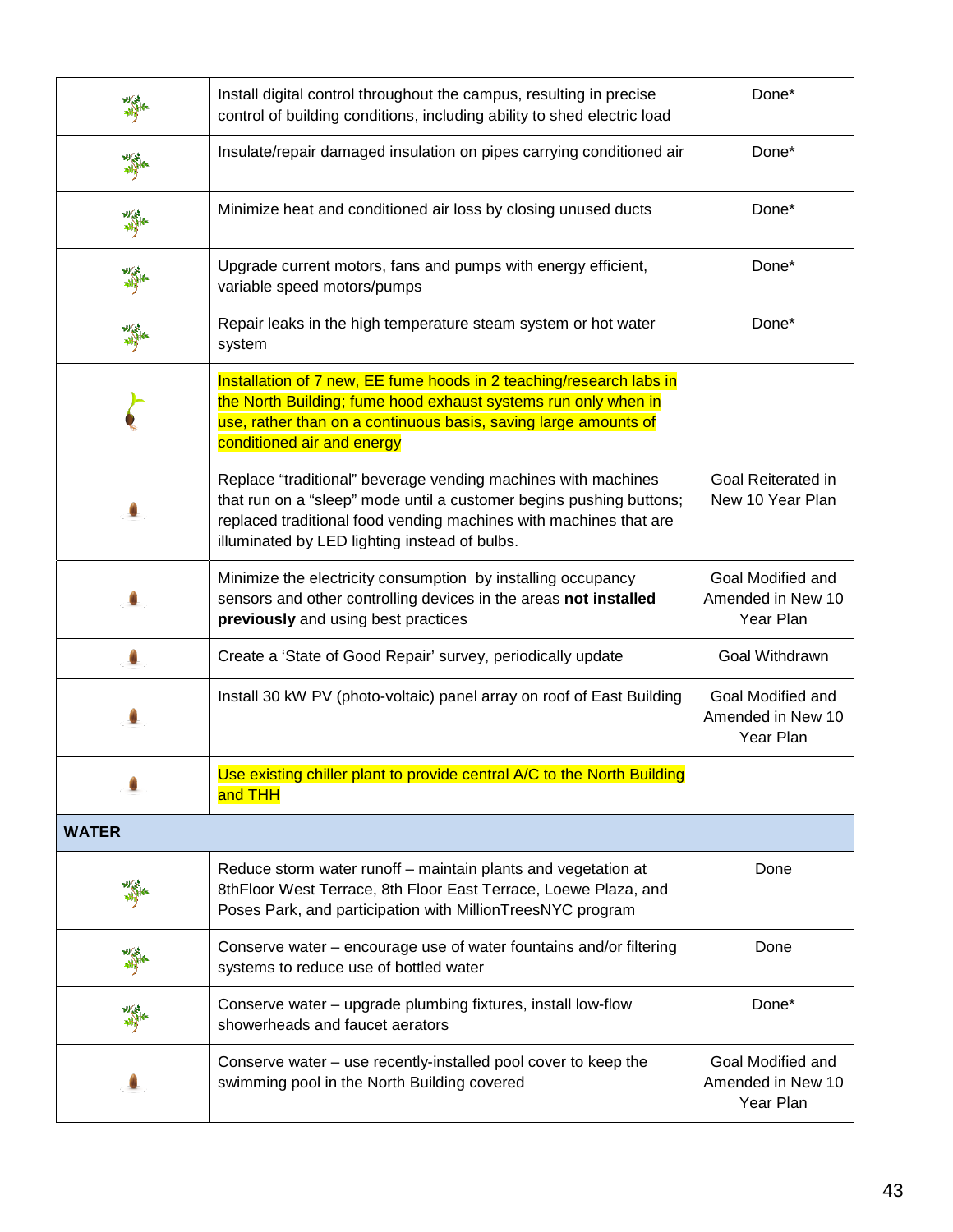Reduce boiler water consumption [via chemical treatment of boiler water] - reduce the frequency of boiler blow-down events, thereby also reducing frequency with which boiler water must be refreshed

| <b>TRANSPORTATION</b>        |                                                                                                                                                                   |                                                     |
|------------------------------|-------------------------------------------------------------------------------------------------------------------------------------------------------------------|-----------------------------------------------------|
| 纂                            | Install additional bicycle racks                                                                                                                                  | Done                                                |
| 籌                            | Enroll in NJ Transit's Student Discount Program                                                                                                                   | Done                                                |
| 瓣                            | Partner with NYC DOT to receive/install bike racks from DOT's<br>CityRacks program                                                                                | Done                                                |
| 纂                            | Burn Calories, Not Electricity + Get Fit campaign                                                                                                                 | Done                                                |
|                              | Campus fleet consisting of fuel-efficient vehicles                                                                                                                | Goal Modified and<br>Amended in New 10<br>Year Plan |
|                              | Increasing bicycle use by staff - Public Safety uses bicycles instead<br>of automobiles to shuttle between campuses                                               | Goal Modified and<br>Amended in New 10<br>Year Plan |
|                              | Expand efforts to encourage use of mass transit - increase efforts<br>to advertise and encourage Hunter employee enrollment in the<br>MTA TransitBenefits program | Goal Withdrawn                                      |
|                              | Encourage use of MTA's 1 <sup>st</sup> and 2 <sup>nd</sup> Ave BRT and bicycle path<br>improvements                                                               | Goal Withdrawn                                      |
|                              | Invite DOT's Bike Program to street fair for DOT-sponsored helmet<br>giveaway                                                                                     | Goal Modified and<br>Amended in New 10<br>Year Plan |
|                              | Revive CUNY Bikes! Club at Hunter College<br>(student and faculty-based biking coalition)                                                                         | Goal Withdrawn                                      |
|                              | 'No Idling" campaign on Hunter campus                                                                                                                             | Goal Withdrawn                                      |
| <b>WASTE &amp; RECYCLING</b> |                                                                                                                                                                   |                                                     |
| 美军                           | Make household battery recycling available on campus                                                                                                              | Done                                                |
| 瓣                            | Initiate research into the benefits of composting                                                                                                                 | Done                                                |
|                              | Faculty/staff/student education - raise awareness of the scope of<br>Hunter's recycling program in the community                                                  | Goal Modified and<br>Amended in New 10<br>Year Plan |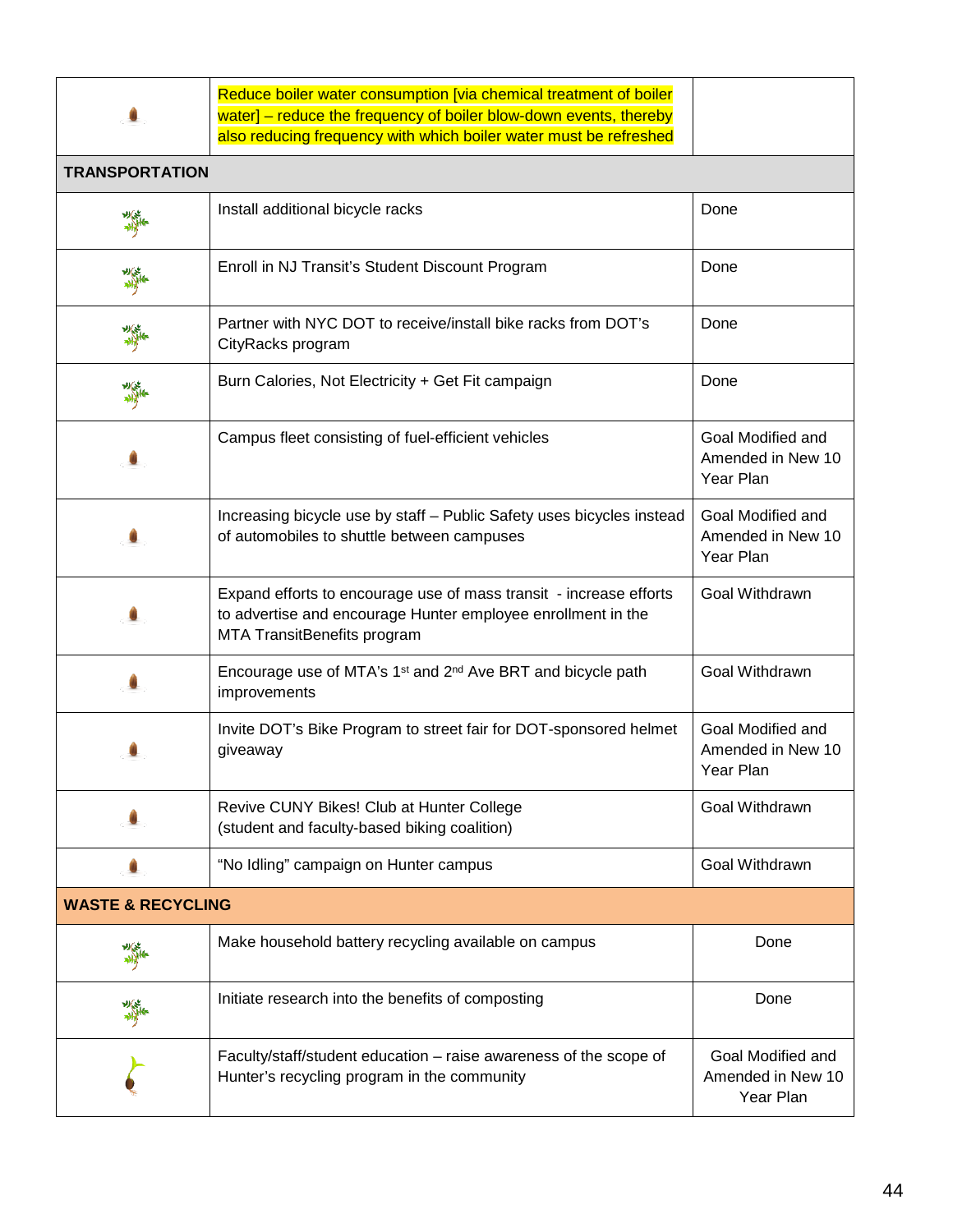|                              | Paperless billing/transcripts – reduction of paper use, reduction of<br>printing/mailing resources                                                                                                                                                           | Goal Modified and<br>Amended in New 10<br>Year Plan |
|------------------------------|--------------------------------------------------------------------------------------------------------------------------------------------------------------------------------------------------------------------------------------------------------------|-----------------------------------------------------|
|                              | Recycle furniture                                                                                                                                                                                                                                            | Goal Reiterated in<br>New 10 Year Plan              |
|                              | For each department, purchase and place extra recycling bins in<br>the area where departmental classes are held                                                                                                                                              | Goal Modified and<br>Amended in New 10<br>Year Plan |
|                              | Expand college-wide measures for recycling paper, plastic, and<br>bottles - to develop a system to <i>monitor</i> recycling efforts                                                                                                                          | Goal Modified and<br>Amended in New 10<br>Year Plan |
|                              | Assure that all vendors employed for waste recycling are the most<br>cost effective & environmentally sound choices possible -<br>streamline vendor usage for elevated level of efficiency                                                                   | Goal Modified and<br>Amended in New 10<br>Year Plan |
|                              | Enact a college-wide initiative for double-sided printing and copying                                                                                                                                                                                        | Goal Modified and<br>Amended in New 10<br>Year Plan |
|                              | Increase college-wide recycling by 25% by December 2017                                                                                                                                                                                                      | Goal Reiterated in<br>New 10 Year Plan              |
| <b>PROCUREMENT</b>           |                                                                                                                                                                                                                                                              |                                                     |
|                              | Purchase green products – take advantage of green products as<br>they become available on state contracts                                                                                                                                                    | Goal Modified and<br>Amended in New 10<br>Year Plan |
|                              | Reduce paper usage in the procurement process – implement<br>internal improvements to Hunter's purchasing and finance system<br>(FOCIS) in the short term and adopting CUNYFirst's paperless<br>process when it becomes available                            | Goal Modified and<br>Amended in New 10<br>Year Plan |
|                              | Encourage use of sustainable products - improve end users'<br>awareness of sustainable products available through State and<br>CUNY contracts, make it easier to buy sustainable products, and<br>develop method for tracking usage of sustainable materials | Goal Modified and<br>Amended in New 10<br>Year Plan |
| <b>SUSTAINABLE NUTRITION</b> |                                                                                                                                                                                                                                                              |                                                     |
|                              | Reduce environmentally-unfriendly packaging - reduce and/or<br>eliminate plastics and Styrofoam in food packaging                                                                                                                                            | Goal Modified and<br>Amended in New 10<br>Year Plan |
|                              | Local food sourcing - source bulk food products from area farms,<br>when possible                                                                                                                                                                            | Goal Reiterated in<br>New 10 Year Plan              |